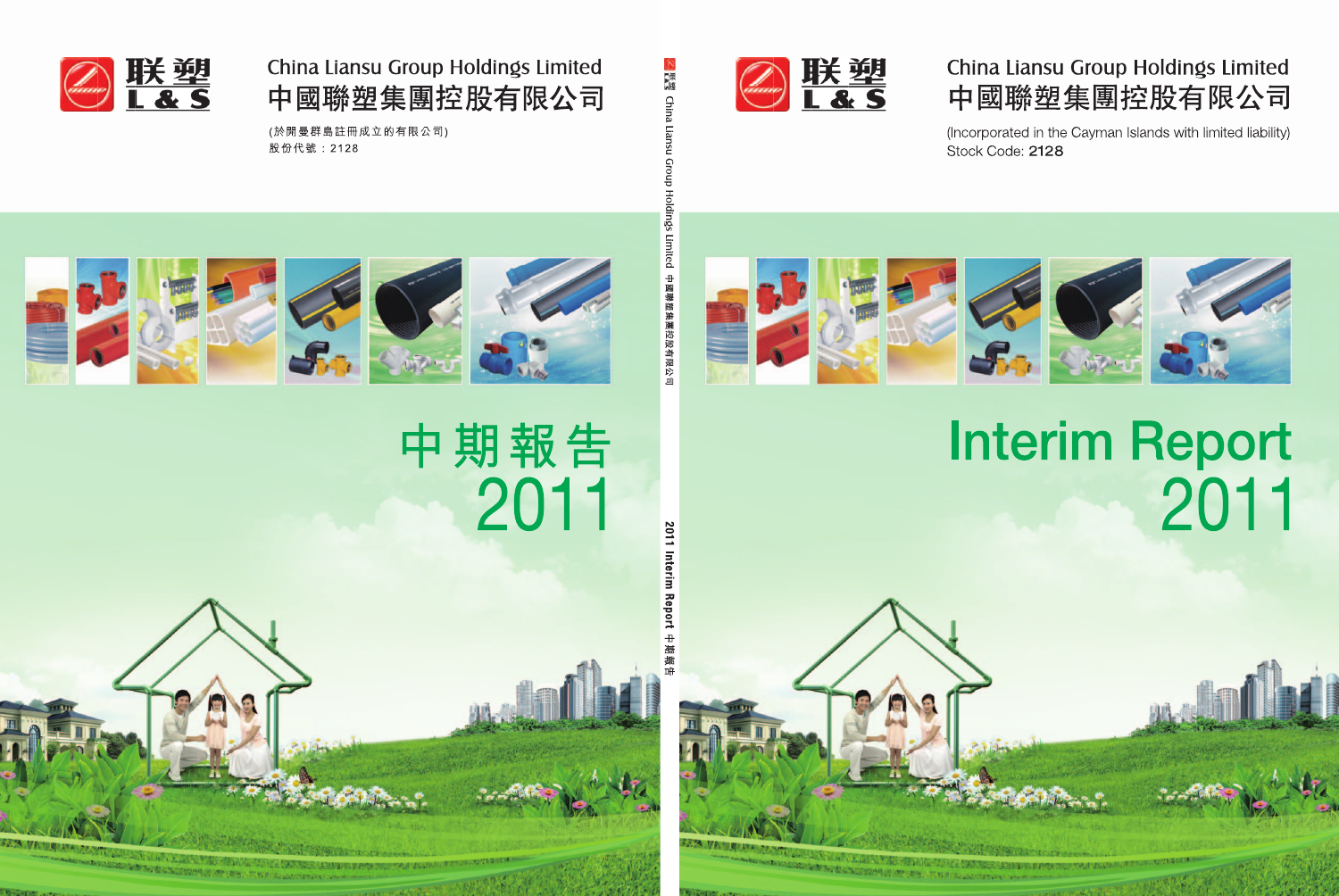#### Forward-looking statements

This interim report contains forward-looking statements. These forward-looking statements include but not limited to statements related to revenues and earnings. The words "believe", "plan", "expect", "anticipate", "forecast", "estimate", "speculate", "firmly believe", "confident" and similar expressions are also represented forward-looking statements. These forward-looking statements are based on the beliefs, assumptions, expectations, estimates and forecasts of or made by the directors and management of China Liansu in accordance with the operations and the industry and the markets in which China Liansu is operating and are not historical facts.

These forward-looking statements are not guarantee of future performance and are subject to risks, uncertainties and other factors, some of which are beyond control of the Company and are difficult to predict. Consequently, actual results may differ materially from those expressed, implied or forecasted in the forward-looking statements.

Reliance should not be placed on these forward-looking statements, which reflect only the views of the directors and the management of China Liansu as at the date of this interim report. The Company undertakes no obligation to publicly revise these forward-looking statements to reflect events or circumstances that arise after publication of this interim report.

The English text of this interim report shall prevail over the Chinese text in case of any inconsistency.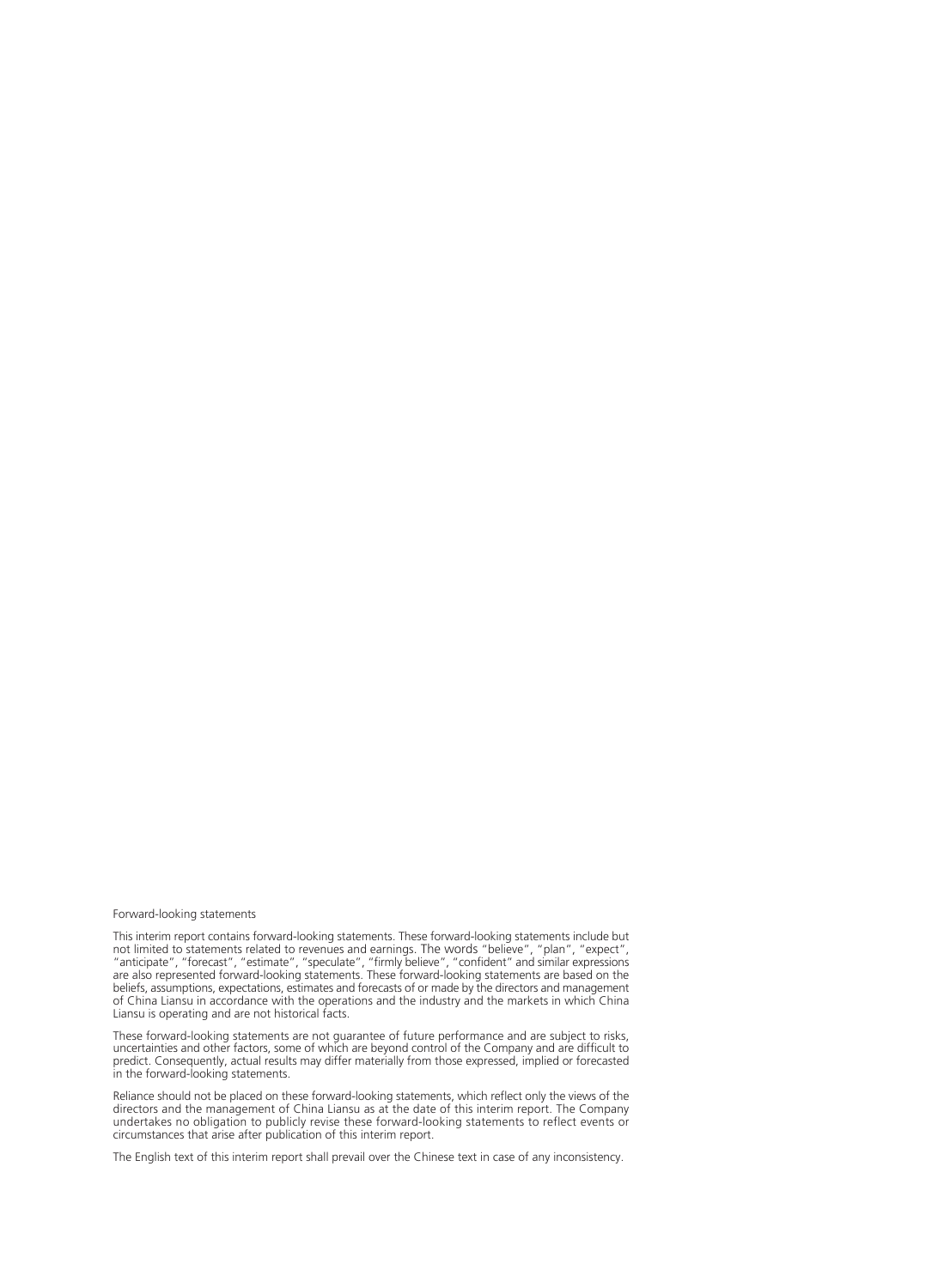# **Contents**

| 2  | <b>FINANCIAL HIGHLIGHTS</b>                          |
|----|------------------------------------------------------|
| 3  | MANAGEMENT DISCUSSION AND ANALYSIS                   |
| 13 | CORPORATE GOVERNANCE AND OTHER INFORMATION           |
| 20 | REPORT ON REVIEW OF CONDENSED CONSOLIDATED           |
|    | FINANCIAL STATEMENTS                                 |
| 21 | CONDENSED CONSOLIDATED STATEMENT                     |
|    | OF COMPREHENSIVE INCOME                              |
| 22 | CONDENSED CONSOLIDATED STATEMENT                     |
|    | OF FINANCIAL POSITION                                |
| 24 | CONDENSED CONSOLIDATED STATEMENT                     |
|    | OF CHANGES IN EQUITY                                 |
| 25 | CONDENSED CONSOLIDATED STATEMENT OF CASH FLOWS       |
| 26 | NOTES TO CONDENSED CONSOLIDATED FINANCIAL STATEMENTS |
| 44 | <b>GLOSSARY</b>                                      |
| 45 | <b>CORPORATE INFORMATION</b>                         |
|    |                                                      |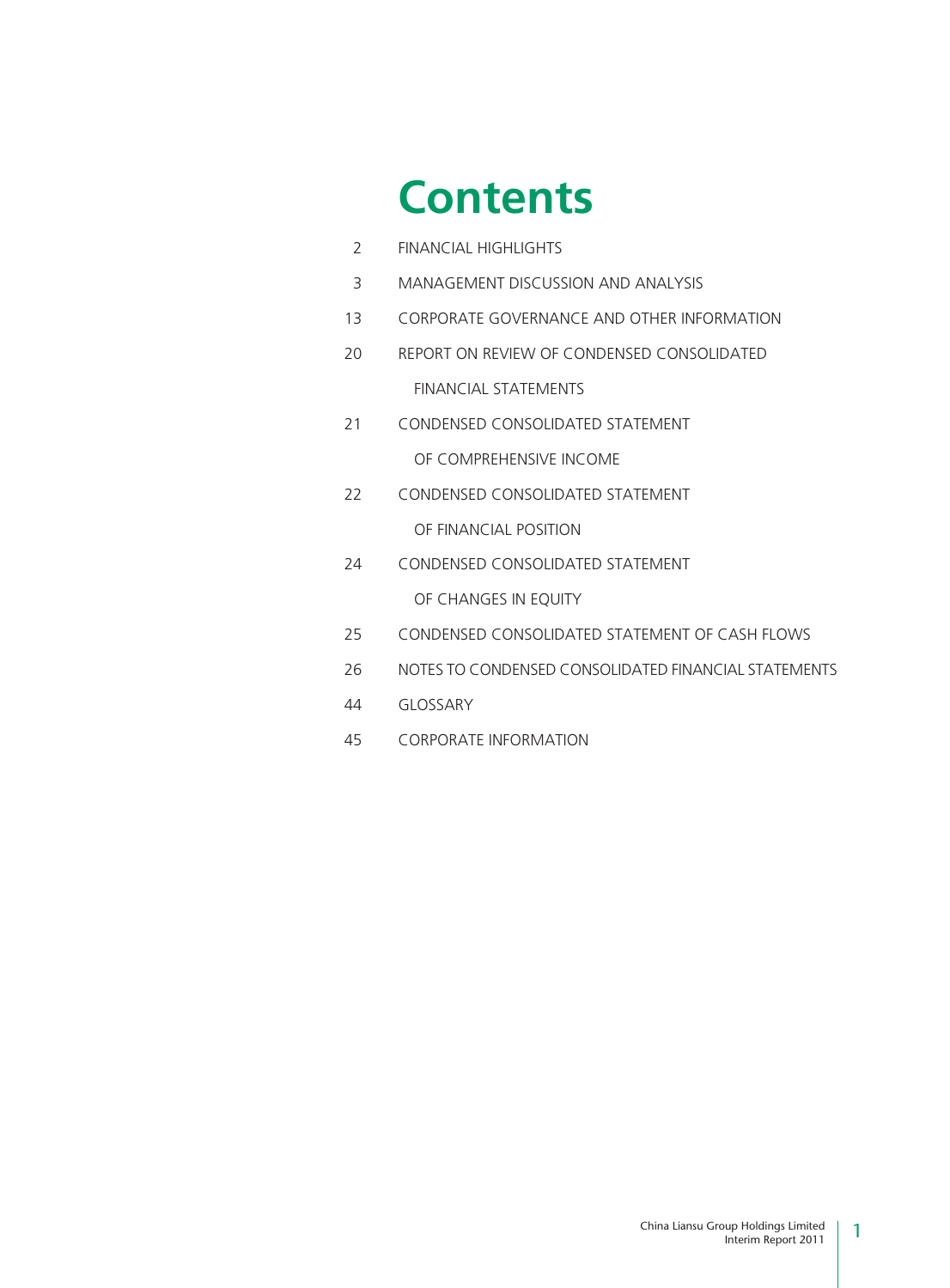### **FINANCIAL HIGHLIGHTS**

|                                              | Six Months ended 30 June |              |        |  |  |  |
|----------------------------------------------|--------------------------|--------------|--------|--|--|--|
|                                              | 2011                     | 2010         | Change |  |  |  |
| <b>RESULTS</b>                               | <b>RMB' million</b>      | RMB' million | (% )   |  |  |  |
| Revenue                                      | 4,565                    | 3,323        | 37.4   |  |  |  |
| Profit before tax                            | 672                      | 598          | 12.4   |  |  |  |
| Profit attributable to owners of the Company | 536                      | 483          | 11.0   |  |  |  |
| Basic earnings per share <sup>(1)</sup>      |                          |              |        |  |  |  |
| (expressed in RMB per share)                 | 0.18                     | 0.21         | (14.3) |  |  |  |
| Diluted earnings per share <sup>(1)</sup>    |                          |              |        |  |  |  |
| (expressed in RMB per share)                 | 0.17                     | 0.21         | (19.0) |  |  |  |
| Proposed interim dividend per share          |                          |              |        |  |  |  |
| (expressed in HK cents)                      |                          |              | Nil    |  |  |  |
|                                              | As at 30                 | As at 31     |        |  |  |  |
|                                              | June                     | December     |        |  |  |  |
|                                              | 2011                     | 2010         |        |  |  |  |
|                                              |                          |              | Change |  |  |  |
| <b>FINANCIAL POSITION</b>                    | <b>RMB' million</b>      | RMB' million | (% )   |  |  |  |
| Total assets                                 | 7,367                    | 5,629        | 30.9   |  |  |  |
| Total debts <sup>(2)</sup>                   | 2,215                    | 784          | 182.5  |  |  |  |
| Shareholders' equity                         | 4,259                    | 4,004        | 6.4    |  |  |  |
| Net assets per share                         |                          |              |        |  |  |  |
| (expressed in RMB per share)                 | 1.42                     | 1.33         | 6.8    |  |  |  |
| Total debts to total assets                  | 0.30                     | 0.14         | 114.3  |  |  |  |
| Total debts to shareholders' equity          | 0.52                     | 0.20         | 160.0  |  |  |  |

• Revenue for the first half of 2011 was RMB4,565 million representing period-on-period growth of 37.4%

• Gross profit increased by 22.4% to RMB1,080 million; EBITDA improved by 14.4% to RMB783 million

• Profit attributable to owners of the Company increased to RMB536 million, representing an increase of 11.0%

*Note* (1) Details of the calculations of the basic and diluted earnings per share of the Company are set out in note 9 to condensed consolidated financial statements.

*Note (2)* Represented total interest-bearing bank loans and senior notes.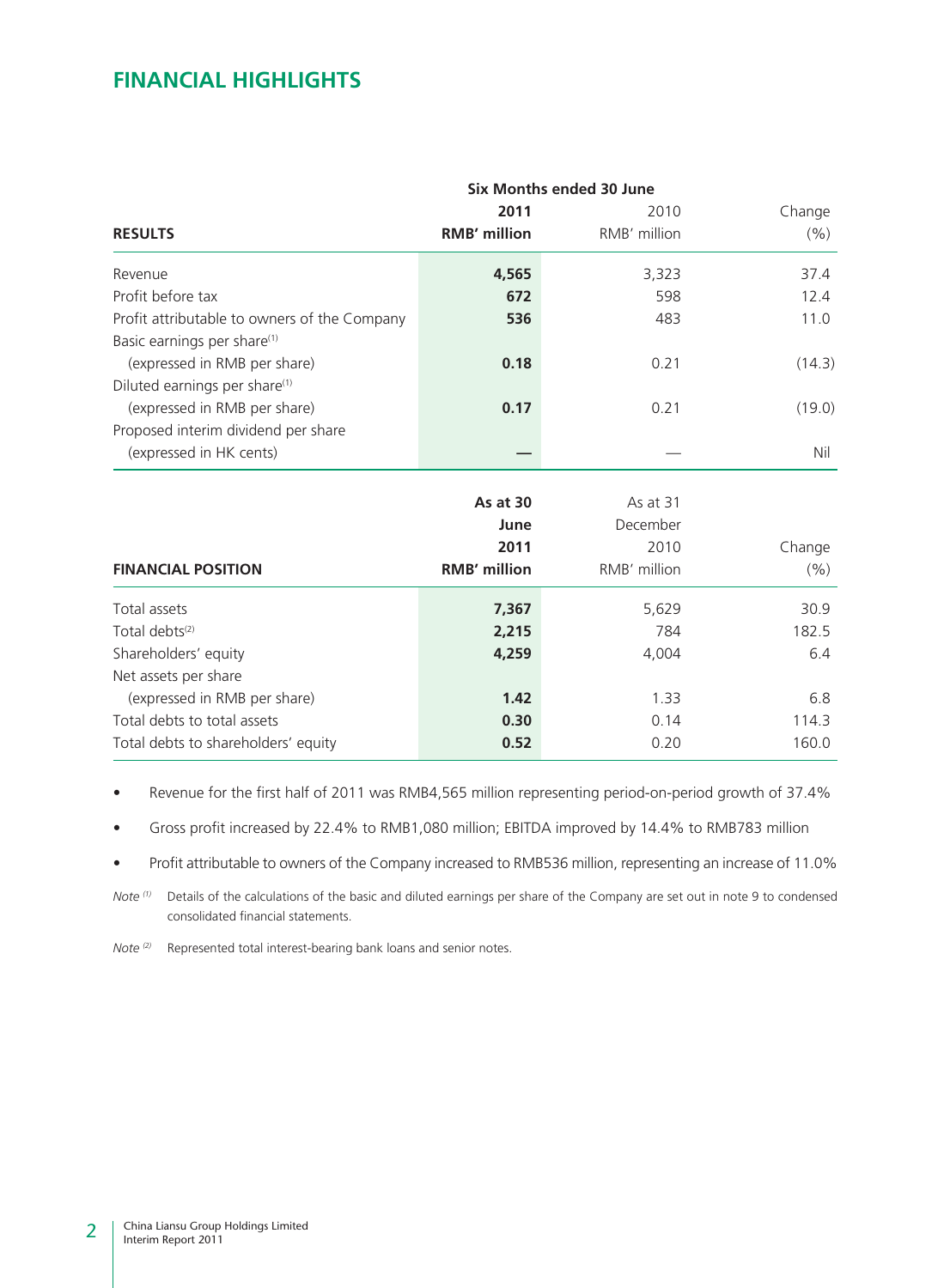### **BUSINESS REVIEW AND ANALYSIS**

### **Overview**

As the largest manufacturer of plastic pipes and pipe fittings in China in terms of sales revenue, the Group has been providing a comprehensive range of plastic pipes and pipe fittings for customers. The Group's products are widely used in seven major areas namely water supply, drainage, power supply and telecommunications, gas supply, agriculture, floor heating and fire prevention. The Company is headquartered in Shunde, Guangdong Province with 13 production bases covering different parts of China and a nationwide sales network. China Liansu is a one-stop solution provider of consultation, design, application and after-sales services. Through participations on the projects in early stage, the Group provides assistance for customers to formulate plans to achieve desirable long-term goals.

#### **Analysis on Market Condition**

Looking back to the first half of 2011, in order to maintain the steady development of domestic economy, under the aftermath of uncertainties in the global economic condition, the Chinese government continuously introduced various measures to expand domestic demands. On the other hand, given comparatively higher inflation level in the first half of 2011, the Chinese government strived to improve people's living and implemented various relief or beneficial measures such as rural urbanisation, water conservancy reform and affordable housing construction. Various policies aimed to expand domestic demands and maintain people's living standards have brought substantial business opportunities for the development of the plastic pipe industry.

The Chinese government began to implement the "12th Five-Year Plan" in 2011 and will put great efforts on the rural urbanisation. With the acceleration of urbanisation, where the urban population is expected to increase from 47.5% in 2010 to 51.5% in 2015, the demands for infrastructure construction is expected to increase thereby, driving the demands for plastic pipes. In addition, in order to ensure that the construction of affordable housing will be completed as scheduled, the Chinese government has issued notice allowing the issue of municipal bonds and to apply the proceeds to finance the construction of local affordable housing as a priority, from which the pipe industry is expected to be further benefited.

The State Council's Decision on Accelerating Water Conservancy Reform and Development (the " No.1 Circular") 《關於加快水利改革發展的決定》states that construction of water conservancy infrastructure will be fully accelerated and funds will be applied to establish a steady growth mechanism for water conservancy reform, including rural water-saving irrigation, water safety, urban water supply, sewage treatment system construction, all of which are sectors with key governmental policies support. Moreover, the new types of construction material products will be prioritised by the Chinese government and demands trend of "replacing steel with plastics" in the industry will be enhanced, which brings ongoing growth drivers for demands for the Group's products and long-term business development.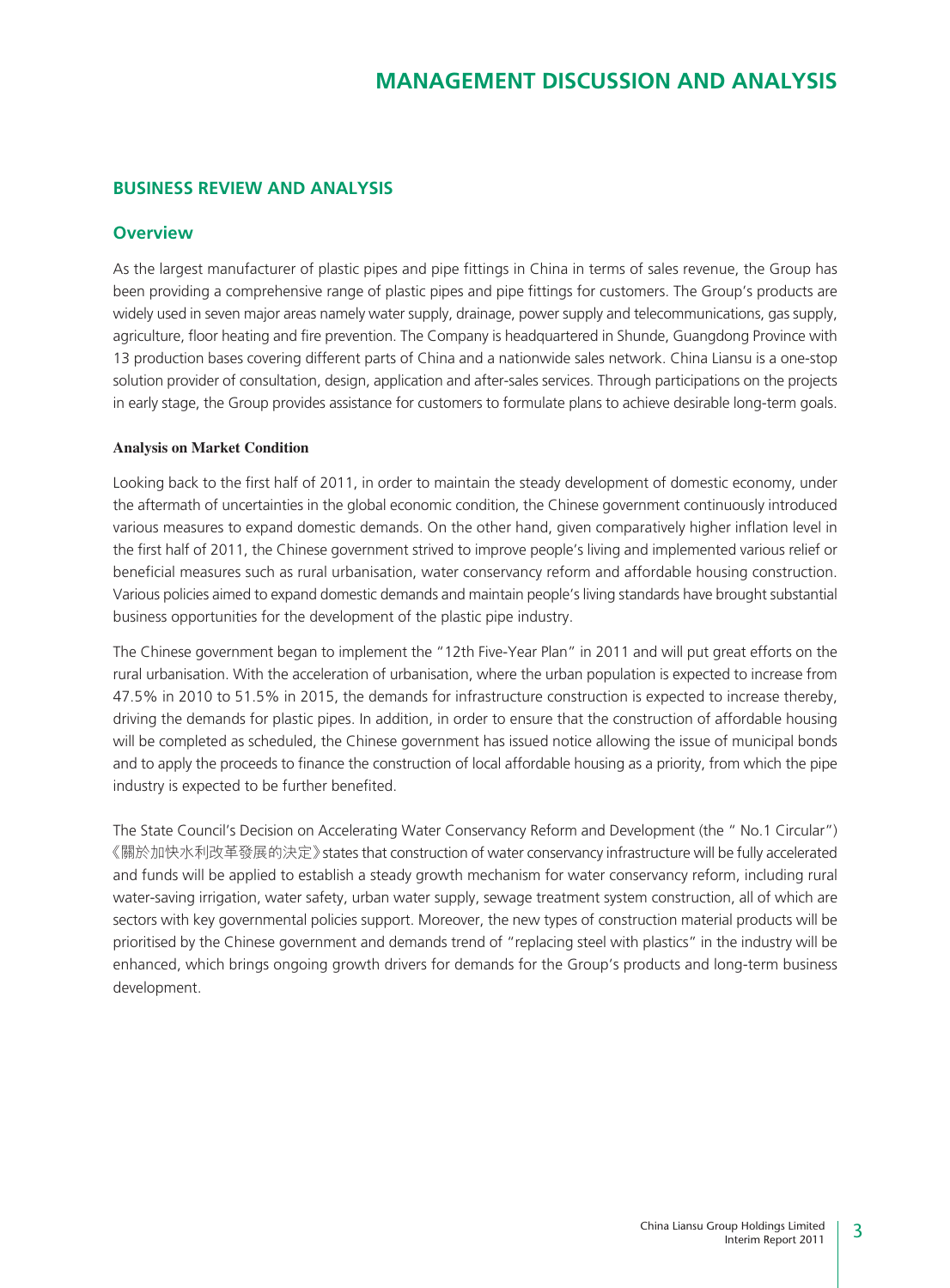### **BUSINESS REVIEW AND ANALYSIS (continued)**

#### **Business Development**

#### **Grasping the Business Opportunities and Actively Expanding Production Scale**

With the Chinese government's support for urbanisation and accelerated development of water conservancy reform, plastic pipes market maintains the growth trend and construction of various projects are commenced rapidly. To grasp current business opportunities, the Group continuously expands production capacities, strengthens and refines sales network to improve competiveness and consolidate market position. The Group recorded a substantial increase in revenue in the first half of 2011, demonstrating overall good profitability and making customers and investors more confident in the Group.

Under the Group's well established production capacities expansion plan, the production base in Changchun was commissioned in the second quarter of 2011. In addition, the production base in Urumqi was commissioned in the fourth quarter of 2010 to meet the demand brought forth by the development of the local market.

During the Period under review, the Group's operating and financial performance was steady. Turnover was RMB4,565 million, representing an increase of RMB1,242 million or 37.4% over the corresponding period in 2010. Gross profit for the six months ended 30 June 2011 was RMB1,080 million, representing an increase of 22.4% over the corresponding period in 2010. Basic earnings per share amounted to RMB0.18 for the first half of 2011.

The table below sets out the breakdown of sales volume, revenue and average selling price by product material for the six months ended 30 June 2011 and 30 June 2010:

|                                                                          | 2011                     |                            |                                        | 2010                     |                            |                                        | Change in               |                 |                                  |
|--------------------------------------------------------------------------|--------------------------|----------------------------|----------------------------------------|--------------------------|----------------------------|----------------------------------------|-------------------------|-----------------|----------------------------------|
|                                                                          | Sales<br>volume<br>Tonne | Revenue<br>RMB'<br>million | Average<br>selling price<br><b>RMB</b> | Sales<br>volume<br>Tonne | Revenue<br>RMB'<br>million | Average<br>selling price<br><b>RMB</b> | Sales<br>volume<br>(% ) | Revenue<br>(% ) | Average<br>selling price<br>(% ) |
| Plastic pipes and pipe fittings<br>$- PV(1)$<br>- Non-PVC <sup>(2)</sup> | 336,006<br>95,187        | 2,946<br>1,465             | 8,768<br>15,391                        | 277,181<br>73,660        | 2,199<br>1,077             | 7,933<br>14,621                        | 21.2<br>29.2            | 34.0<br>36.0    | 10.5<br>5.3                      |
| Others <sup>(3)</sup>                                                    | 431,193<br>N/A           | 4,411<br>154               | 10,230<br>N/A                          | 350,841<br><b>N/A</b>    | 3,276<br>47                | 9,338<br><b>N/A</b>                    | 22.9<br>N/A             | 34.6<br>227.7   | 9.6<br>N/A                       |
| Total                                                                    | 431,193                  | 4,565                      | N/A                                    | 350,841                  | 3,323                      | N/A                                    | N/A                     | 37.4            | N/A                              |

*Note(1)* "PVC", a type of material used in the manufacture of plastic pipes with high mechanical strength and hardness.

*Note*<sup>(2)</sup> "Non-PVC" plastic pipes and pipe fittings mainly refer to those made of PE and PP-R.

*Note(3)* "Others" include ancillary and other materials. Sales volumes for "Others" are measured in units rather than tonnes and the size of the units between different products may vary.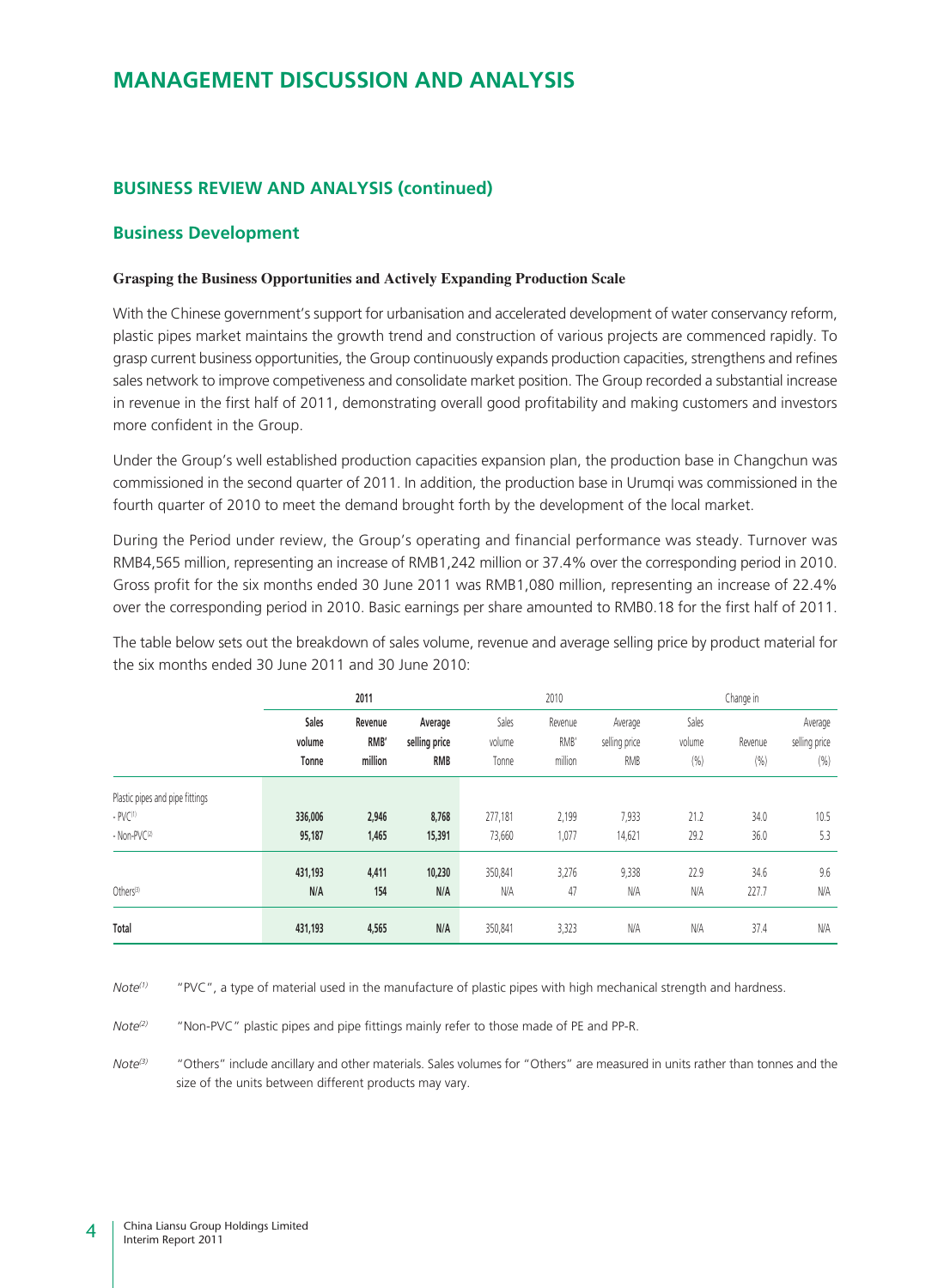### **BUSINESS REVIEW AND ANALYSIS (continued)**

### **Business Development (continued)**

#### **Grasping the Business Opportunities and Actively Expanding Production Scale** (continued)

The steady growth in the Group's revenue was mainly attributable to the increase in sales driven by the increasing market demand from the intensified housings and water conservancy infrastructure investment by the Chinese government and the increased production capacity from the production bases to cope with the vast demands for products from existing customers. Total sales of plastic pipes and pipe fittings in the first half of 2011 was approximately 431,000 tonnes, an increase of approximately 80,000 tonnes or 22.9% over the first half of 2010.

The average selling prices of plastic pipes and pipe fittings amounted to RMB10,230 per tonne in the first half of 2011, representing an increase of approximately 9.6% from RMB9,338 per tonne in the first half of 2010. The average cost of sales of pipes and pipe fittings amounted to RMB7,898 per tonne in the first half of 2011, representing an increase of approximately 13.5% from RMB6,958 per tonne in the first half of 2010.

|                                    | 2011               |               | 2010        |               |
|------------------------------------|--------------------|---------------|-------------|---------------|
|                                    |                    | $%$ of        |             | $%$ of        |
|                                    | <b>RMB'million</b> | total revenue | RMB'million | total revenue |
| Water supply                       | 1,735              | 39.3%         | 1,288       | 39.3%         |
| Drainage                           | 1,595              | 36.2%         | 1,238       | 37.8%         |
| Power supply and telecommunication | 813                | 18.4%         | 595         | 18.2%         |
| Gas supply                         | 49                 | 1.1%          | 40          | 1.2%          |
| Others $(1)$                       | 219                | 5.0%          | 115         | 3.5%          |
| <b>Total</b>                       | 4,411              | 100.0%        | 3,276       | 100.0%        |

The table below sets out the details of the revenue from plastic pipes and pipe fittings by product for the six months ended 30 June 2011 and 30 June 2010:

*Note<sup>(1)</sup>* "Others" include agricultural use, floor heating and fire prevention.

The Group has highly diversified products and manufactures the most comprehensive range of plastic pipes and pipe fittings. The applications of plastic pipes and pipe fittings in water supply, drainage, power supply and telecommunication are still the major sources of the Group's revenue, which accounted for 93.9% of total revenue from plastic pipes and pipe fittings.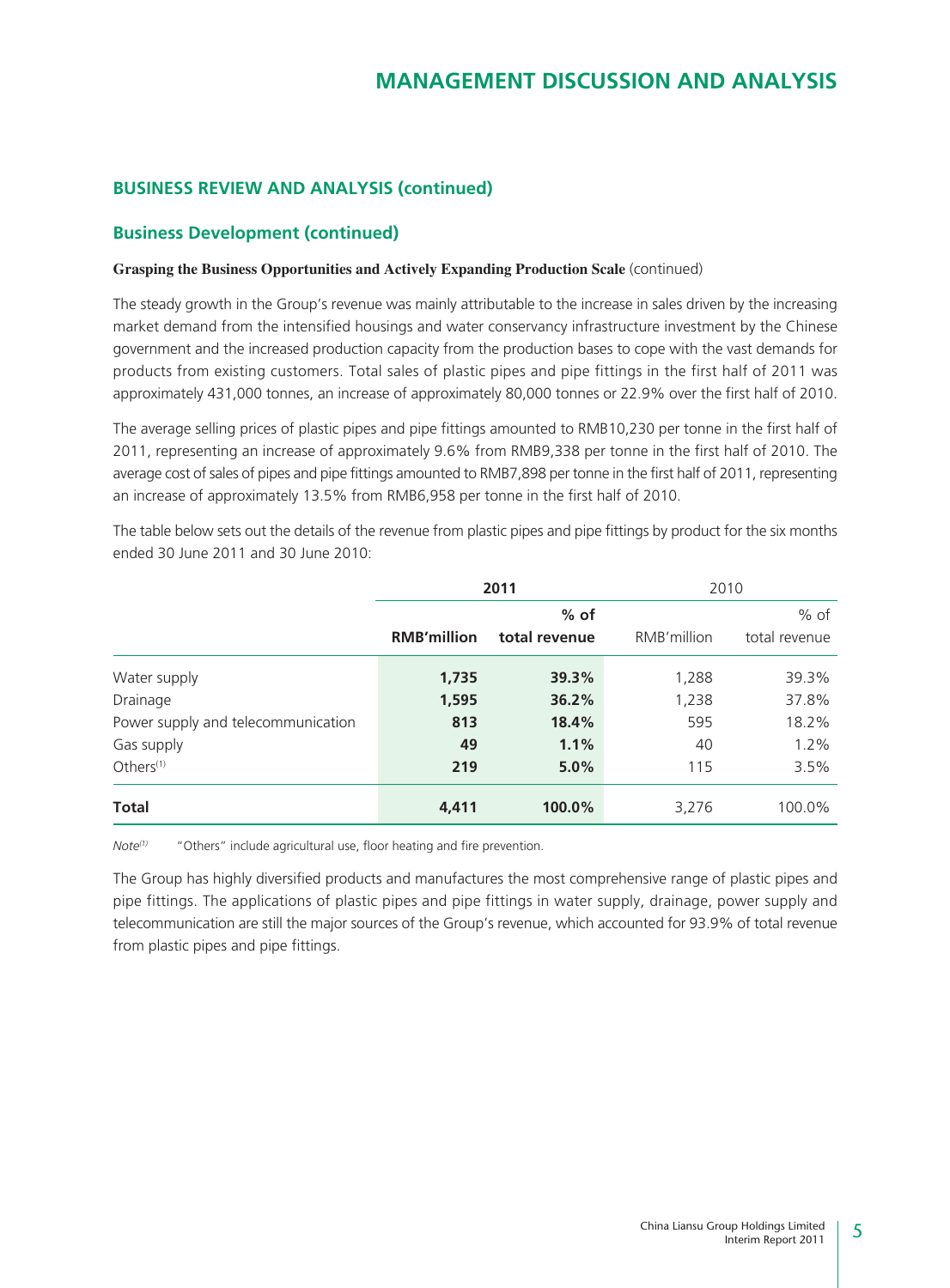### **BUSINESS REVIEW AND ANALYSIS (continued)**

### **Business Development (continued)**

#### **Our Economies of Scale Enabling a Sustainable Growth of Gross Profit**

Due to our industry-leading position, the Group enjoys economies of scale, which enabled us to maintain our gross profit margin at a healthy and reasonable level of 23.7% in the first half of 2011 (the first half of 2010: 26.5%) in spite of rising raw material prices.

#### **Continuous Technological Innovations and Active Exploration of New Material Products**

The Group has been placing great emphasis on the combination of production and research , and has cooperated with various domestic scientific research colleges and institutions to develop scientific research projects. The Group has a high quality R&D team and well-equipped R&D site, and actively established various enterprise R&D centers.

As at 30 June 2011, the Group held 255 patents and has applied for additional 319 patents. As a national high and new technology enterprise, the Group has undertook a number of national and province-level scientific and technologic projects, obtained a series of scientific and technologic results and patents, and its R&D capacities has been recognised by national and various province-level authorities, which significantly enhances customers' and cooperating parties' confidence.

During the Period under review, the Group focused its R&D efforts on high performance, low-energy consumption and eco-friendly products, including the following:

- 1. Same-floor drainage system
- 2. Metal-plastic composite pipe system
- 3. Solar heat collection pipes
- 4. Water saving irrigation system

In terms of materials, the Group's products include not only plastic pipes made of commonly used materials like PVC-U and PE, but also those made of special materials such as PVC-M, CPVC, PE-RT and PB and metal-plastic composite.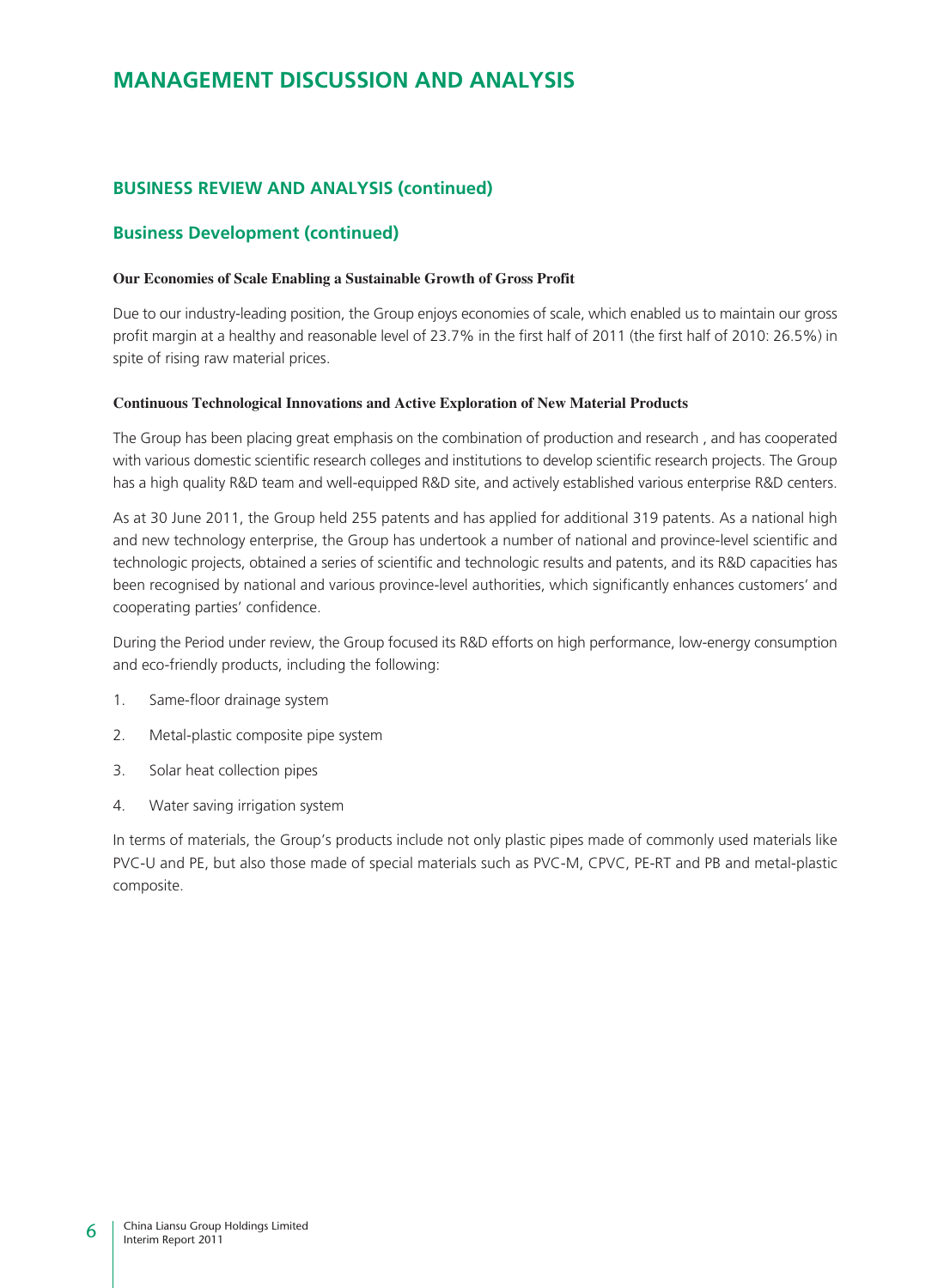### **BUSINESS REVIEW AND ANALYSIS (continued)**

### **Business Development (continued)**

#### **Strong and Secure Foothold in Southern China with Satisfactory Expansion into other Regional Markets**

The Group owns in total 13 commissioned production bases for plastic pipes and pipe fittings, which are strategically located throughout China, effectively covering our nationwide sales network. They are also closed to targeted markets and potential customers, thereby reducing transportation costs. Currently, Southern China region is the Group's major market and accounted for 68.1% of total sales in the first half of 2011, while Southwestern China and Central China regions accounted for 9.0% and 8.1% of total sales.

The table below sets out the details of the revenue by sales region for the six months ended 30 June 2011 and 30 June 2010:

|                    | 2011                |               | 2010         |               |
|--------------------|---------------------|---------------|--------------|---------------|
|                    |                     | $%$ of        |              | $%$ of        |
| Region(1)          | <b>RMB' million</b> | total revenue | RMB' million | total revenue |
| Southern China     | 3,111               | 68.1%         | 2,278        | 68.5%         |
| Southwestern China | 413                 | 9.0%          | 330          | 9.9%          |
| Central China      | 368                 | 8.1%          | 255          | 7.7%          |
| Eastern China      | 198                 | 4.3%          | 122          | 3.7%          |
| Northern China     | 277                 | 6.1%          | 205          | 6.2%          |
| Northwestern China | 93                  | 2.1%          | 73           | 2.2%          |
| Northeastern China | 74                  | 1.6%          | 40           | 1.2%          |
| Outside China      | 31                  | 0.7%          | 20           | 0.6%          |
| <b>Total</b>       | 4,565               | 100.0%        | 3,323        | 100.0%        |

*Note(1)* The details of the scope of coverage of each region are set out in note 3 to condensed consolidated financial statements.

In order to meet domestic needs for plastic pipes driven by the rapid development of projects such as urbanisation, housing, water conservancy and sewage treatment in different provinces, the Group has been devoted to expanding the production capacities of existing plants and constructing production bases to further improve national deployment and increase overall output.

The Group has expanded the coverage of sales network to Western China and Northern China regions. The Group has 980 independent distributors in the first half of 2011, which successfully cover customers throughout China. The Group will continue to increase marketing efforts to further expand customer base, consolidate market position and increase market share.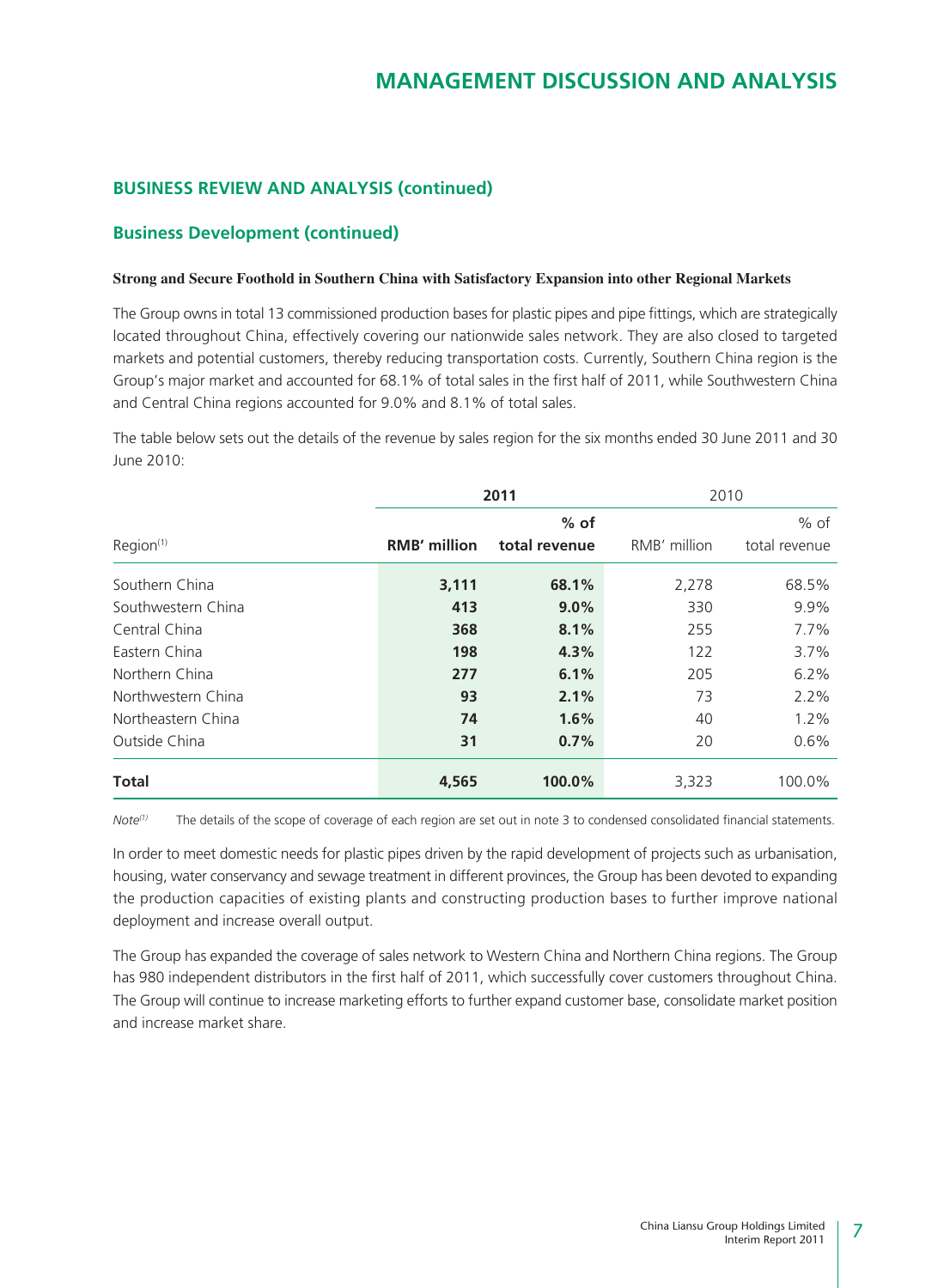### **REVIEW ON FINANCIAL PERFORMANCE**

#### **Other Revenue, Income and Gains**

Other revenue, income and gains amounted to RMB36 million for the first half of 2011, representing an increase of 133.8% for the first half of 2010. The increase was primarily attributable to the increase in exchange gain, interest received from banks, government grants and subsidies.

#### **Selling and Distribution Costs**

Selling and distribution costs for the first half of 2011 rose by 39.6% to RMB182 million as compared with the first half of 2010 due to the increase in salaries paid to sales staff, marketing related expense and packaging costs resulting from the growth in sales.

#### **Administrative Expenses**

Administrative expenses for the first half of 2011 rose by 41.4% to RMB142 million as compared with the first half of 2010, primarily as a result of the increase in salaries and benefits of administrative staff, increase of depreciation on property, plant and equipment and increase in recognition of equity-settled share option expense.

#### **Other Expenses**

Other expenses for the first half of 2011 rose by 137.7% to RMB87 million as compared with the first half of 2010, primarily due to our commitment on research and development.

#### **Finance Costs**

Finance costs amounted to RMB33 million, representing an increase of 3.3% as compared with the first half of 2010, primarily due to the additional interests incurred by the new senior notes issued in the first half of 2011.

#### **Income Tax**

Income tax represented amounts of PRC CIT paid by the Group, as the Group is not subject to any profits or income tax in the Cayman Islands and the British Virgin Islands, and did not generate any assessable profits arising in Hong Kong during the Period. The Group's effective tax rate increased from 19.3% in the first half of 2010 to 20.3% in the first half of 2011 mainly due to the fact that the tax holiday of certain subsidiaries of the Group expired during the Period.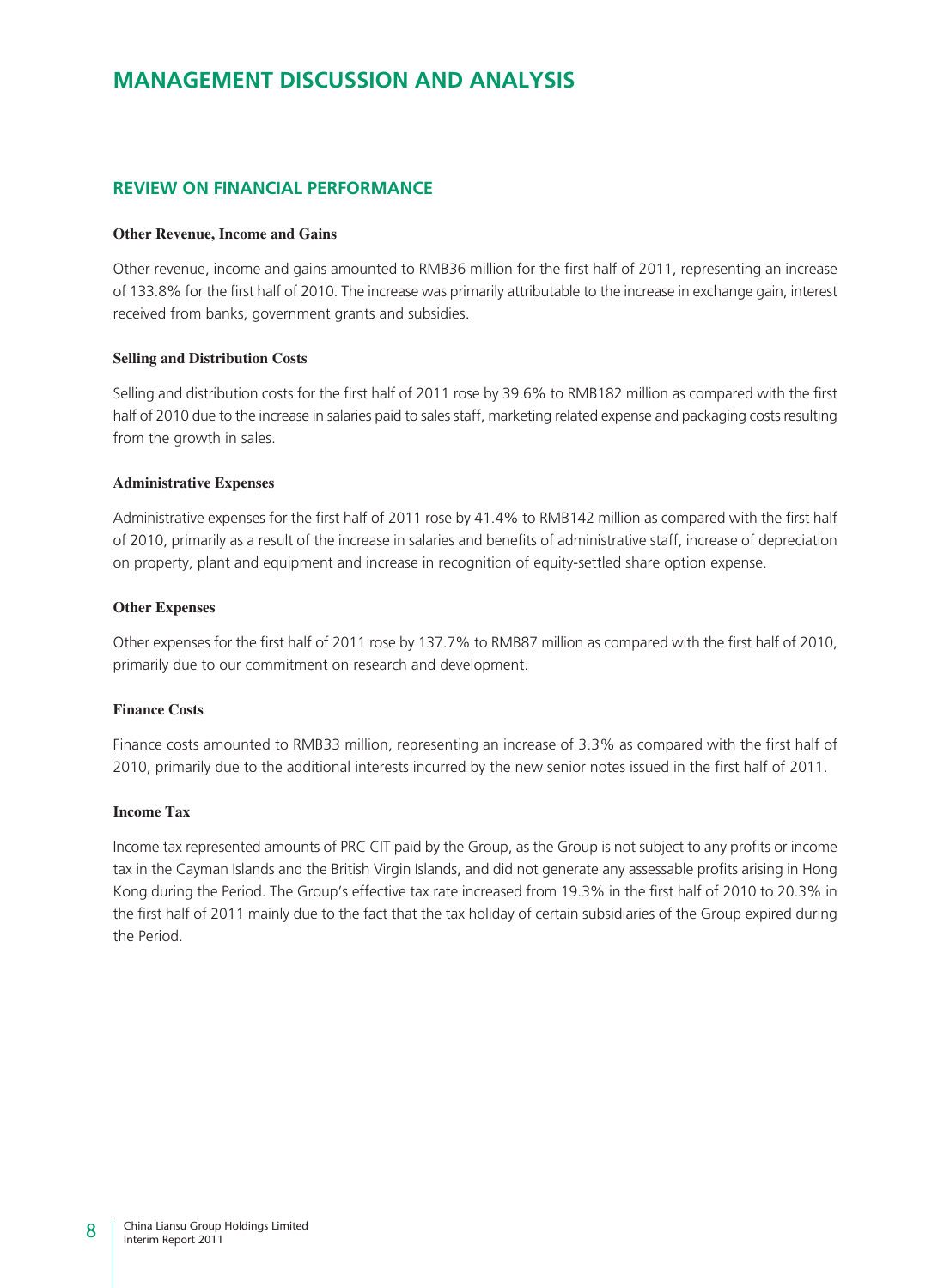### **REVIEW ON FINANCIAL PERFORMANCE** (continued)

#### **Profit Attributable to Owners of the Company**

The profit attributable to owners of the Company amounted to RMB536 million, representing an increase of 11.0% from RMB483 million for the first half of 2010.

### **USE OF PROCEEDS FROM THE COMPANY'S INITIAL PUBLIC OFFERING ("IPO")**

The net proceeds from the Company's IPO in June 2010 after deducting the relevant expenses were approximately HK\$1,860 million (approximately RMB1,629 million equivalent).

Up to 30 June 2011, approximately HK\$1,340 million of the net proceeds of the IPO has been applied in accordance with the Results of Allocation Announcement dated 22 June 2010 (the "Announcement"). The unutilised balance has been deposited with financial institutions and will be applied in the manner as stated in the Announcement.

### **UPDATES ON THE STATUS OF THE COMPANY'S EXPANSION PLANS**

For the six months period ended 30 June 2011, the status of the Group's production facilities expansion plans remains unchanged from the description in the Prospectus under the section headed "Business - Production Facilities and Production Process". The Group has spent in total RMB1,120 million on the above expansion plans up to 30 June 2011. The Group intends to fund the expansion plans from future operating cash flow, net proceeds from equity and debt issuances and bank facilities.

### **SIGNIFICANT INVESTMENTS**

As at 30 June 2011, the Group did not hold any significant investment (31 December 2010: Nil).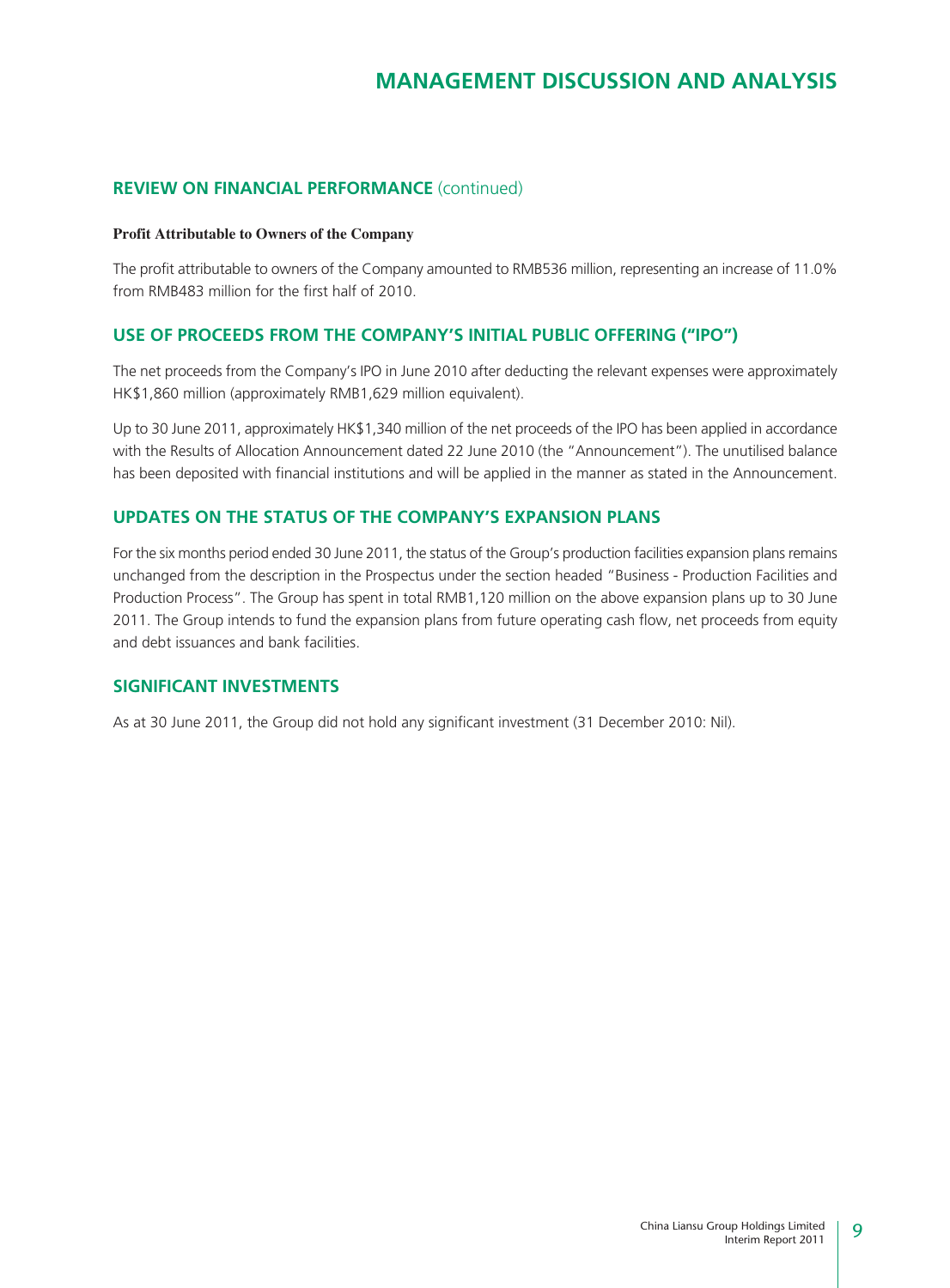### **LIQUIDITY, FINANCIAL RESOURCES AND CAPITAL STRUCTURE**

The Group continued to adopt prudent financial policies. Finance, fund utilisation and fundraising activities are subject to effective centralised management and supervision. The Group maintains reasonable gearing level and adequate liquidity.

As at 30 June 2011, the Group had total debts of approximately RMB2,215 million (31 December 2010: RMB784 million), of which 11.3% was denominated in Renminbi, 86.4% was denominated in U.S. dollars and 2.3% was denominated in Hong Kong dollars. Other than the US\$300 million 7.875% senior notes due 2016, the Group's borrowings are subject to floating rates ranging from 2.75% to 5.60% per annum with maturity periods ranging from within one year to two years.

As at 30 June 2011, the Group's current assets and current liabilities were approximately RMB5,056 million and RMB1,101 million respectively. The current ratio (that is, the ratio of current assets over current liabilities) and the quick ratio (that is, the ratio of current assets less inventories over current liabilities) of the Group rose to 4.59 and 3.23 from 2.57 and 1.76 as at 31 December 2010 respectively. The Group's total equity increased to approximately RMB4,259 million (31 December 2010: RMB4,004 million). The Group's gearing ratio (calculated based on the basis of the total debts over total assets) stood at a healthy level of 30.1% as compared to 13.9% as at 31 December 2010 due to net effect of issuance of senior notes and repayment of bank loans during the Period.

With cash and bank balances, including restricted cash, of approximately RMB2,303 million (31 December 2010: RMB1,523 million) as well as unutilised banking facilities, the directors consider that the Group has sufficient working capital for its operation and future development.

### **CHARGE ON ASSETS**

As at 30 June 2011, the Group's certain property, plant and equipment with an aggregate carrying amount of approximately RMB122 million were pledged to certain banks to secure bank borrowings granted to the Group. The Company's shares of certain subsidiaries organised outside the PRC were pledged as securities for issuance of senior notes.

### **FOREIGN EXCHANGE EXPOSURE**

The Group's borrowings are mainly denominated in US dollars but its cash flow is generated from operations whose earnings were denominated principally in Renminbi. As a result, the appreciation of Renminbi contributed to the Group's results for the six months ended 30 June 2011. Save for the aforesaid, the Group has no significant exposure to foreign exchange fluctuation and no hedging has been arranged on the abovementioned exposure.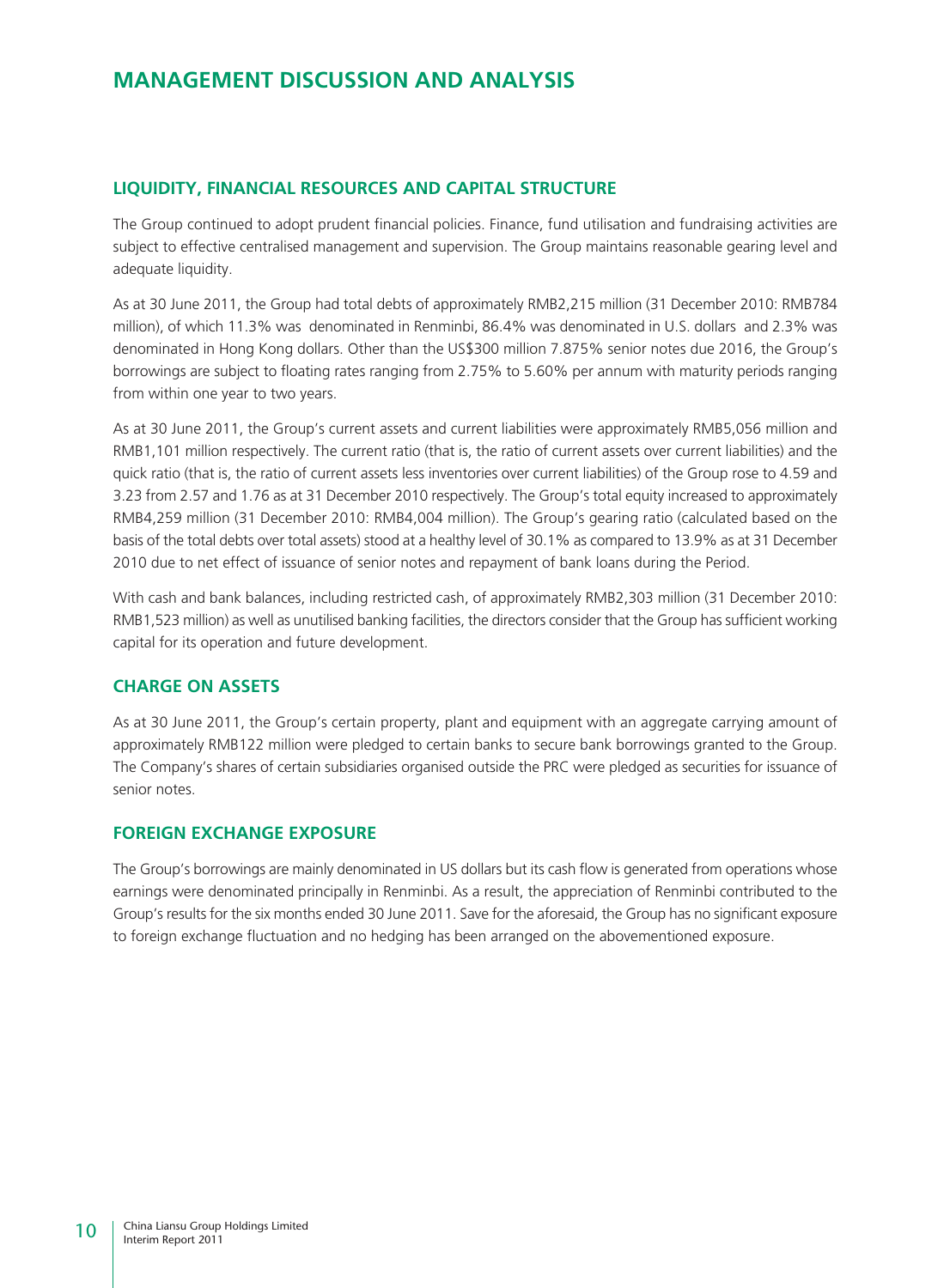### **CONTINGENT LIABILITIES**

As at 30 June 2011, the Group did not have any significant contingent liabilities (31 December 2010: Nil).

### **EVENTS AFTER THE REPORTING PERIOD**

No significant event took place subsequent to 30 June 2011.

#### **HUMAN RESOURCES**

As at 30 June 2011, the Group employed a total of approximately 7,200 employees (30 June 2010: approximately 7,000 employees) including directors. Total staff costs were RMB165 million (six months ended 30 June 2010: RMB128 million) for the Period. The employees are remunerated based on their work performance, professional experiences and the prevailing industry practice. The Group also makes contributions to the statutory mandatory provident fund scheme for its employees in Hong Kong and to the pension scheme for its employees in Mainland China.

### **INTERIM DIVIDEND**

The Board does not recommend the payment of an interim dividend for the six months ended 30 June 2011 (six months ended 30 June 2010: Nil).

#### **PROSPECTS**

It is expected that the PRC government will continue to implement austerity measures against the property market in the second half of 2011 and the credit and financing environment in the capital market will continue to be difficult, resulting in instability for the development of the property industry in the second half of 2011. As a leading manufacturer in the plastic pipe industry, the Group is nonetheless confident about its healthy and stable business development in the second half of 2011. By fully taking advantage of its own strengths, the Group will improve its overall competitiveness, promote its marketing initiatives and further consolidate and strengthen the Group's position in the industry.

Going forward, the Group will continue to consolidate its core competitive strengths and market leadership in the plastic pipe industry and strive to strengthen its leading position in the PRC plastic pipe industry. The Group will propel its on-going business growth by adopting the following three strategies:

(1) Expanding the nationwide sales network and refining the market: at the market the Group had a total of 980 independent distributors in the first half of 2011. In the future, the Group will greatly promote the development of its sales network, refine its targeted market and actively develop its next strategic sales structure. Besides continuing to expand its presence in Southern China, the primary market in which the Group operates, the Group will gradually increase its sales outside Southern China regions. While increasing the number of sales points, the Group will strengthen its marketing effort, carry out marketing activities targeting at targeted customers, further improve our brand recognition and expand our client base.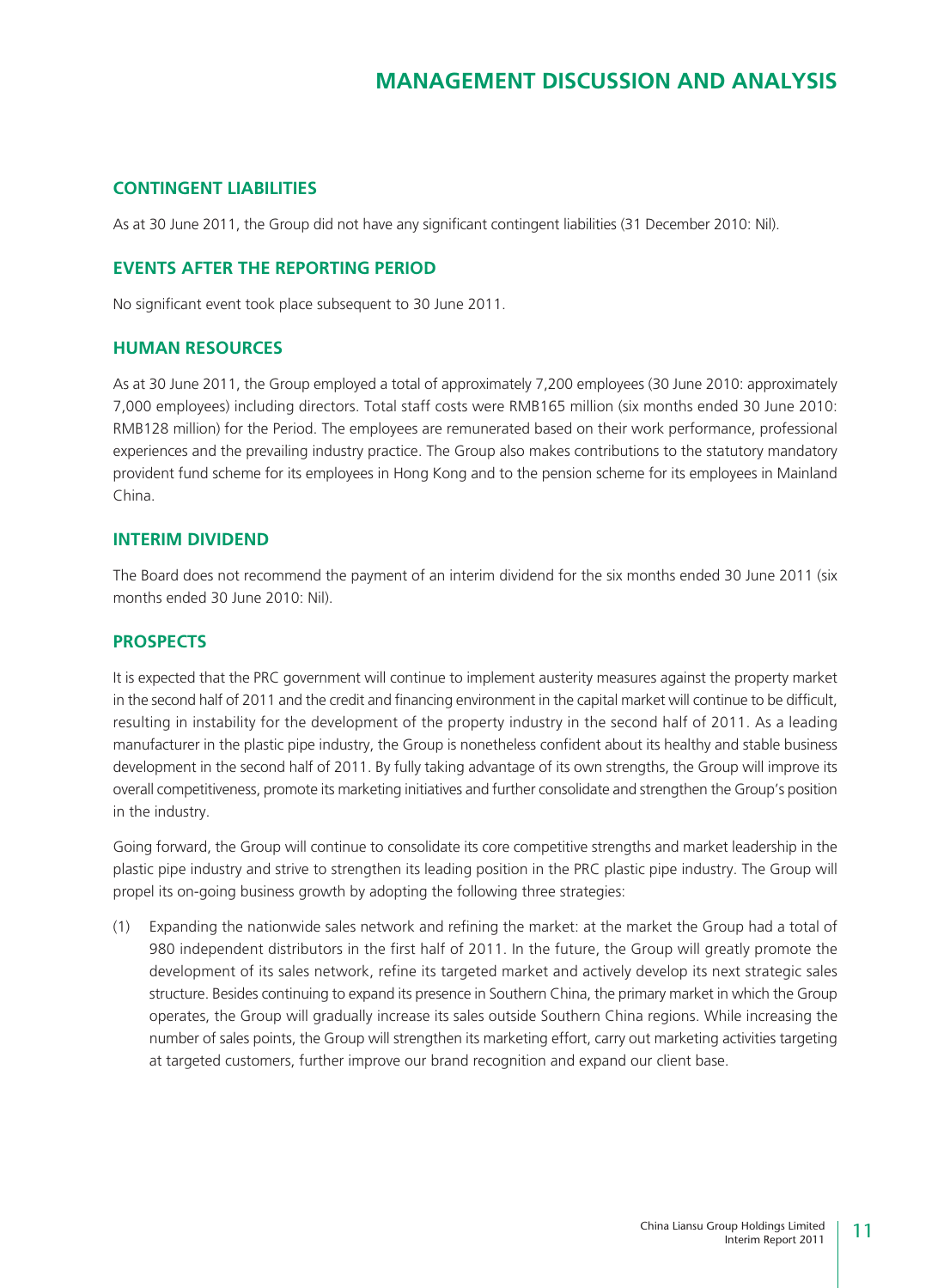### **PROSPECTS** (continued)

- (2) Optimising production capacities to meet increasing market demands: with the continuous development of China's economy, the acceleration of urbanisation and supported by various favorable policies, China's plastic pipe industry will maintain the strong and persisted growth trend. The Group will continue to expand production capacities to meet increasing market demands, and will commence the second phase construction plan of production base in a bid to further increase our market share and coverage. The Group's production base in Shaanxi is under construction and it is going to operate in the first half of 2012.
- (3) Enhancement of R&D capacities: In 2011, the Group will continue to invest in R&D to improve production efficiencies, reduce production costs and enhance products' functions. The Group also plans to introduce new types of home building material products at appropriate time with a view to diversifying our product mix and making them a new driver of profit growth so as to continue to consolidate the Group's overall competiveness. At the same time, the Group will focus its efforts on R&D on the high performance and lowenergy consumption products in the area of water and gas supply and actively expand the range of eco-friendly products.

In the future, the Group will take advantage of its solid production base and outstanding innovation and R&D capacities to continuously increase market share, maintain strong market competiveness and bring returns to customers and investors.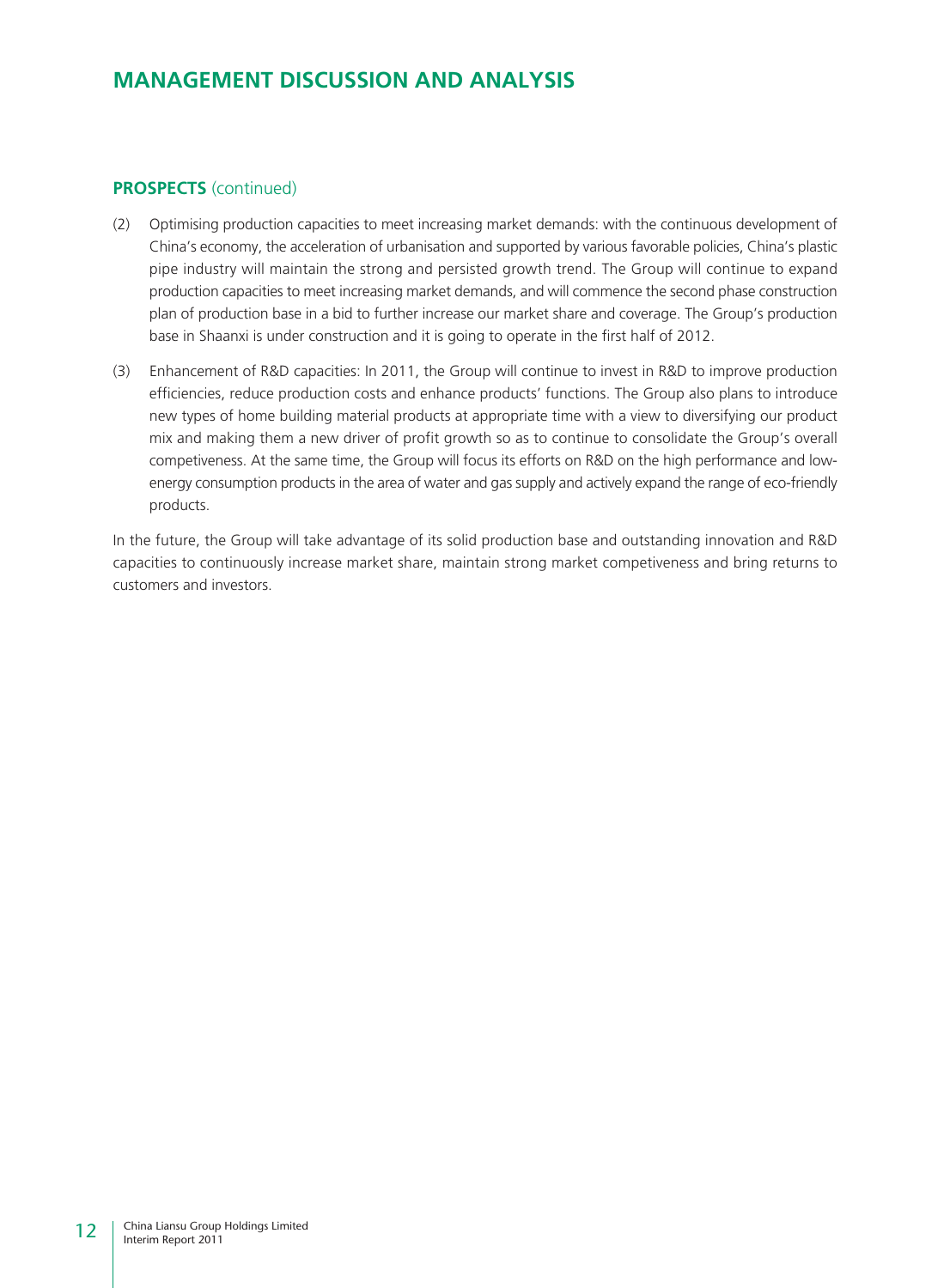### **DIRECTORS' AND CHIEF EXECUTIVE'S INTERESTS AND SHORT POSITIONS IN SHARES, UNDERLYING SHARES AND DEBENTURES**

As at 30 June 2011, the interests and short positions of the directors and the chief executive of the Company and their associates in the shares, underlying shares and debentures of the Company or its associated corporations as recorded in the register maintained by the Company pursuant to Section 352 of the SFO or as otherwise notified to the Company and the Stock Exchange pursuant to the Model Code were as follows:

#### **Long Positions**

#### **(a) Ordinary shares of HK\$0.05 each of the Company**

| <b>Name</b>       | Capacity                                            | Number of<br>issued ordinary<br>shares held | Percentage of<br>the issued<br>share capital of<br>the Company |
|-------------------|-----------------------------------------------------|---------------------------------------------|----------------------------------------------------------------|
| <b>Directors</b>  |                                                     |                                             |                                                                |
| Mr. Wong Luen Hei | Held by controlled<br>corporation <sup>(1)(2)</sup> | 2,100,000,000                               | 69.93%                                                         |
| Ms. Zuo Xiaoping  | Held by spouse (3)                                  | 2,100,000,000                               | 69.93%                                                         |

#### **(b) Share options**

|                        |                                 | Number of<br>underlying shares | Percentage of<br>the issued |
|------------------------|---------------------------------|--------------------------------|-----------------------------|
|                        |                                 | held under                     | capital of                  |
| <b>Name</b>            | <b>Capacity</b>                 | share options                  | the Company                 |
| <b>Directors</b>       |                                 |                                |                             |
| Mr. Wong Luen Hei      | Held by spouse $(1)$            | 2,308,000                      | 0.08%                       |
| Ms. Zuo Xiaoping       | Beneficial owner <sup>(2)</sup> | 2,308,000                      | 0.08%                       |
| Mr. Kong Zhaocong      | Beneficial owner (3)            | 2,308,000                      | 0.08%                       |
| Mr. Lai Zhigiang       | Beneficial owner (3)            | 2,308,000                      | 0.08%                       |
| Dr. Lin Shaoquan       | Beneficial owner <sup>(3)</sup> | 1,927,000                      | 0.06%                       |
| Mr. Chen Guonan        | Beneficial owner (3)            | 1,927,000                      | 0.06%                       |
| Mr. Huang Guirong      | Beneficial owner (3)            | 1,927,000                      | 0.06%                       |
| Mr. Luo Jianfeng       | Beneficial owner (3)            | 1,927,000                      | $0.06\%$                    |
| Mr. Lin Dewei          | Beneficial owner (3)            | 692,000                        | 0.02%                       |
| <b>Chief executive</b> |                                 |                                |                             |
| Mr. Zuo Manlun         | Beneficial owner <sup>(3)</sup> | 3,842,000                      | 0.13%                       |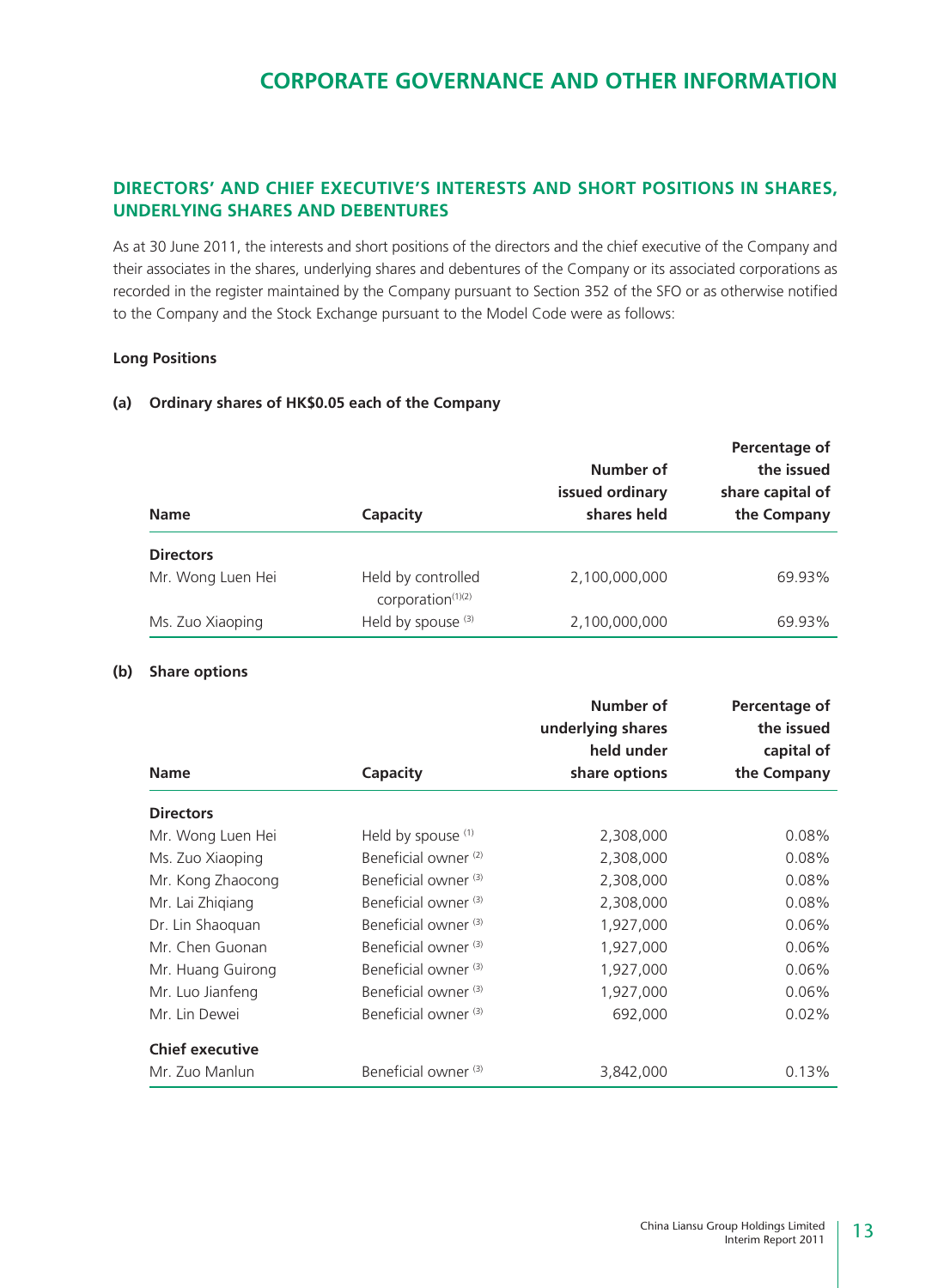### **DIRECTORS' AND CHIEF EXECUTIVE's INTERESTS AND SHORT POSITIONS IN SHARES, UNDERLYING SHARES AND DEBENTURES** (continued)

#### **(b) Share options** (continued)

*Notes:*

- 1. Mr. Wong Luen Hei, an executive director of the Company, is the sole shareholder of New Fortune, which in turn owned 69.93% of the Company's issued shares as at 30 June 2011. Accordingly, Mr. Wong Luen Hei was indirectly interested in 2,100,000,000 shares of the Company as at 30 June 2011. Ms. Zuo Xiaoping was granted with 2,308,000 options with an exercise price of HK\$1.82 per share under the Pre-IPO share option scheme ("Pre-IPO Share Option Scheme") adopted by the Company with effect from 14 May 2010. Mr. Wong Luen Hei is also the spouse of Ms. Zuo Xiaoping, and therefore Mr. Wong Luen Hei is deemed to be interested in all the shares of the Company in which Ms. Zuo Xiaoping is interested by virtue of the SFO.
- 2. Ms. Zuo Xiaoping is also the spouse of Mr. Wong Luen Hei, and therefore Ms. Zuo Xiaoping is deemed to be interested in all the shares of the Company in which Mr. Wong Luen Hei is interested by virtue of the SFO. Ms. Zuo Xiaoping was granted with 2,308,000 options with an exercise price of HK\$1.82 per share under the Pre-IPO Share Option Scheme.
- 3. All other directors' interests represent the number of options granted to them with an exercise price of HK\$1.82 per share under the Pre-IPO Share Option Scheme.

Save as disclosed above, as at 30 June 2011 none of the directors, chief executive of the Company nor their associates had any interests or short positions in any shares, underlying shares and debentures of the Company or any of its associated corporations that was required to be recorded pursuant to section 352 of the SFO, or as otherwise notified to the Company and the Stock Exchange pursuant to the Model Code.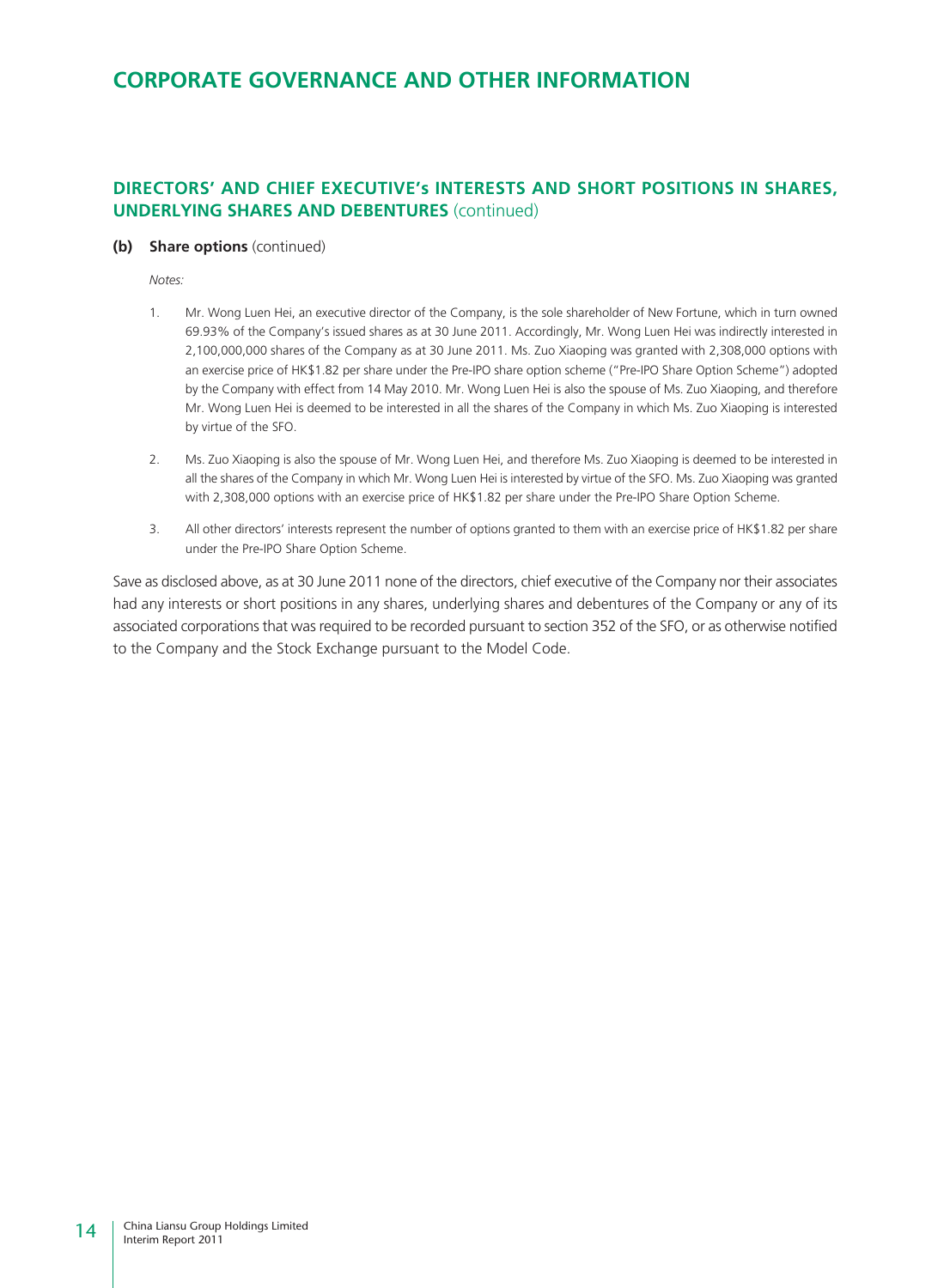### **INTERESTS AND SHORTS POSITIONS OF SUBSTANTIAL SHAREHOLDERS**

As at 30 June 2011, so far as is known to any director or chief executive of the Company, the following corporation (other than a director and chief executive of the Company) who had interests and short positions in the shares or underlying shares of the Company as recorded in the register required to be kept under Section 336 of the SFO or as otherwise notified to the Company were as follows:

#### **Long position interests in the Company**

|                     |                                 | Number of issued<br>ordinary shares/ | Percentage of<br>the issued |
|---------------------|---------------------------------|--------------------------------------|-----------------------------|
| Name of shareholder | Capacity                        | underlying<br>shares held            | capital of<br>the Company   |
| New Fortune         | Beneficial owner <sup>(1)</sup> | 2,100,000,000                        | 69.93%                      |

*Notes:*

1. Mr. Wong Luen Hei is the sole shareholder of New Fortune, which in turn owned 69.93% of the issued shares of the Company as at 30 June 2011. Accordingly Mr. Wong Luen Hei was indirectly interested in 2,100,000,000 shares of the Company as at 30 June 2011.

The above shares were the same shares as set out under the section headed "Directors' and Chief Executive's Interests and Short Position in Shares, Underlying Shares and Debentures" above. Save as disclosed above, as at 30 June 2011, the directors of the Company were not aware of any person or corporation (other than the directors and chief executive of the Company) who had any interests or short positions in any shares or underlying shares of the Company as recorded in the register required to be kept under Section 336 of the SFO or as otherwise notified to the Company.

### **SHARE OPTION SCHEMES**

The Company has adopted two share option schemes on 14 May 2010, pursuant to which the Company is entitled to grant options prior to and after the IPO. The details of both share option schemes are as follows:

#### **1. Share option scheme**

A share option scheme (the "Share Option Scheme") was conditionally approved by resolutions of the Company's shareholders on 14 May 2010 and the summary of the terms of such Share Option Scheme are disclosed in the Prospectus. No share options were granted, exercised or cancelled by the Company under the Share Option Scheme during the Period and there were no outstanding share options under the Share Option Scheme as at 30 June 2011.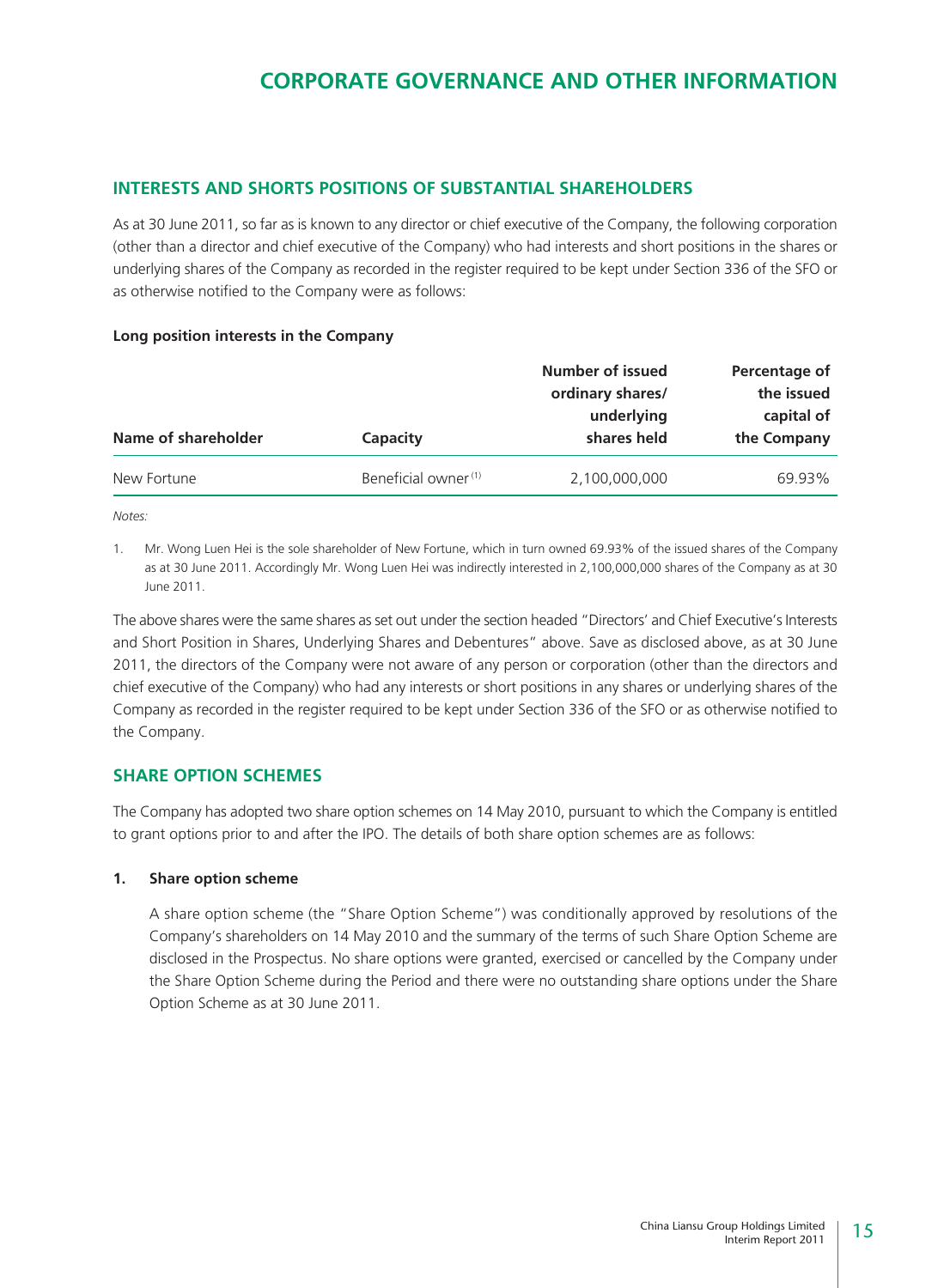### **SHARE OPTION SCHEMES** (continued)

#### **2. Pre-IPO Share Option Scheme**

#### **(a) Summary of terms**

The purpose of the Pre-IPO Share Option Scheme, approved by the shareholders pursuant to the written resolutions of the shareholders dated 14 May 2010, is to give employees an opportunity to have a personal stake in the Company and help motivate them to optimise their future performance and efficiency to the Group and/or to reward them for their past contributions, to attract and retain or otherwise maintain on-going relationships with such employees who are significant to and/or whose contributions are or will be beneficial to the performance, growth or success of the Group.

The principal terms of the Pre-IPO Share Option Scheme are set out in detail in our 2010 Annual Report at pages 83 to 86.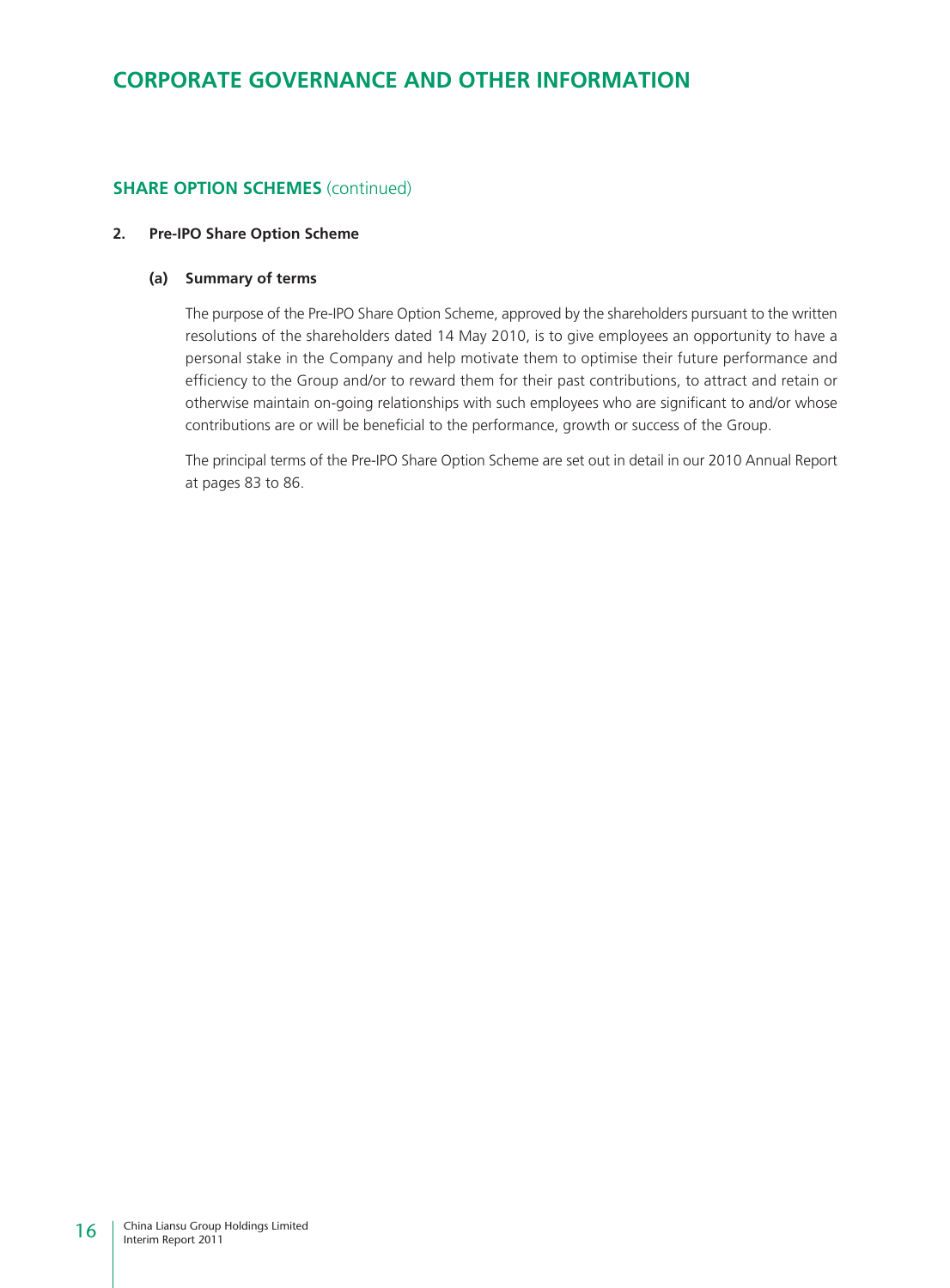### **SHARE OPTION SCHEMES** (continued)

#### **2. Pre-IPO Share Option Scheme** (continued)

#### **(b) Outstanding Options Granted**

As of 30 June 2011, options to subscribe for all of the Company's shares under the Pre-IPO Share Option Scheme as described above were conditionally granted to 224 participants by the Company. All the options under the Pre-IPO Share Option Scheme were granted on 21 May 2010 at a consideration of HK\$1 paid by each grantee. During the Period, no share options were granted, lapsed, forfeited or cancelled under the Pre-IPO Share Option Scheme other than those were exercised as mentioned below.

Details of the movement of the Pre-IPO Share Options during the six months ended 30 June 2011 were as follows:

|                                    |                                 |                                 |                               |                              | Number of options                     |                              |
|------------------------------------|---------------------------------|---------------------------------|-------------------------------|------------------------------|---------------------------------------|------------------------------|
| Name or category<br>of participant | Date of<br>grant <sup>(1)</sup> | Option<br>period <sup>(1)</sup> | <b>Exercise</b><br>price HK\$ | Outstanding at<br>01/01/2011 | <b>Exercised during</b><br>the Period | Outstanding at<br>30/06/2011 |
| <b>Chief Executive</b>             |                                 |                                 |                               |                              |                                       |                              |
| Mr. Zuo Manlun                     | 21/05/2010                      | 23/06/2011 to<br>22/06/2014(3)  | 1.82                          | 3,842,000                    |                                       | 3,842,000                    |
| <b>Directors</b>                   |                                 |                                 |                               |                              |                                       |                              |
| Ms. Zuo Xiaoping                   | 21/05/2010                      | 23/06/2011 to<br>22/06/2014(3)  | 1.82                          | 2,308,000                    |                                       | 2,308,000                    |
| Mr. Kong Zhaocong                  | 21/05/2010                      | 23/06/2011 to<br>22/06/2014(3)  | 1.82                          | 2,308,000                    |                                       | 2,308,000                    |
| Mr. Lai Zhigiang                   | 21/05/2010                      | 23/06/2011 to<br>22/06/2014(3)  | 1.82                          | 2,308,000                    |                                       | 2,308,000                    |
| Dr. Lin Shaoquan                   | 21/05/2010                      | 23/06/2011 to<br>22/06/2014(3)  | 1.82                          | 1,927,000                    |                                       | 1,927,000                    |
| Mr. Chen Guonan                    | 21/05/2010                      | 23/06/2011 to<br>22/06/2014(3)  | 1.82                          | 1,927,000                    |                                       | 1,927,000                    |
| Mr. Huang Guirong                  | 21/05/2010                      | 23/06/2011 to<br>22/06/2014(3)  | 1.82                          | 1,927,000                    |                                       | 1,927,000                    |
| Mr. Luo Jianfeng                   | 21/05/2010                      | 23/06/2011 to<br>22/06/2014(3)  | 1.82                          | 1,927,000                    |                                       | 1,927,000                    |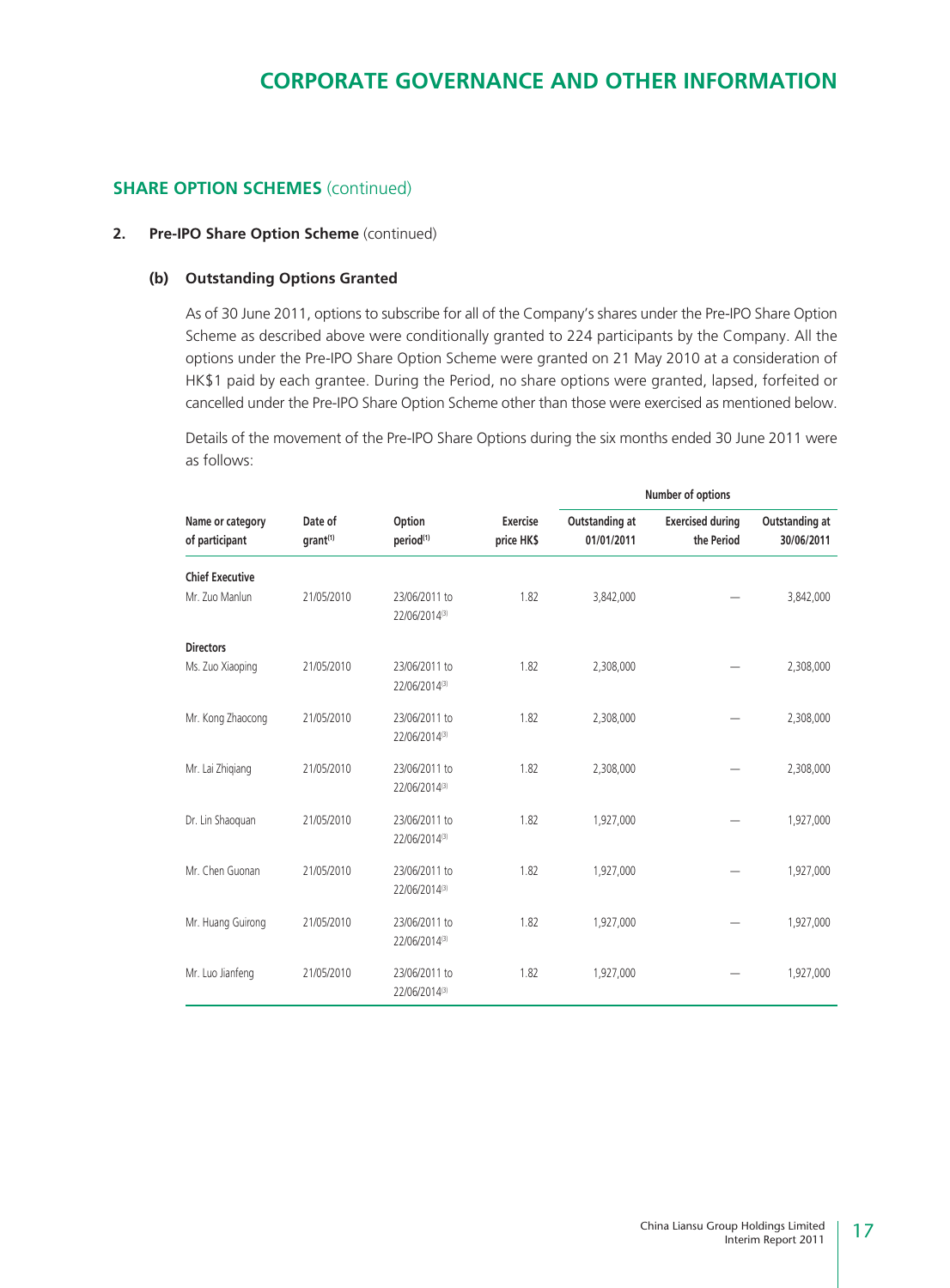### **SHARE OPTION SCHEMES** (continued)

#### **2. Pre-IPO Share Option Scheme** (continued)

#### **(b) Outstanding Options Granted** (continued)

|                                    |                                 |                                 |                               |                              | Number of options                     |                              |
|------------------------------------|---------------------------------|---------------------------------|-------------------------------|------------------------------|---------------------------------------|------------------------------|
| Name or category<br>of participant | Date of<br>grant <sup>(1)</sup> | Option<br>period <sup>(1)</sup> | <b>Exercise</b><br>price HK\$ | Outstanding at<br>01/01/2011 | <b>Exercised during</b><br>the Period | Outstanding at<br>30/06/2011 |
| <b>Directors</b>                   |                                 |                                 |                               |                              |                                       |                              |
| Mr. Lin Dewei                      | 21/05/2010                      | 23/06/2011 to<br>22/06/2014(3)  | 1.82                          | 692,000                      |                                       | 692,000                      |
| Subtotal directors                 |                                 |                                 |                               | 15,324,000                   |                                       | 15,324,000                   |
| <b>Subtotal directors</b>          |                                 |                                 |                               |                              |                                       |                              |
| and chief executive                |                                 |                                 |                               | 19,166,000                   |                                       | 19,166,000                   |
| Employees <sup>(2)</sup>           |                                 |                                 |                               |                              |                                       |                              |
| In aggregate                       | 21/05/2010                      | 23/06/2011 to<br>22/06/2014(3)  | 1.82                          | 95,635,000                   | (3, 191, 450)                         | 92,443,550                   |
| Total                              |                                 |                                 |                               | 114,801,000                  | (3, 191, 450)                         | 111,609,550                  |

*Notes:*

- 1. All dates are shown in the format of day/month/year.
- 2. None of such grantees is a connected person of the Company.
- 3. The options are exercisable from 23 June 2011 to 22 June 2014 (both days inclusive) subject to the following vesting periods:
	- (i) up to 25% of the options commencing on 23 June 2011.
	- (ii) up to 60% of the options (including the options not exercised under the limit prescribed for in the previous period) commencing on 23 June 2012; and
	- (iii) up to 100% of the options (including the options not exercised under the limit prescribed for in the previous periods) commencing on 23 June 2013.

### **PURCHASE, SALE OR REDEMPTION OF LISTED SECURITIES**

For the six months ended 30 June 2011, the Company or any of its subsidiaries did not purchase, sell or redeem any of the Company's listed securities.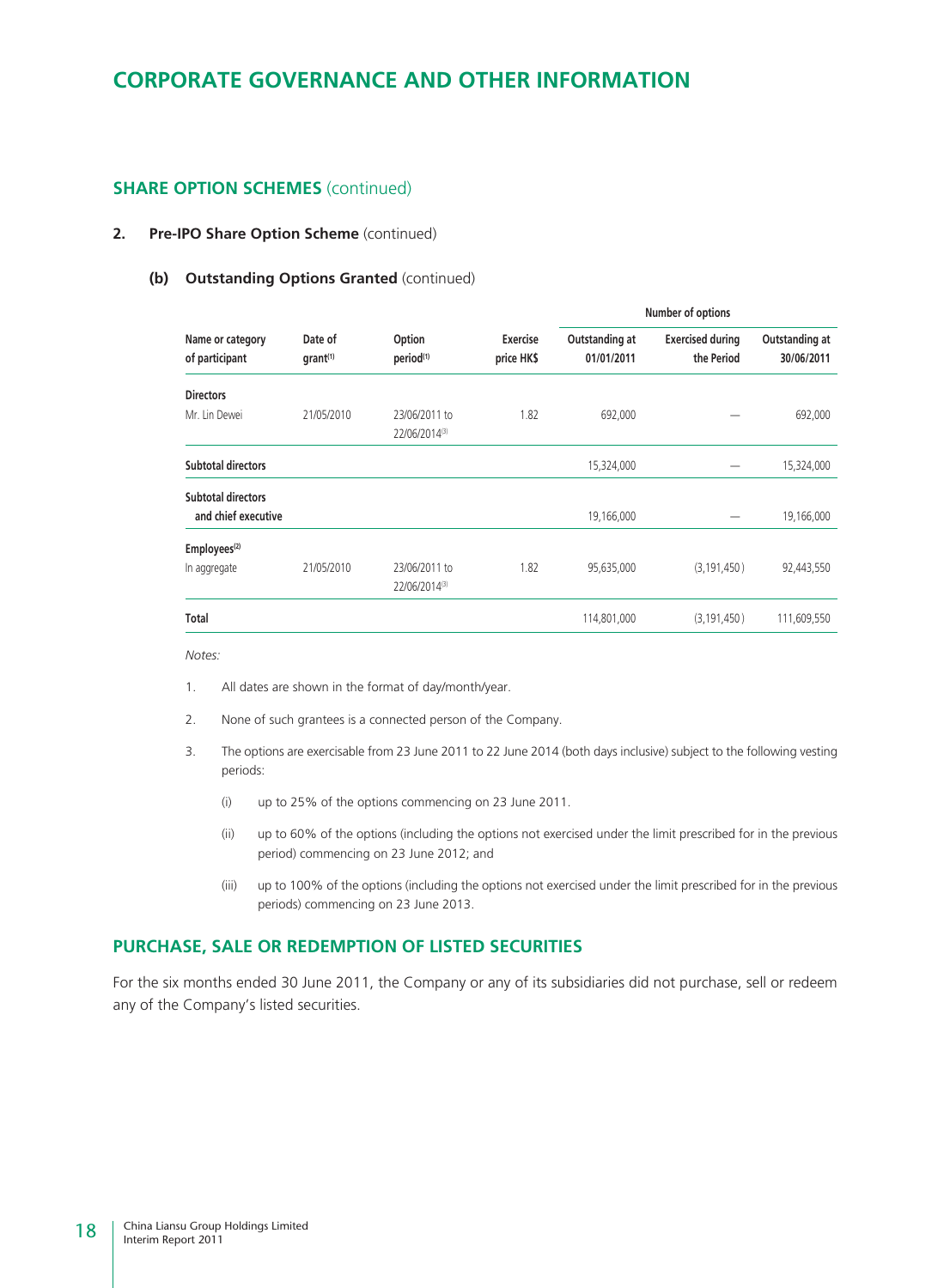### **AUDIT COMMITTEE**

The Company's Audit Committee has reviewed the accounting policies adopted by the Group and the Group's unaudited condensed consolidated financial statements for the six months ended 30 June 2011. Such condensed consolidated financial statements have not been audited but have been reviewed by the Company's independent auditor, Ernst & Young, in accordance with Hong Kong Standard on Review Engagement 2410 "Review of Interim Financial Information Performed by the Independent Auditor of the Entity" issued by the Hong Kong Institute of Certified Public Accountants.

### **COMPLIANCE WITH THE CODE ON CORPORATE GOVERNANCE PRACTICES**

The Board is committed to maintaining and ensuring high standards of corporate governance practices. The Board emphases on maintaining a Board with balance of skill sets of directors, better transparency and effective accountability system in order to enhance shareholders' value. In the opinion of the directors, the Company complied with all the applicable code provisions of the Code as set out in Appendix 14 to the Listing Rules during the Period.

### **MODEL CODE FOR SECURITIES TRANSACTIONS BY DIRECTORS**

The Company had adopted the Model Code as set out in Appendix 10 to the Listing Rules as the code governing securities transactions by the directors of the Company. Having made specific enquiry to the directors, all of them confirmed that they have complied with the required standard as set out in the Model Code throughout the Period.

### **COMPLIANCE AND ENFORCEMENT OF THE NON-COMPETE UNDERTAKINGS FROM CONTROLLING SHAREHOLDER**

None of the directors or substantial shareholder of the Company or any of their respective associates has engaged in any business that competes or may compete with the business of the Group. The controlling shareholder being New Fortune and Mr. Wong Luen Hei (the "Controlling Shareholder") has entered into a deed of non-competition in favour of the Group dated 14 May 2010 (the "Deed of Non-Competition").

The directors are of the view that the Group's measures adopted by the Company in respect of the enforceability of the Deed of Non-Competition are adequate to safeguard the effectiveness of the non-competition undertakings.

The independent non-executive directors have reviewed the compliance of the Deed of Non-Competition, including any potential conflicts of interest and competition arising from the taking up by the Controlling Shareholder of opportunities rejected by the Group pursuant to the Deed of Non-Competition. Based on the confirmation from the Controlling Shareholder, the independent non-executive directors are of the view that the Deed of Non-Competition has been complied with and has been effectively enforced.

> By order of the Board **China Liansu Group Holdings Limited Zuo Manlun** *Chief Executive Officer*

Hong Kong, 19 August 2011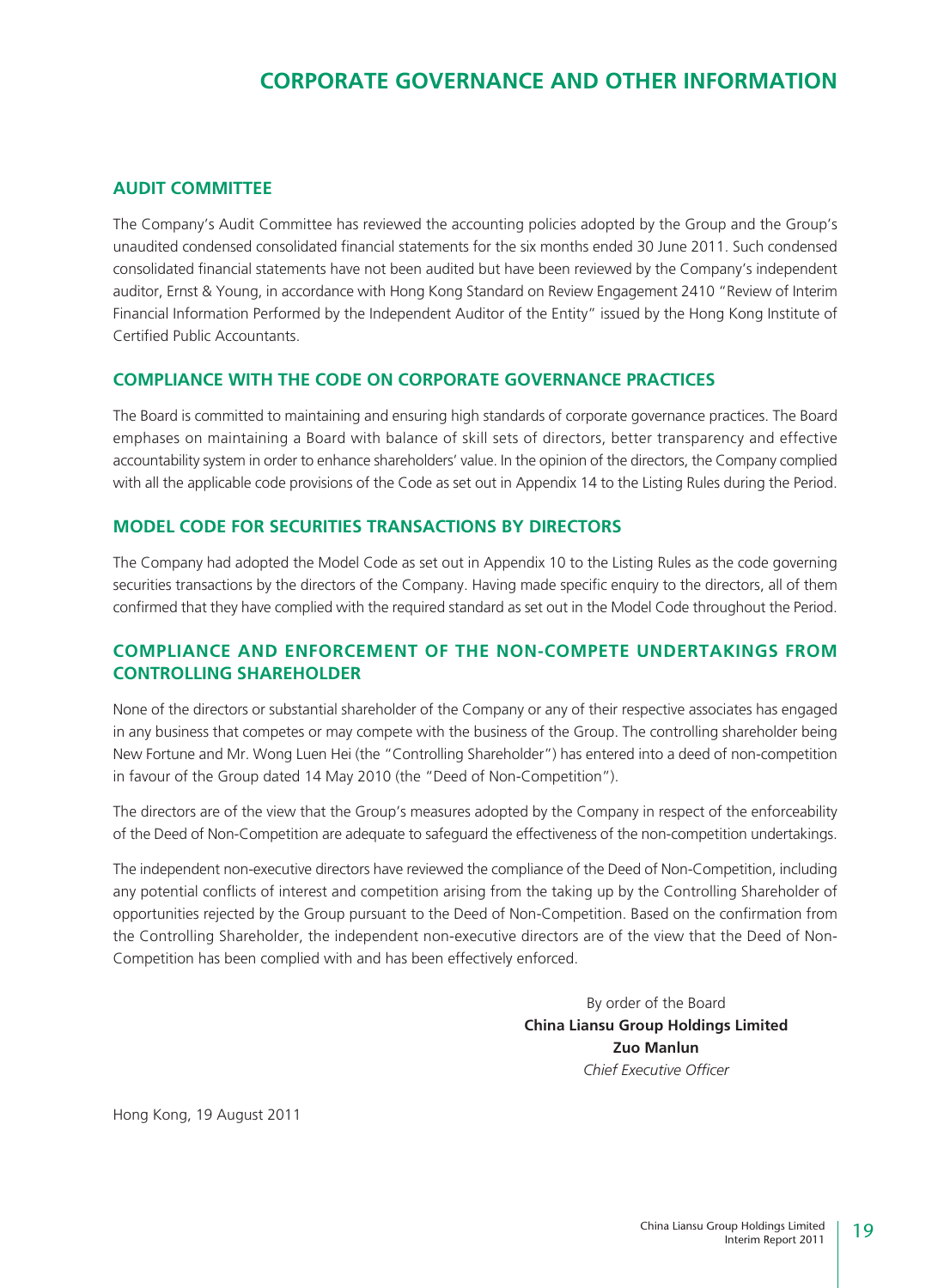### **REPORT ON REVIEW OF CONDENSED CONSOLIDATED FINANCIAL STATEMENTS**



#### **To the board of directors of China Liansu Group Holdings Limited**

*(Incorporated in Cayman Islands with limited liability)*

### **Introduction**

We have reviewed the accompanying condensed consolidated financial statements of China Liansu Group Holdings Limited (the "Company") and its subsidiaries (together, the "Group") set out on pages 21 to 43, which comprise the condensed consolidated statement of financial position as at 30 June 2011, the condensed consolidated statements of comprehensive income, changes in equity and cash flows for the six months then ended and explanatory notes. The Rules Governing the Listing of Securities on the Stock Exchange of Hong Kong Limited require the preparation of a report on financial information to be in compliance with the relevant provisions thereof and Hong Kong Accounting Standard 34 "Interim Financial Reporting" ("HKAS 34") issued by the Hong Kong Institute of Certified Public Accountants.

The directors are responsible for the preparation and presentation of these condensed consolidated financial statements in accordance with HKAS 34. Our responsibility is to express a conclusion on these condensed consolidated financial statements based on our review. Our report is made solely to you, as a body, in accordance with our agreed terms of engagement, and for no other purpose. We do not assume responsibility towards or accept liability to any other person for the contents of this report.

### **Scope of review**

We conducted our review in accordance with Hong Kong Standard on Review Engagements 2410 "Review of Interim Financial Information Performed by the Independent Auditor of the Entity" issued by the Hong Kong Institute of Certified Public Accountants. A review of financial information consists of making inquiries, primarily of persons responsible for financial and accounting matters, and applying analytical and other review procedures. A review is substantially less in scope than an audit conducted in accordance with Hong Kong Standards on Auditing and consequently does not enable us to obtain assurance that we would become aware of all significant matters that might be identified in an audit. Accordingly, we do not express an audit opinion.

### **Conclusion**

Based on our review, nothing has come to our attention that causes us to believe that the accompanying condensed consolidated financial statements are not prepared, in all material respects, in accordance with HKAS 34.

**Ernst & Young** *Certified Public Accountants* 18/F, Two International Finance Centre 8 Finance Street Central Hong Kong

19 August 2011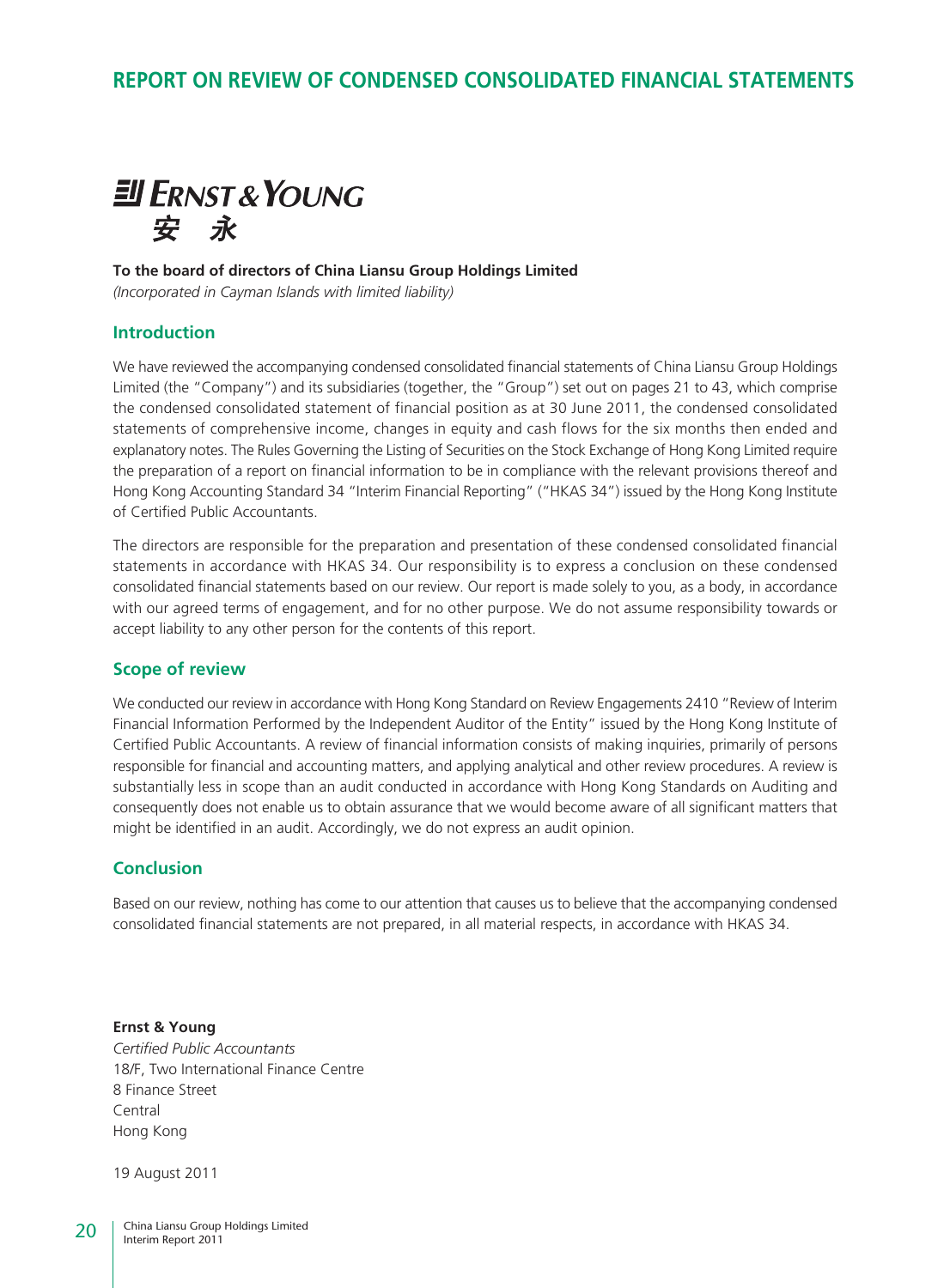### **CONDENSED CONSOLIDATED STATEMENT OF COMPREHENSIVE INCOME**

Six months ended 30 June 2011

|                                                           |              |                | Six months ended 30 June |  |  |
|-----------------------------------------------------------|--------------|----------------|--------------------------|--|--|
|                                                           | <b>Notes</b> | 2011           | 2010                     |  |  |
|                                                           |              | <b>RMB'000</b> | <b>RMB'000</b>           |  |  |
|                                                           |              | (Unaudited)    | (Audited)                |  |  |
| <b>REVENUE</b>                                            | 4            | 4,564,880      | 3,323,021                |  |  |
| Cost of sales                                             |              | (3,485,246)    | (2,441,035)              |  |  |
| Gross profit                                              |              | 1,079,634      | 881,986                  |  |  |
| Other revenue, income and gains                           | 4            | 36,396         | 15,564                   |  |  |
| Selling and distribution costs                            |              | (182, 026)     | (130, 345)               |  |  |
| Administrative expenses                                   |              | (142, 043)     | (100, 462)               |  |  |
| Other expenses                                            |              | (87, 351)      | (36, 754)                |  |  |
| Finance costs                                             | 5            | (32, 778)      | (31, 725)                |  |  |
| <b>PROFIT BEFORE TAX</b>                                  | 6            | 671,832        | 598,264                  |  |  |
| Income tax expense                                        | 7            | (136,080)      | (115, 695)               |  |  |
| <b>PROFIT FOR THE PERIOD</b>                              |              | 535,752        | 482,569                  |  |  |
| <b>OTHER COMPREHENSIVE INCOME</b>                         |              |                |                          |  |  |
| Exchange differences on translation of foreign operations |              | (10, 463)      | (383)                    |  |  |
| TOTAL COMPREHENSIVE INCOME FOR THE PERIOD                 |              | 525,289        | 482,186                  |  |  |
| <b>EARNINGS PER SHARE ATTRIBUTABLE TO OWNERS</b>          |              |                |                          |  |  |
| OF THE COMPANY                                            | 9            |                |                          |  |  |
| <b>Basic</b>                                              |              | <b>RMB0.18</b> | <b>RMB0.21</b>           |  |  |
| Diluted                                                   |              | <b>RMB0.17</b> | <b>RMB0.21</b>           |  |  |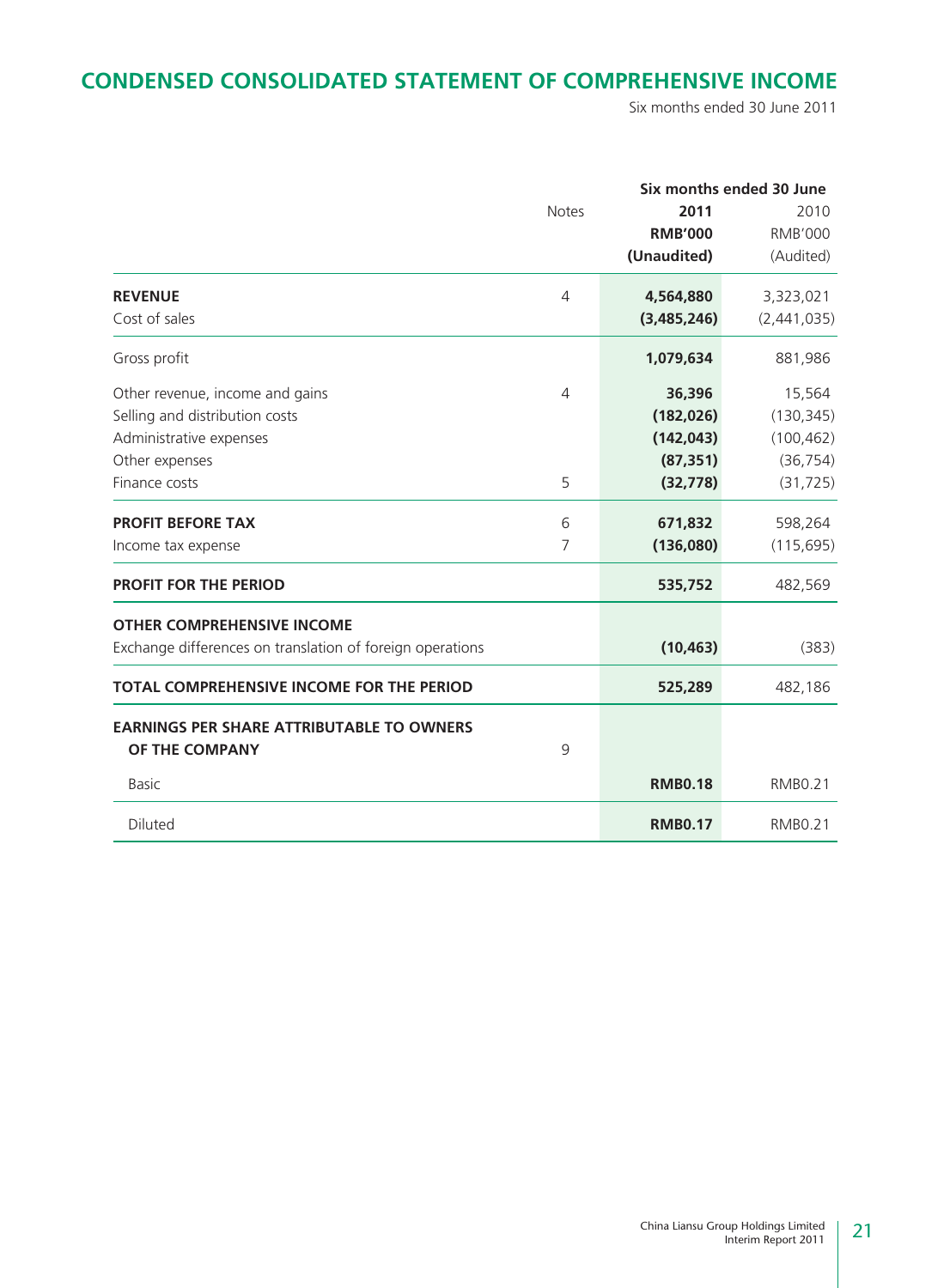### **CONDENSED CONSOLIDATED STATEMENT OF FINANCIAL POSITION**

30 June 2011

|                                             | <b>Notes</b> | As at<br>30 June<br>2011<br><b>RMB'000</b><br>(Unaudited) | As at<br>31 December<br>2010<br><b>RMB'000</b><br>(Audited) |
|---------------------------------------------|--------------|-----------------------------------------------------------|-------------------------------------------------------------|
| <b>NON-CURRENT ASSETS</b>                   |              |                                                           |                                                             |
| Property, plant and equipment               | 10           | 1,989,581                                                 | 1,705,918                                                   |
| Prepaid land lease payments                 |              | 247,069                                                   | 248,612                                                     |
| Other intangible assets                     |              | 2,970                                                     | 2,281                                                       |
| Deposits paid for the purchase of           |              |                                                           |                                                             |
| land, property, plant and equipment         |              | 69,137                                                    | 55,056                                                      |
| Deferred tax assets                         |              | 2,200                                                     | 2,295                                                       |
| Total non-current assets                    |              | 2,310,957                                                 | 2,014,162                                                   |
| <b>CURRENT ASSETS</b>                       |              |                                                           |                                                             |
| Inventories                                 |              | 1,498,715                                                 | 1,139,452                                                   |
| Trade and bills receivables                 | 11           | 894,211                                                   | 681,415                                                     |
| Prepayments, deposits and other receivables | 12           | 360,596                                                   | 270,435                                                     |
| Restricted cash                             |              | 11,581                                                    | 23,044                                                      |
| Cash and cash equivalents                   |              | 2,291,151                                                 | 1,500,292                                                   |
| Total current assets                        |              | 5,056,254                                                 | 3,614,638                                                   |
| <b>CURRENT LIABILITIES</b>                  |              |                                                           |                                                             |
| Trade and bills payables                    | 13           | 203,865                                                   | 242,760                                                     |
| Other payables and accruals                 | 14           | 522,419                                                   | 439,758                                                     |
| Bank loans and other borrowings             | 15           | 303,301                                                   | 630,326                                                     |
| Tax payable                                 |              | 71,473                                                    | 94,900                                                      |
| <b>Total current liabilities</b>            |              | 1,101,058                                                 | 1,407,744                                                   |
| <b>NET CURRENT ASSETS</b>                   |              | 3,955,196                                                 | 2,206,894                                                   |
| TOTAL ASSETS LESS CURRENT LIABILITIES       |              | 6,266,153                                                 | 4,221,056                                                   |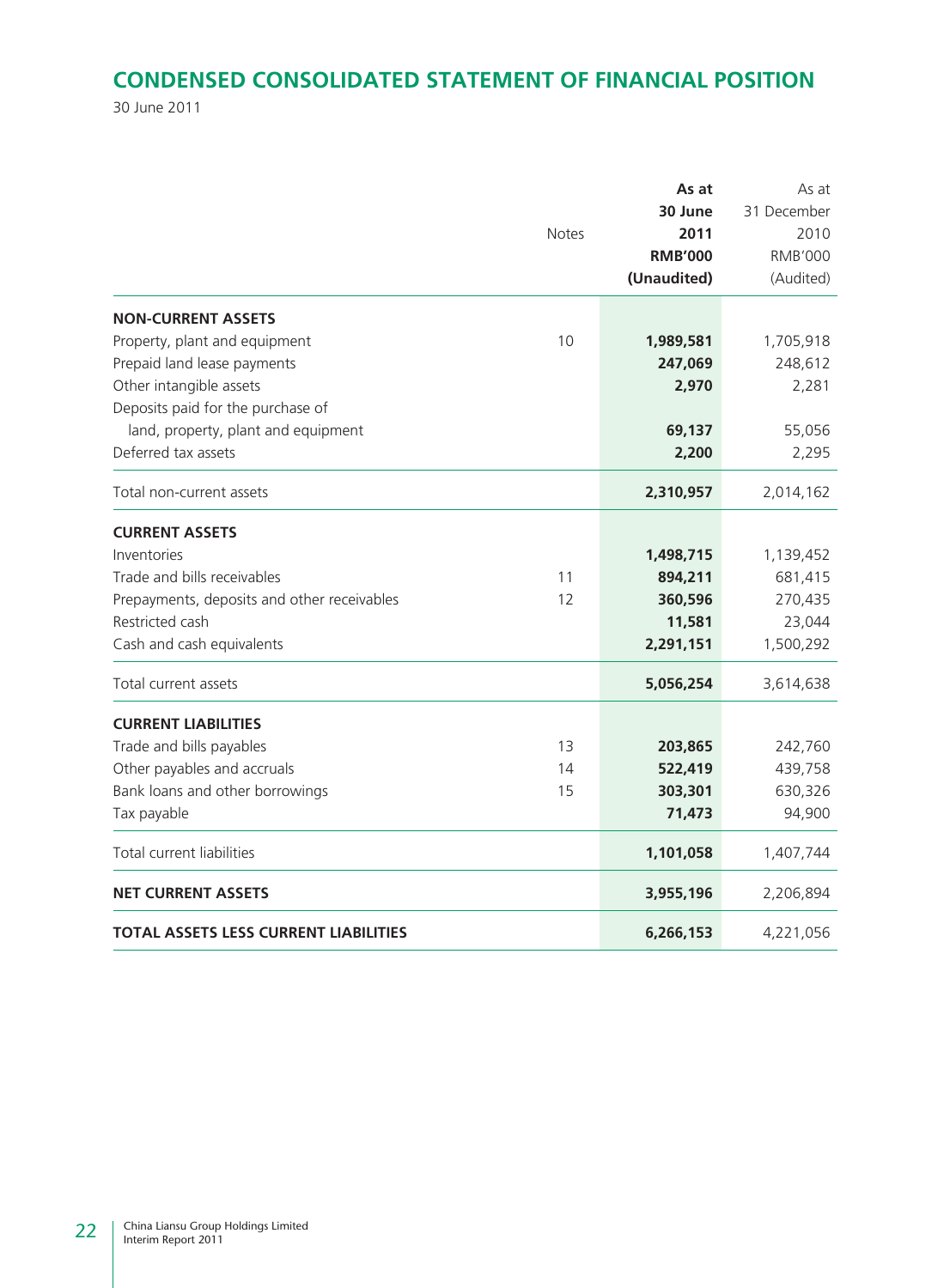### **CONDENSED CONSOLIDATED STATEMENT OF FINANCIAL POSITION**

30 June 2011

|                                 |              | As at          | As at          |
|---------------------------------|--------------|----------------|----------------|
|                                 |              | 30 June        | 31 December    |
|                                 | <b>Notes</b> | 2011           | 2010           |
|                                 |              | <b>RMB'000</b> | <b>RMB'000</b> |
|                                 |              | (Unaudited)    | (Audited)      |
| <b>NON-CURRENT LIABILITIES</b>  |              |                |                |
| Bank loans and other borrowings | 15           | 1,911,914      | 154,000        |
| Deferred tax liabilities        |              | 72,660         | 44,778         |
| Deferred income                 |              | 22,966         | 17,827         |
| Total non-current liabilities   |              | 2,007,540      | 216,605        |
| Net assets                      |              | 4,258,613      | 4,004,451      |
| <b>EQUITY</b>                   |              |                |                |
| Issued capital                  | 16           | 131,430        | 131,297        |
| Reserves                        |              | 4,127,183      | 3,570,128      |
| Proposed final dividend         |              |                | 303,026        |
| Total equity                    |              | 4,258,613      | 4,004,451      |

**Wong Luen Hei Luo Jianfeng** *Director Director*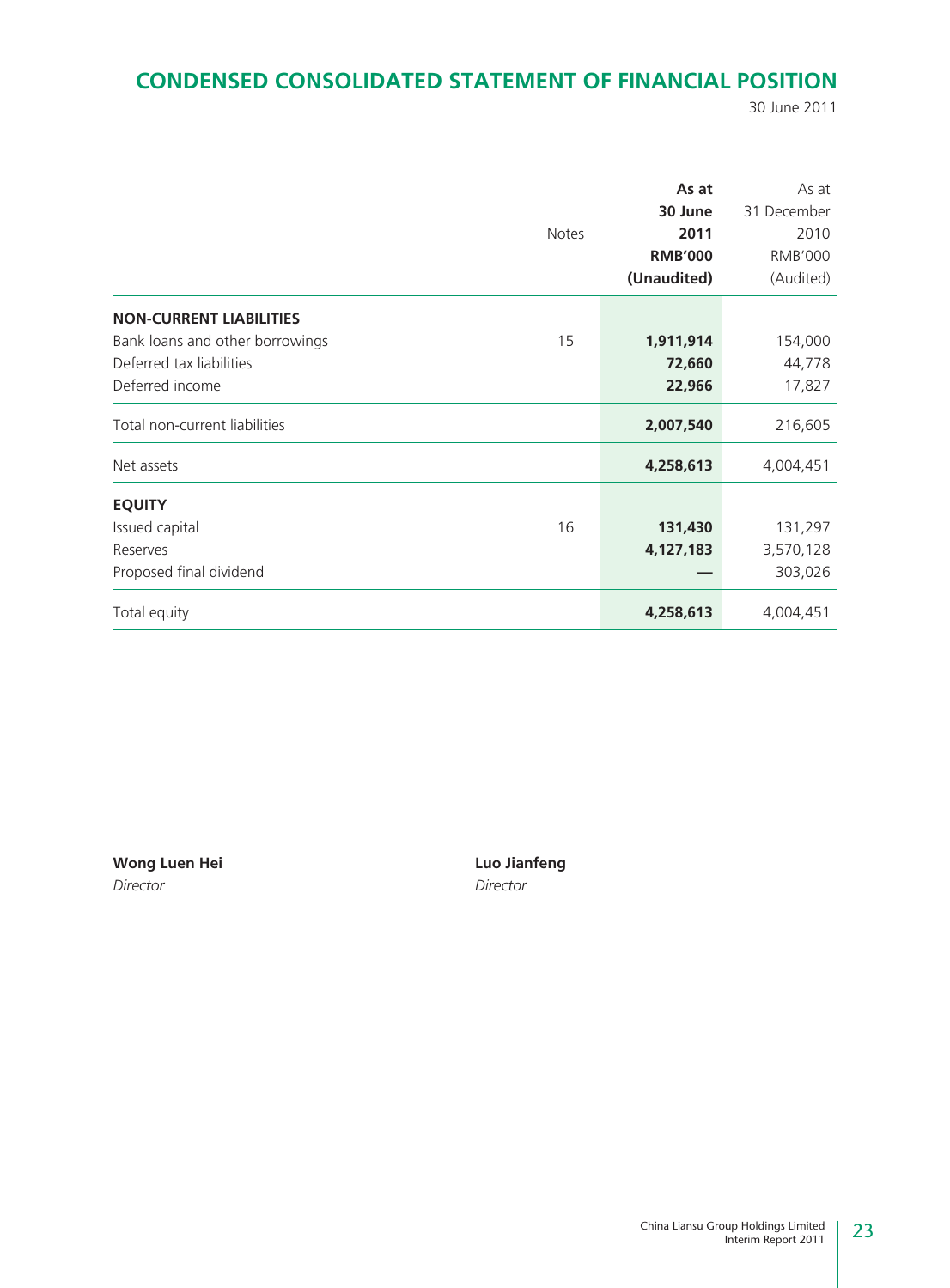### **CONDENSED CONSOLIDATED STATEMENT OF CHANGES IN EQUITY**

Six months ended 30 June 2011

|                                    | Issued<br>capital<br><b>RMB'000</b> | Share<br>premium<br><b>RMB'000</b> | Statutory<br>reserve <sup>(a)</sup><br><b>RMB'000</b> | Capital<br>reserve <sup>(b)</sup><br><b>RMB'000</b> | Share<br>option<br>reserve<br><b>RMB'000</b> | Merger<br>reserve<br><b>RMB'000</b> | Exchange<br>fluctuation<br>reserve<br><b>RMB'000</b> | Retained<br>profits<br><b>RMB'000</b> | Proposed<br>final<br>dividend<br><b>RMB'000</b> | Total<br><b>RMB'000</b> |
|------------------------------------|-------------------------------------|------------------------------------|-------------------------------------------------------|-----------------------------------------------------|----------------------------------------------|-------------------------------------|------------------------------------------------------|---------------------------------------|-------------------------------------------------|-------------------------|
| At 1 January 2011 (Audited)        | 131,297                             | 1,673,604                          | 274,420                                               | 31,645                                              | 35,891                                       | 5,515                               | 22,920                                               | 1,526,133                             | 303,026                                         | 4,004,451               |
| Total comprehensive income         |                                     |                                    |                                                       |                                                     |                                              |                                     |                                                      |                                       |                                                 |                         |
| for the period                     |                                     |                                    |                                                       |                                                     |                                              | -                                   | (10, 463)                                            | 535,752                               | -                                               | 525,289                 |
| Issue of shares                    | 133                                 | 7,560                              |                                                       |                                                     | (2,866)                                      |                                     |                                                      |                                       |                                                 | 4,827                   |
| Equity-settled share               |                                     |                                    |                                                       |                                                     |                                              |                                     |                                                      |                                       |                                                 |                         |
| option arrangements                |                                     | -                                  |                                                       | -                                                   | 27,072                                       | -                                   |                                                      |                                       | -                                               | 27,072                  |
| 2010 final dividends paid          |                                     | -                                  |                                                       |                                                     |                                              |                                     | -                                                    | -                                     | (303, 026)                                      | (303, 026)              |
| Appropriation to statutory reserve |                                     | -                                  | 1,159                                                 |                                                     |                                              |                                     | -                                                    | (1, 159)                              |                                                 |                         |
| At 30 June 2011 (Unaudited)        | 131,430                             | 1,681,164*                         | 275,579*                                              | 31,645*                                             | 60,097*                                      | 5,515                               | 12,457                                               | 2,060,726*                            | -                                               | 4,258,613               |
| At 1 January 2010 (Audited)        | 352                                 | $\overline{\phantom{0}}$           | 129,667                                               | 31,645                                              |                                              | 5,515                               | 33,080                                               | 841,729                               |                                                 | 1,041,988               |
| Total comprehensive income         |                                     |                                    |                                                       |                                                     |                                              |                                     |                                                      |                                       |                                                 |                         |
| for the period                     |                                     |                                    |                                                       |                                                     |                                              |                                     | (383)                                                | 482,569                               | $\overline{\phantom{0}}$                        | 482,186                 |
| Issue of shares                    | 130,945                             | 1,673,604                          |                                                       |                                                     |                                              |                                     |                                                      |                                       |                                                 | 1,804,549               |
| Equity-settled share               |                                     |                                    |                                                       |                                                     |                                              |                                     |                                                      |                                       |                                                 |                         |
| option arrangements                |                                     |                                    |                                                       |                                                     | 6,861                                        |                                     |                                                      |                                       |                                                 | 6,861                   |
| Appropriation to statutory reserve |                                     | $\qquad \qquad -$                  | 337                                                   |                                                     |                                              |                                     |                                                      | (337)                                 |                                                 |                         |
| At 30 June 2010 (Audited)          | 131,297                             | 1,673,604                          | 130,004                                               | 31,645                                              | 6,861                                        | 5,515                               | 32,697                                               | 1,323,961                             | $\overline{\phantom{0}}$                        | 3,335,584               |

These reserve accounts comprise the consolidated reserves of RMB4,127,183,000 in the condensed consolidated statement of financial position as at 30 June 2011.

Notes:

- (a) In accordance with the Company Law of the PRC, each of the Company's subsidiaries registered in the PRC is required to appropriate 10% of the annual statutory profit after tax (after offsetting any prior years' losses) determined in accordance with generally accepted accounting principles in the PRC to the statutory reserve until the balance of the reserve fund reaches 50% of its registered capital. The statutory reserve can be utilised to offset prior years' losses or to increase capital, provided that the remaining balance of the statutory reserve is not less than 25% of the registered capital.
- (b) Capital reserve mainly represented the difference between the consideration and the book value of the share of the net assets acquired in respect of the acquisition of non-controlling interests.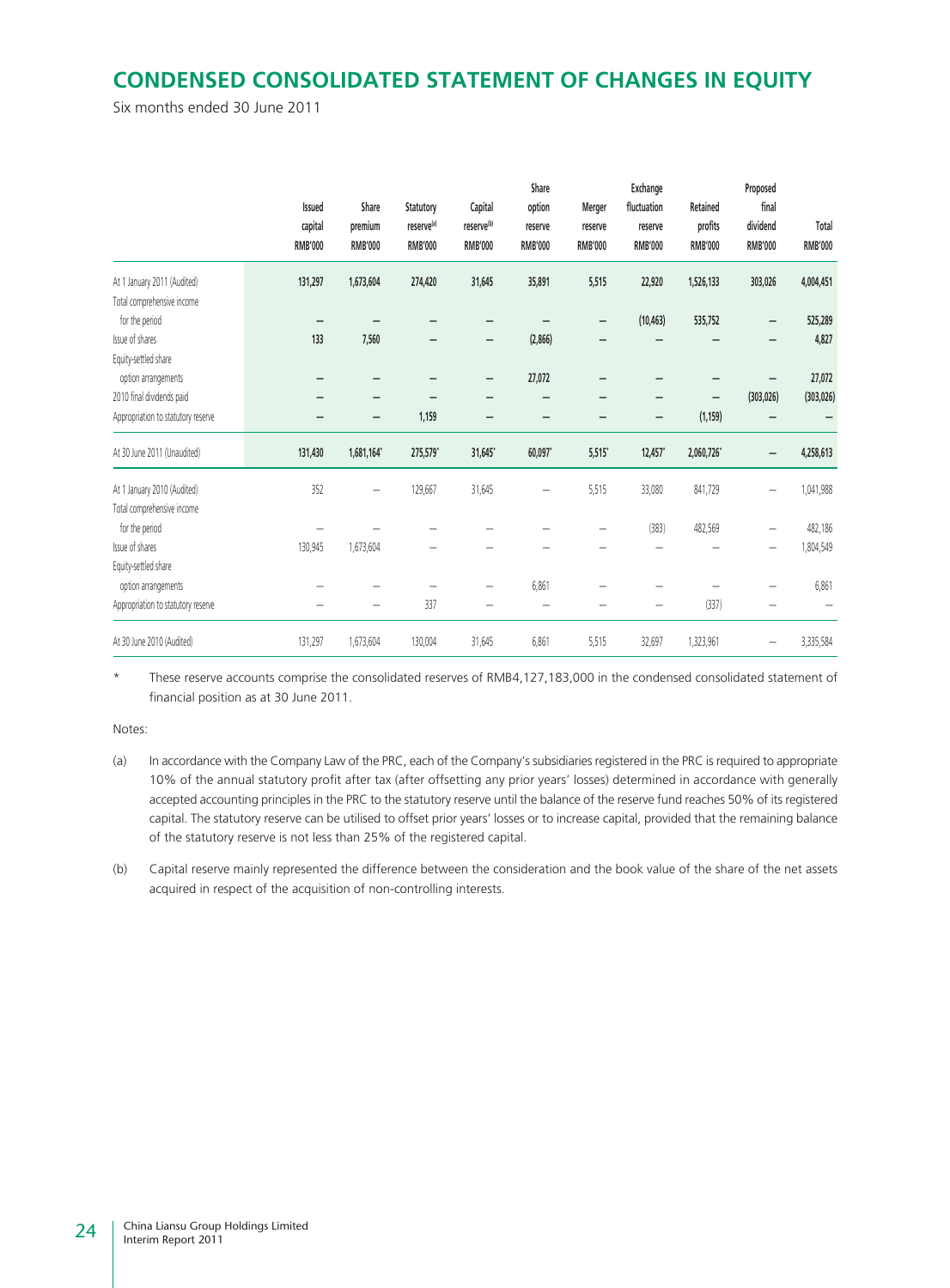### **CONDENSED CONSOLIDATED STATEMENT OF CASH FLOWS**

Six months ended 30 June 2011

|                                                                  |                | Six months ended 30 June |
|------------------------------------------------------------------|----------------|--------------------------|
|                                                                  | 2011           | 2010                     |
|                                                                  | <b>RMB'000</b> | <b>RMB'000</b>           |
|                                                                  | (Unaudited)    | (Audited)                |
| <b>OPERATING ACTIVITIES</b>                                      |                |                          |
| Cash generated from operations                                   | 171,491        | 473,680                  |
| Bank interest received                                           | 5,675          | 2,095                    |
| Corporate income tax paid                                        | (131, 530)     | (101, 118)               |
| Net cash flows from operating activities                         | 45,636         | 374,657                  |
| <b>INVESTING ACTIVITIES</b>                                      |                |                          |
| Purchases of items of land, property, plant and equipment        | (387, 966)     | (304, 272)               |
| Proceeds from disposal of items of property, plant and equipment | 310            | 1,816                    |
| Decrease/(increase) in restricted cash                           | 11,463         | (47, 769)                |
| Other cash flows used in investing activities                    | (1, 975)       | (69)                     |
| Net cash flows used in investing activities                      | (378, 168)     | (350, 294)               |
| <b>FINANCING ACTIVITIES</b>                                      |                |                          |
| New bank loans and other borrowings                              | 2,001,495      | 511,500                  |
| Repayment of bank loans and other borrowings                     | (560, 454)     | (514, 112)               |
| Interest paid                                                    | (11, 159)      | (31, 725)                |
| Proceeds from issue of shares, net of expenses                   | 4,827          | 1,629,839                |
| Dividends paid                                                   | (303, 026)     |                          |
| Other cash flows used in financing activities                    |                | (96, 692)                |
| Net cash flows from financing activities                         | 1,131,683      | 1,498,810                |
| NET INCREASE IN CASH AND CASH EQUIVALENTS                        | 799,151        | 1,523,173                |
| Cash and cash equivalents at beginning of the period             | 1,500,292      | 361,767                  |
| Effect of foreign exchange rate changes, net                     | (8, 292)       | (3,251)                  |
|                                                                  |                |                          |
| CASH AND CASH EQUIVALENTS AT END OF THE PERIOD                   | 2,291,151      | 1,881,689                |
| ANALYSIS OF BALANCES OF CASH AND CASH EQUIVALENTS                |                |                          |
| Cash and bank balances                                           | 2,248,609      | 1,881,689                |
| Time deposits with original maturity of less than three months   | 42,542         |                          |
|                                                                  | 2,291,151      | 1,881,689                |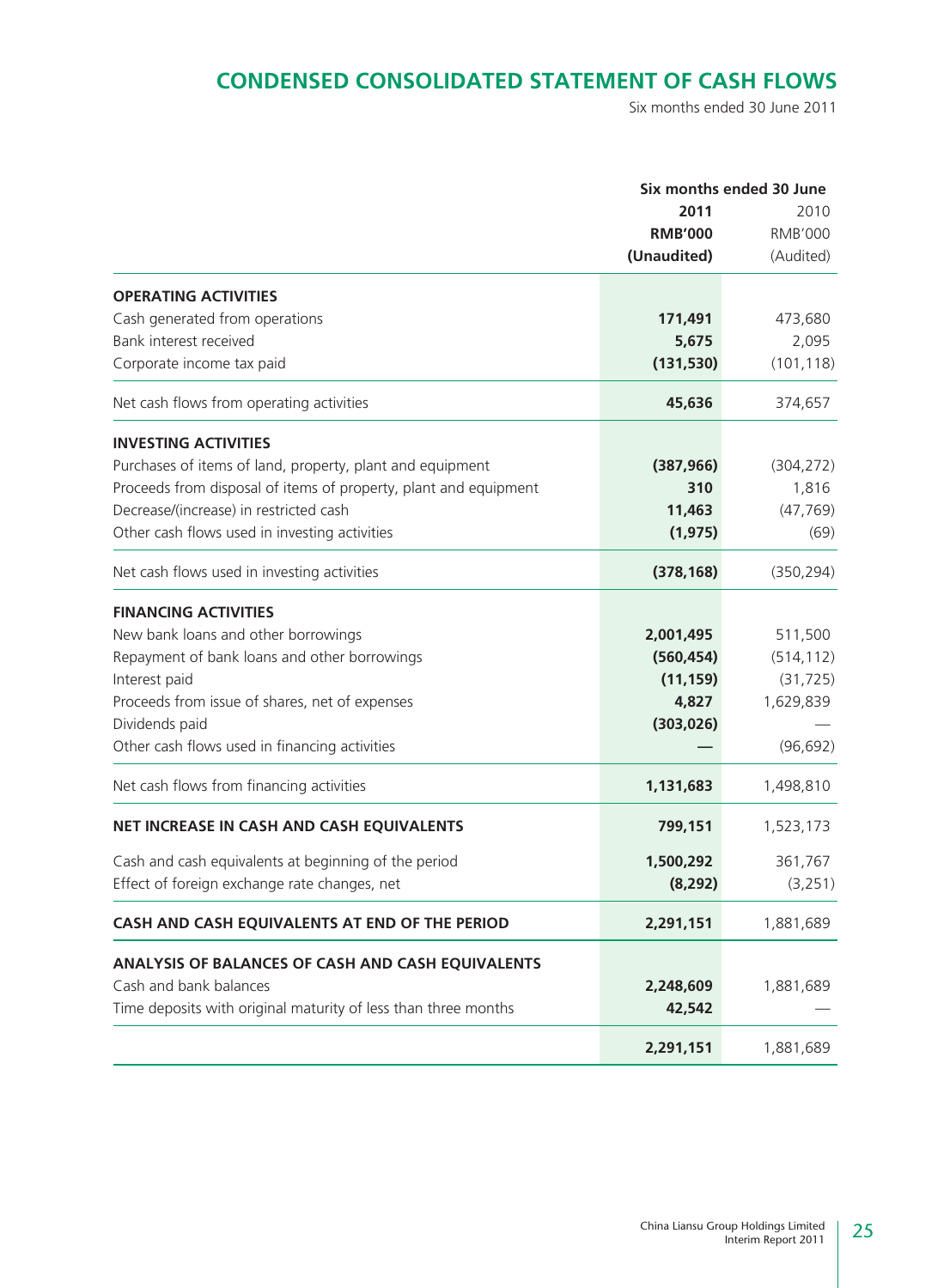30 June 2011

### **1. CORPORATE INFORMATION**

The Company is a limited liability company incorporated in the Cayman Islands. The addresses of its registered office and principal place of business are disclosed in the section headed "Corporate Information" of this interim report.

The Group is principally engaged in the manufacture and sale of plastic pipes and pipe fittings.

In the opinion of the directors, the Company's ultimate holding company is New Fortune, a limited liability company incorporated in the British Virgin Islands.

These unaudited condensed consolidated financial statements were approved and authorised for issue by the Board on 19 August 2011.

### **2.1 BASIS OF PREPARATION**

These unaudited condensed consolidated financial statements of the Group for the six months ended 30 June 2011 have been prepared in accordance with the applicable disclosure requirements of Appendix 16 to the Listing Rules and Hong Kong Accounting Standard 34 "Interim Financial Reporting" issued by the Hong Kong Institute of Certified Public Accountants. These unaudited condensed consolidated financial statements are presented in Renminbi ("RMB") and all values are rounded to the nearest thousand except when otherwise indicated.

The accounting policies and basis of preparation used in the preparation of these unaudited condensed consolidated financial statements are the same as those used in the Group's annual consolidated financial statements for the year ended 31 December 2010, except for the adoption of the new and revised Hong Kong Financial Reporting Standards ("HKFRSs") (which also include Hong Kong Accounting Standards ("HKASs") and Interpretations) as disclosed in note 2.2 below.

These unaudited condensed consolidated financial statements do not include all information and disclosures required in the Group's annual consolidated financial statements, and should be read in conjunction with the Group's annual consolidated financial statements for the year ended 31 December 2010.

### **2.2 CHANGES IN ACCOUNTING POLICIES AND DISCLOSURES**

The Group has adopted the following new and revised HKFRSs for the first time for the current period's unaudited condensed consolidated financial statements:

| <b>HKFRS 1 Amendment</b>     | Amendment to HKFRS 1 Limited Exemption from                 |
|------------------------------|-------------------------------------------------------------|
|                              | Comparative - HKFRS 7 Disclosures for First-time Adopters   |
| HKAS 24 (as revised in 2009) | <b>Related Party Disclosures</b>                            |
| HKAS 32 Amendment            | Amendment to HKAS 32 Classification of Rights Issues        |
| HK(IFRIC)-Int 14 Amendments  | Amendments to HK(IFRIC)-Int 14 Prepayments of a Minimum     |
|                              | <b>Funding Requirement</b>                                  |
| HK(IFRIC)-Int 19             | Extinguishing Financial Liabilities with Equity Instruments |
| HKFRSs (Amendments)          | Improvements to HKFRSs 2010                                 |

The adoption of these new and revised HKFRSs has had no significant financial effect on these unaudited condensed consolidated financial statements.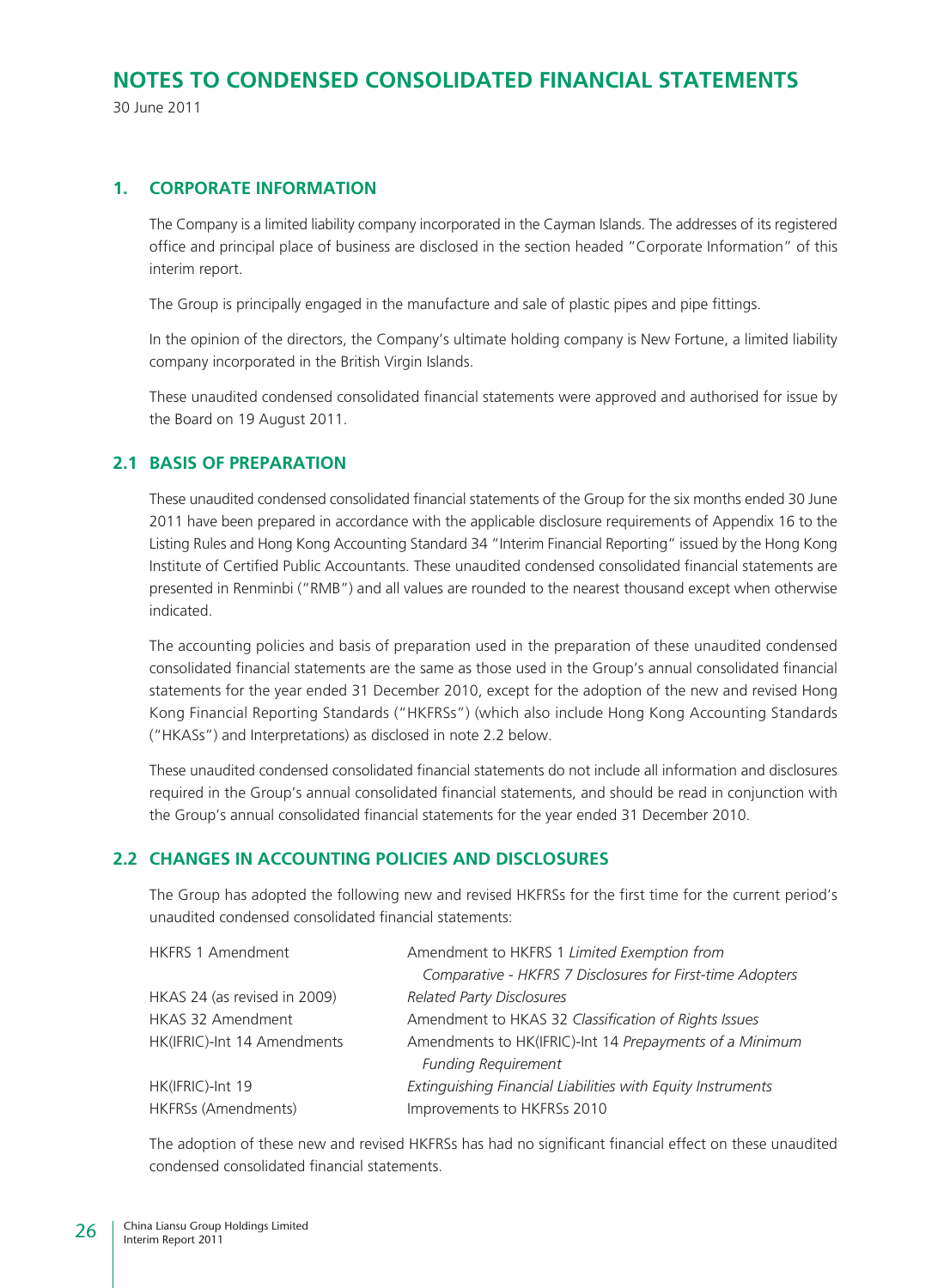30 June 2011

### **2.3 ISSUED BUT NOT YET EFFECTIVE HKFRSs**

The Group has not early applied the following new and revised HKFRSs, that have been issued but are not yet effective, in these unaudited condensed consolidated financial statements:

| <b>HKFRS 1 Amendments</b>    | Amendments to HKFRS 1 Severe Hyperinflation and Removal                           |
|------------------------------|-----------------------------------------------------------------------------------|
|                              | of Fixed Dates for First-time Adopters <sup>1</sup>                               |
| <b>HKFRS 7 Amendments</b>    | Amendments to HKFRS 7 Disclosures – Transfers of Financial<br>Assets <sup>1</sup> |
| HKFRS 9                      | Financial Instruments <sup>4</sup>                                                |
| <b>HKFRS 10</b>              | Consolidated Financial Statements <sup>4</sup>                                    |
| <b>HKFRS 11</b>              | Joint Arrangements <sup>4</sup>                                                   |
| <b>HKFRS 12</b>              | Disclosure of Interests in Other Entities <sup>4</sup>                            |
| HKFRS 13                     | Fair Value Measurement <sup>4</sup>                                               |
| <b>HKAS 1 Amendment</b>      | Presentation of Items of Other Comprehensive Income <sup>3</sup>                  |
| <b>HKAS 12 Amendments</b>    | Amendments to HKAS 12 Deferred Tax: Recovery of                                   |
|                              | Underlying Assets <sup>2</sup>                                                    |
| HKAS 19 (as revised in 2011) | Employee Benefits <sup>4</sup>                                                    |
| HKAS 27 (as revised in 2011) | Separate Financial Statements <sup>4</sup>                                        |
| HKAS 28 (as revised in 2011) | Investments in Associates and Joint Ventures <sup>4</sup>                         |

1 Effective for annual periods beginning on or after 1 July 2011

2 Effective for annual periods beginning on or after 1 January 2012

3 Effective for annual periods beginning on or after 1 July 2012

4 Effective for annual periods beginning on or after 1 January 2013

The Group is in the process of making an assessment of the impact of these new and revised HKFRSs upon initial application, but is not in a position to state whether these new and revised HKFRSs will have a significant impact on the Group's results of operations and financial position.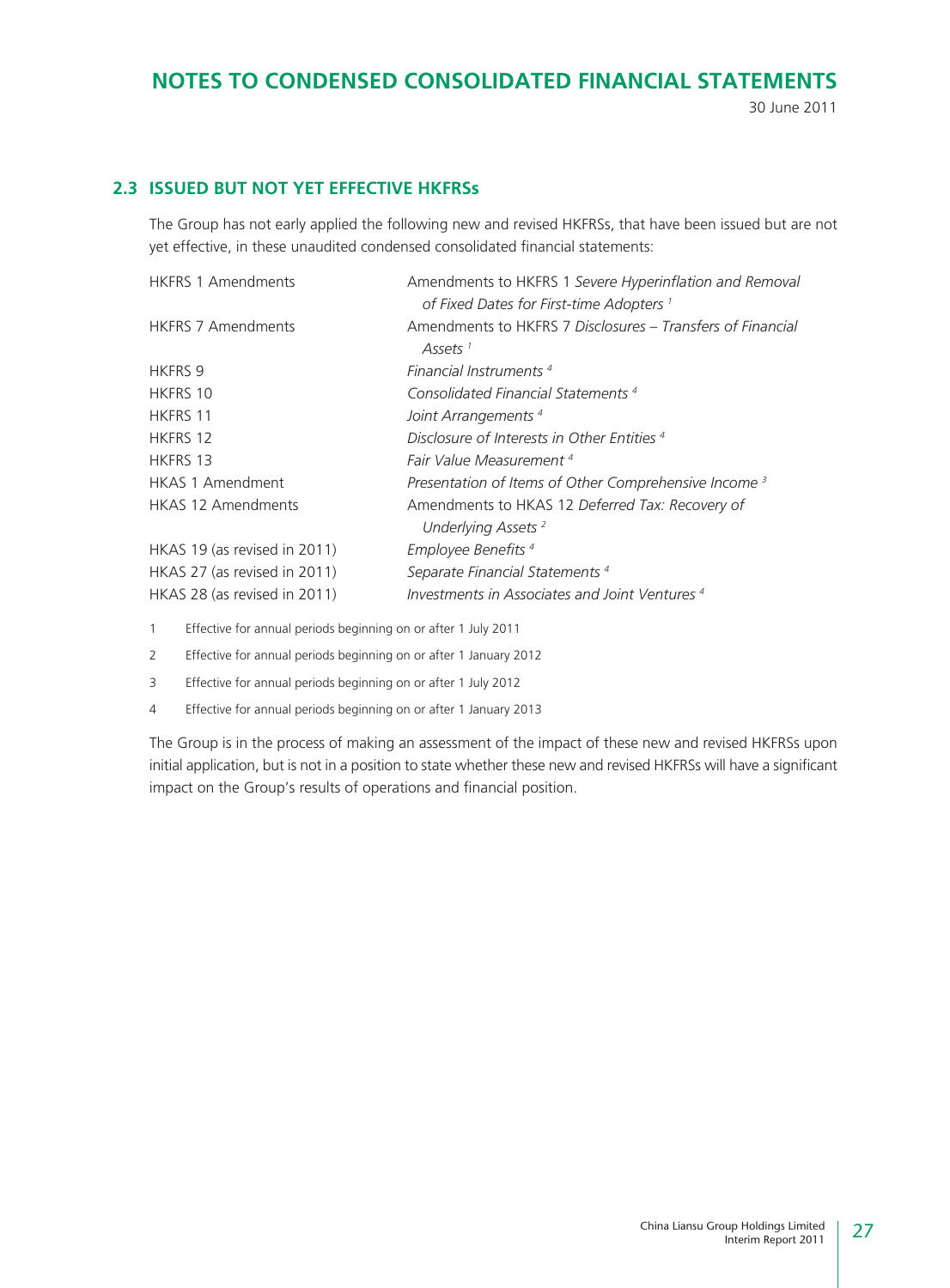30 June 2011

### **3. OPERATING SEGMENT INFORMATION**

The Group is principally engaged in the manufacture and sale of plastic pipes and pipe fittings. For management purposes, the Group's businesses are organised by geographical areas based on the location of the customers and assets are attributable to the geographical unit based on the location of the assets. The Group has eight reportable operating segments as follows:

- (a) Southern China, including Guangdong Province, Guangxi Zhuang Autonomous Region, Hunan Province, Fujian Province and Hainan Province;
- (b) Southwestern China, including Chongqing Municipality, Sichuan Province, Guizhou Province, Yunnan Province and Xizang (Tibet) Autonomous Region;
- (c) Central China, including Hubei Province, Jiangxi Province and Henan Province;
- (d) Eastern China, including Shanghai Municipality, Jiangsu Province, Zhejiang Province and Anhui Province;
- (e) Northern China, including Beijing Municipality, Tianjin Municipality, Hebei Province, Shandong Province, Inner Mongolia Autonomous Region and Shanxi Province;
- (f) Northwestern China, including Shaanxi Province, Ningxia Hui Autonomous Region, Qinghai Province, Gansu Province and Xinjiang Uygur Autonomous Region;
- (g) Northeastern China, including Liaoning Province, Jilin Province and Heilongjiang Province; and
- (h) Outside China.

Management monitors the results of its operating segments separately for the purpose of making decisions about resources allocation and performance assessment. Segment performance is evaluated based on reportable segment profit, which is a measure of adjusted profit before tax. The adjusted profit before tax is measured consistently with the Group's profit before tax except that bank interest income, finance costs and other unallocated income and expenses are excluded from such measurement.

Segment assets exclude deferred tax assets, restricted cash, cash and cash equivalents, and other unallocated head office and corporate assets as these assets are managed on a group basis.

Intersegment revenues are eliminated on consolidation. Intersegment sales and transfers are transacted with reference to the selling prices used for sales made to third parties at the then prevailing market prices.

The Group's revenue from external customers is derived from its operations both in the PRC and foreign countries.

During the six months ended 30 June 2011 and 2010, no revenue from transactions with a single external customer amounted to 10% or more of the Group's total revenue.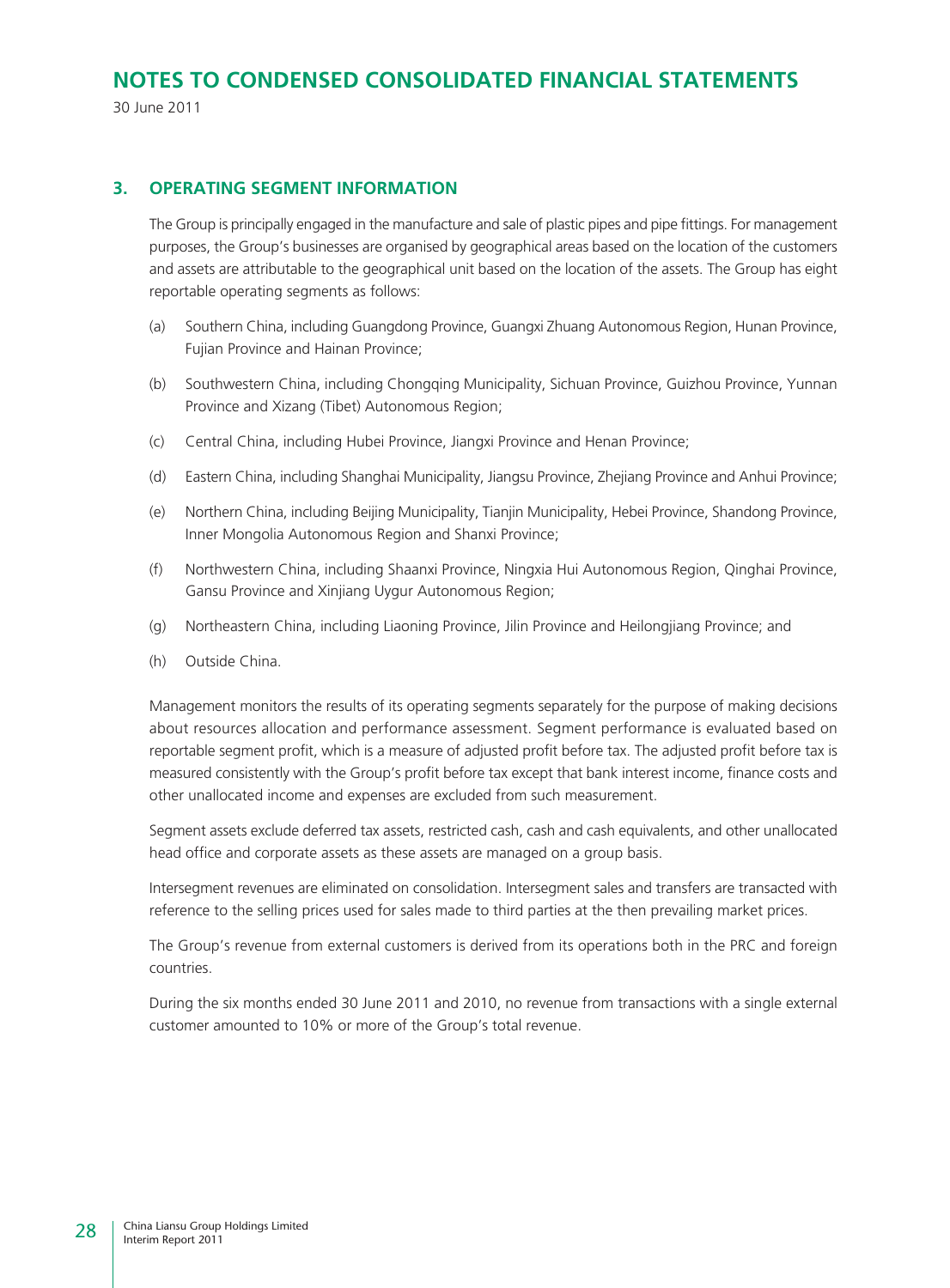30 June 2011

### **3. OPERATING SEGMENT INFORMATION** (continued)

|                                                                                                                                                                          | Southern<br>China<br><b>RMB'000</b><br>(Unaudited) | Southwestern<br>China<br><b>RMB'000</b><br>(Unaudited) | Central<br>China<br><b>RMB'000</b><br>(Unaudited) | Eastern<br>China<br><b>RMB'000</b><br>(Unaudited) | Northern<br>China<br><b>RMB'000</b><br>(Unaudited) | Northwestern<br>China<br><b>RMB'000</b><br>(Unaudited) | Northeastern<br>China<br><b>RMB'000</b><br>(Unaudited) | Outside<br>China<br><b>RMB'000</b><br>(Unaudited) | <b>Eliminations</b><br><b>RMB'000</b><br>(Unaudited) | Consolidated<br><b>RMB'000</b><br>(Unaudited)            |
|--------------------------------------------------------------------------------------------------------------------------------------------------------------------------|----------------------------------------------------|--------------------------------------------------------|---------------------------------------------------|---------------------------------------------------|----------------------------------------------------|--------------------------------------------------------|--------------------------------------------------------|---------------------------------------------------|------------------------------------------------------|----------------------------------------------------------|
| Six months ended 30<br>June 2011                                                                                                                                         |                                                    |                                                        |                                                   |                                                   |                                                    |                                                        |                                                        |                                                   |                                                      |                                                          |
| Segment revenue:<br>Sales to external customers<br>Intersegment sales                                                                                                    | 3,110,957<br>341,249                               | 413,277<br>98,227                                      | 368,010<br>110,816                                | 198,485<br>18,932                                 | 276,608<br>60,913                                  | 93,278<br>6,644                                        | 73,541<br>10,632                                       | 30,724<br>23,876                                  | (671, 289)                                           | 4,564,880                                                |
| Total                                                                                                                                                                    | 3,452,206                                          | 511,504                                                | 478,826                                           | 217,417                                           | 337,521                                            | 99,922                                                 | 84,173                                                 | 54,600                                            | (671, 289)                                           | 4,564,880                                                |
| Segment results<br>Reconciliations:<br>Unallocated income<br>and expenses<br>Bank interest income<br>Finance costs<br>Profit before tax<br>Other segment<br>information: | 776,427                                            | 111,421                                                | 142,771                                           | 37,092                                            | 60,999                                             | 22,268                                                 | 15,822                                                 | 8,059                                             | (95, 225)                                            | 1,079,634<br>(380, 699)<br>5,675<br>(32, 778)<br>671,832 |
| Depreciation and<br>amortisation                                                                                                                                         | 38,521                                             | 7,956                                                  | 12,632                                            | 4,911                                             | 8,775                                              | 2,566                                                  | 2,154                                                  | 1,141                                             | -                                                    | 78,656                                                   |
| Reversal of impairment<br>of trade receivables<br>Write-back of<br>inventories to net                                                                                    |                                                    |                                                        | (713)                                             |                                                   |                                                    |                                                        |                                                        |                                                   |                                                      | (713)                                                    |
| realisable value<br>Capital expenditure*                                                                                                                                 | (488)<br>187,828                                   | 26,935                                                 | 45,697                                            | 20,702                                            | 18,810                                             | 29,372                                                 | 40,281                                                 | -                                                 | (7,708)                                              | (488)<br>361,917                                         |
| As at 30 June 2011                                                                                                                                                       |                                                    |                                                        |                                                   |                                                   |                                                    |                                                        |                                                        |                                                   |                                                      |                                                          |
| Segment assets                                                                                                                                                           | 2,890,038                                          | 348,242                                                | 623,642                                           | 260,325                                           | 440,270                                            | 223,126                                                | 254,448                                                | 8,350                                             |                                                      | 5,048,441                                                |

\* Capital expenditure consists of additions of property, plant and equipment, prepaid land lease payments and other intangible assets.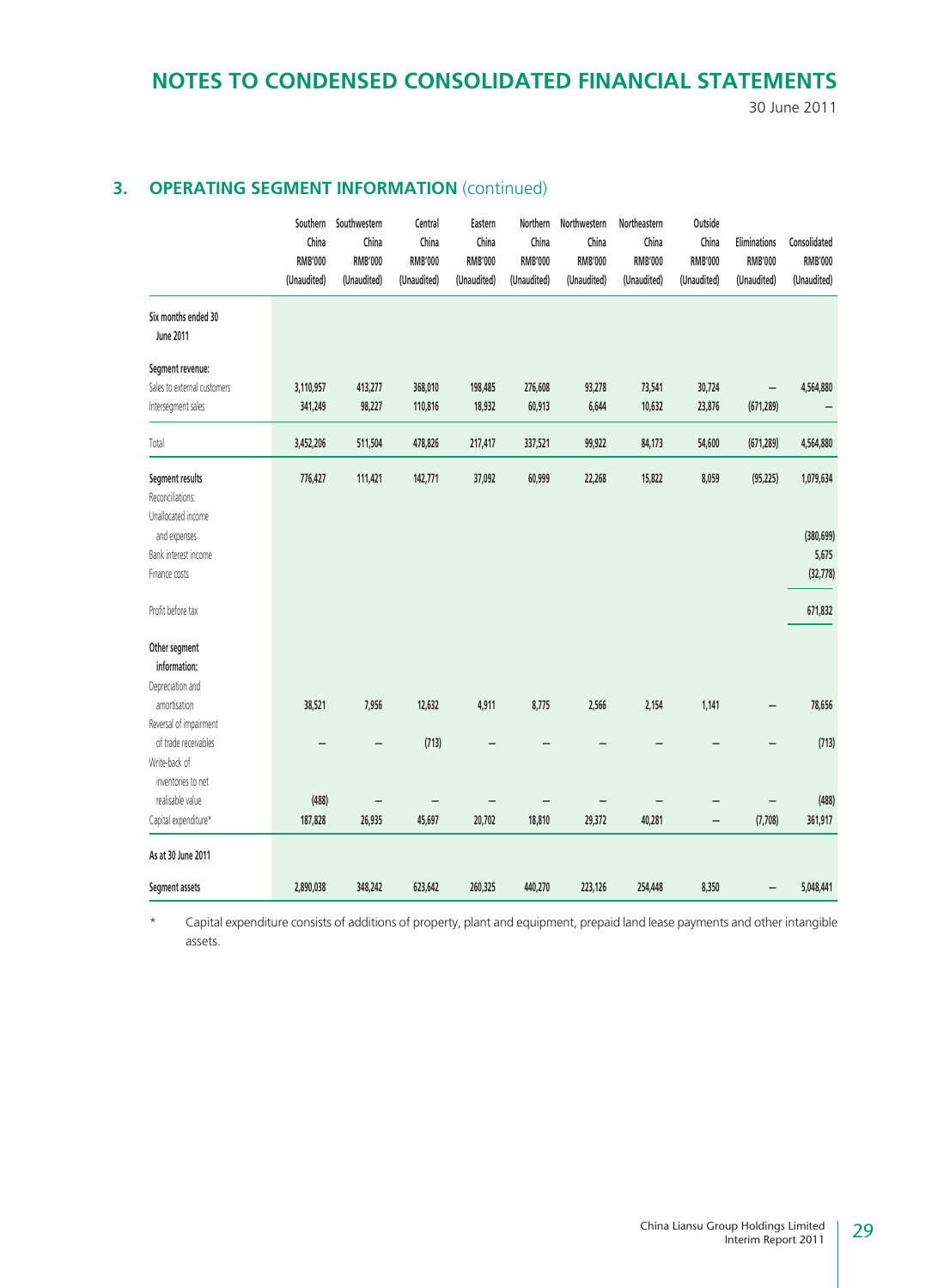30 June 2011

### **3. OPERATING SEGMENT INFORMATION** (continued)

|                                                           | Southern<br>China<br>RMB'000<br>(Audited) | Southwestern<br>China<br><b>RMB'000</b><br>(Audited) | Central<br>China<br>RMB'000<br>(Audited) | Eastern<br>China<br><b>RMB'000</b><br>(Audited) | Northern<br>China<br>RMB'000<br>(Audited) | Northwestern<br>China<br><b>RMB'000</b><br>(Audited) | Northeastern<br>China<br><b>RMB'000</b><br>(Audited) | Outside<br>China<br><b>RMB'000</b><br>(Audited) | Eliminations<br><b>RMB'000</b><br>(Audited) | Consolidated<br>RMB'000<br>(Audited) |
|-----------------------------------------------------------|-------------------------------------------|------------------------------------------------------|------------------------------------------|-------------------------------------------------|-------------------------------------------|------------------------------------------------------|------------------------------------------------------|-------------------------------------------------|---------------------------------------------|--------------------------------------|
| Six months ended 30<br><b>June 2010</b>                   |                                           |                                                      |                                          |                                                 |                                           |                                                      |                                                      |                                                 |                                             |                                      |
| Segment revenue:                                          |                                           |                                                      |                                          |                                                 |                                           |                                                      |                                                      |                                                 |                                             |                                      |
| Sales to external customers                               | 2,277,690                                 | 330,086                                              | 255,000                                  | 122,260                                         | 205,270                                   | 72,756                                               | 39,938                                               | 20,021                                          | $\overline{\phantom{0}}$                    | 3,323,021                            |
| Intersegment sales                                        | 335,998                                   | 74,483                                               | 101,670                                  | 11,429                                          | 44,844                                    | 4,134                                                | 5,006                                                | 1,242                                           | (578, 806)                                  |                                      |
| Total                                                     | 2,613,688                                 | 404,569                                              | 356,670                                  | 133,689                                         | 250,114                                   | 76,890                                               | 44,944                                               | 21,263                                          | (578, 806)                                  | 3,323,021                            |
| Segment results<br>Reconciliations:<br>Unallocated income | 650,333                                   | 109,141                                              | 101,492                                  | 21,135                                          | 47,574                                    | 21,839                                               | 9,146                                                | 2,616                                           | (81, 290)                                   | 881,986                              |
| and expenses                                              |                                           |                                                      |                                          |                                                 |                                           |                                                      |                                                      |                                                 |                                             | (254, 092)                           |
| Bank interest income                                      |                                           |                                                      |                                          |                                                 |                                           |                                                      |                                                      |                                                 |                                             | 2,095                                |
| Finance costs                                             |                                           |                                                      |                                          |                                                 |                                           |                                                      |                                                      |                                                 |                                             | (31, 725)                            |
| Profit before tax                                         |                                           |                                                      |                                          |                                                 |                                           |                                                      |                                                      |                                                 |                                             | 598,264                              |
| Other segment<br>information:                             |                                           |                                                      |                                          |                                                 |                                           |                                                      |                                                      |                                                 |                                             |                                      |
| Depreciation and                                          |                                           |                                                      |                                          |                                                 |                                           |                                                      |                                                      |                                                 |                                             |                                      |
| amortisation<br>Impairment of trade                       | 30,571                                    | 5,241                                                | 4,686                                    | 3,970                                           | 6,778                                     | 977                                                  | 1,399                                                | 841                                             |                                             | 54,463                               |
| receivables, net                                          | 8,199                                     | (739)                                                | 711                                      |                                                 |                                           |                                                      |                                                      |                                                 |                                             | 8,171                                |
| Write-back of                                             |                                           |                                                      |                                          |                                                 |                                           |                                                      |                                                      |                                                 |                                             |                                      |
| inventories to net                                        |                                           |                                                      |                                          |                                                 |                                           |                                                      |                                                      |                                                 |                                             |                                      |
| realisable value                                          | (132)                                     |                                                      |                                          |                                                 |                                           |                                                      |                                                      |                                                 |                                             | (132)                                |
| Capital expenditure*                                      | 84,444                                    | 17,391                                               | 30,071                                   | 9,017                                           | 16,634                                    | 25,017                                               | 10,639                                               | 21                                              | (6, 194)                                    | 187,040                              |
| As at 31 December 2010                                    |                                           |                                                      |                                          |                                                 |                                           |                                                      |                                                      |                                                 |                                             |                                      |
| Segment assets                                            | 2,399,681                                 | 284,771                                              | 523,583                                  | 196,153                                         | 330,929                                   | 164,553                                              | 184,994                                              | 3,706                                           |                                             | 4,088,370                            |

\* Capital expenditure consists of additions of property, plant and equipment, prepaid land lease payments and other intangible assets.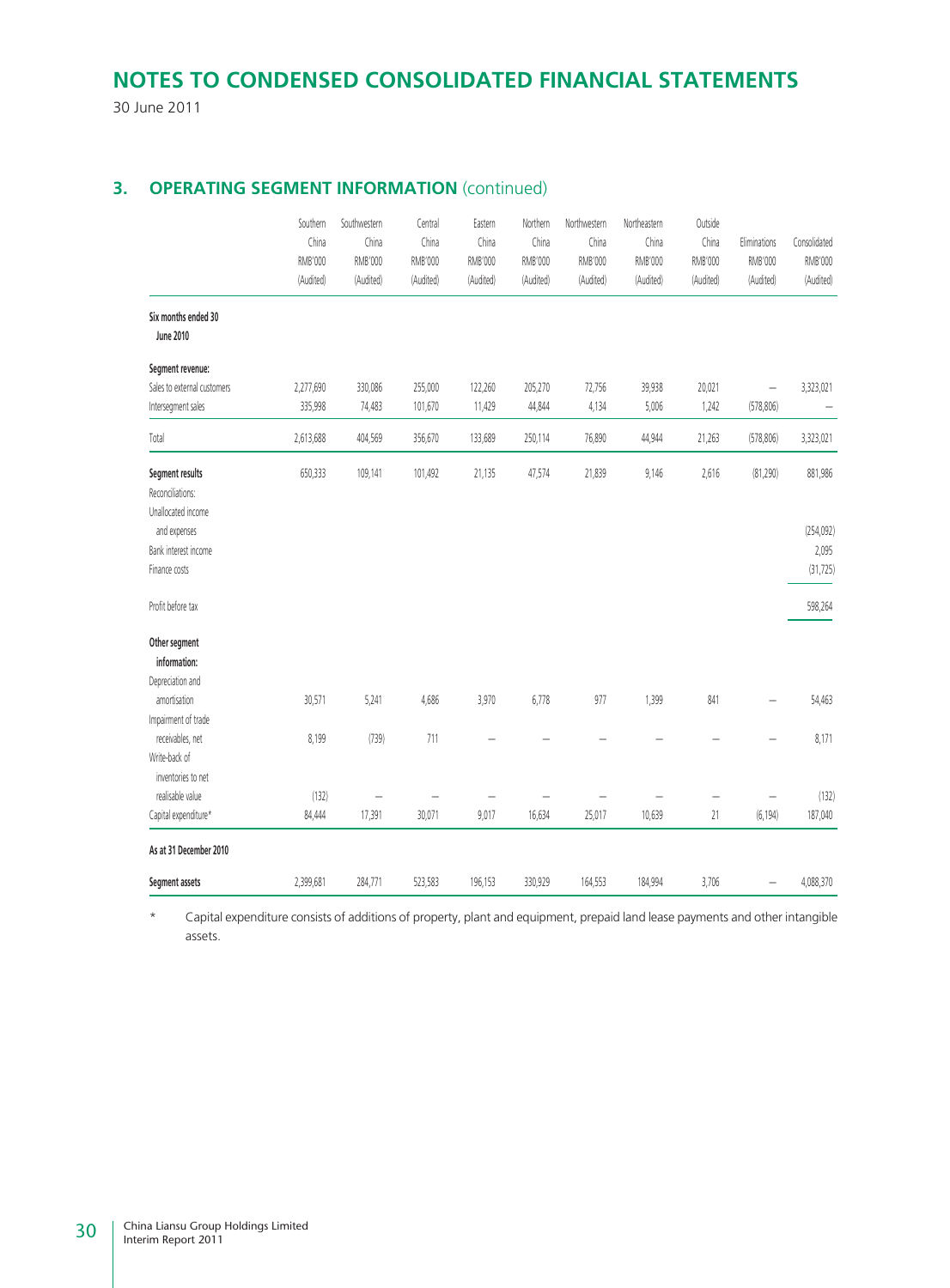30 June 2011

### **4. REVENUE, OTHER REVENUE, INCOME AND GAINS**

Revenue, which is also the Group's turnover, represents the net invoiced value of goods sold, after allowances for returns and trade discounts (net of value-added tax) during the period.

An analysis of the Group's revenue, other revenue, income and gains is as follows:

|                                                | Six months ended 30 June |           |  |
|------------------------------------------------|--------------------------|-----------|--|
|                                                | 2011                     | 2010      |  |
|                                                | <b>RMB'000</b>           | RMB'000   |  |
|                                                | (Unaudited)              | (Audited) |  |
| <b>Revenue</b>                                 |                          |           |  |
| Sale of goods                                  | 4,564,880                | 3,323,021 |  |
| Other revenue, income and gains                |                          |           |  |
| Gross rental income from leasing of properties | 569                      | 706       |  |
| Gain on sale of raw materials                  | 2,342                    | 750       |  |
| Income from the provision of utilities         | 2,079                    | 2,152     |  |
| Bank interest income                           | 5,675                    | 2,095     |  |
| Government grants and subsidies                | 4,016                    | 1,998     |  |
| Others                                         | 21,715                   | 7,863     |  |
|                                                | 36,396                   | 15,564    |  |

Government grants and subsidies represented funding received from government authorities to support certain of the Group's research and development activities. There are no unfulfilled conditions or contingencies related to these grants and subsidies.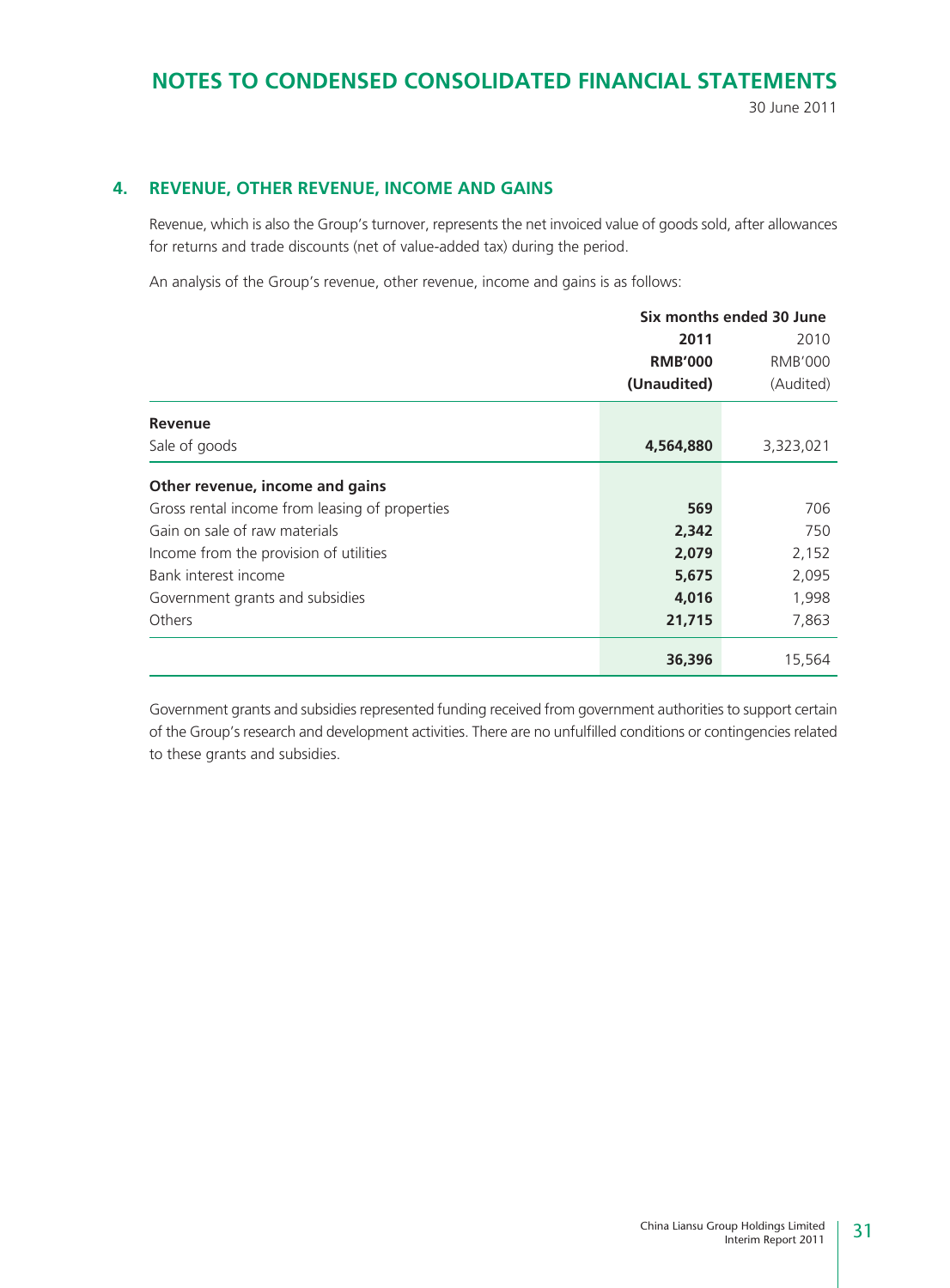30 June 2011

### **5. FINANCE COSTS**

|              |                | Six months ended 30 June |  |  |
|--------------|----------------|--------------------------|--|--|
|              | 2011           | 2010                     |  |  |
|              | <b>RMB'000</b> | <b>RMB'000</b>           |  |  |
|              | (Unaudited)    | (Audited)                |  |  |
| Interest on: |                |                          |  |  |
| Bank loans   | 11,159         | 31,725                   |  |  |
| Senior notes | 21,619         |                          |  |  |
|              | 32,778         | 31,725                   |  |  |

### **6. PROFIT BEFORE TAX**

The Group's profit before tax is arrived at after charging/(crediting):

|                                                                   |                | Six months ended 30 June |
|-------------------------------------------------------------------|----------------|--------------------------|
|                                                                   | 2011           | 2010                     |
|                                                                   | <b>RMB'000</b> | <b>RMB'000</b>           |
|                                                                   | (Unaudited)    | (Audited)                |
| Cost of inventories sold                                          | 3,485,734      | 2,441,167                |
| Depreciation                                                      | 75,880         | 51,866                   |
| Amortisation of prepaid land lease payments                       | 2,407          | 2,440                    |
| Amortisation of other intangible assets                           | 369            | 157                      |
| Research and development costs*                                   | 86,109         | 24,630                   |
| (Gain)/loss on disposal of items of property, plant and equipment | (24)           | 1,190                    |
| Equity-settled share option expense                               | 27,072         | 6,861                    |
| Foreign exchange difference, net                                  | (18, 708)      | 372                      |
| (Reversal of impairment)/impairment of trade receivables*         | (713)          | 8,171                    |
| Write-back of inventories to net realisable value                 | (488)          | (132)                    |

\* Research and development costs and the reversal of impairment/impairment of trade receivables are included in "Other expenses" in the condensed consolidated statement of comprehensive income.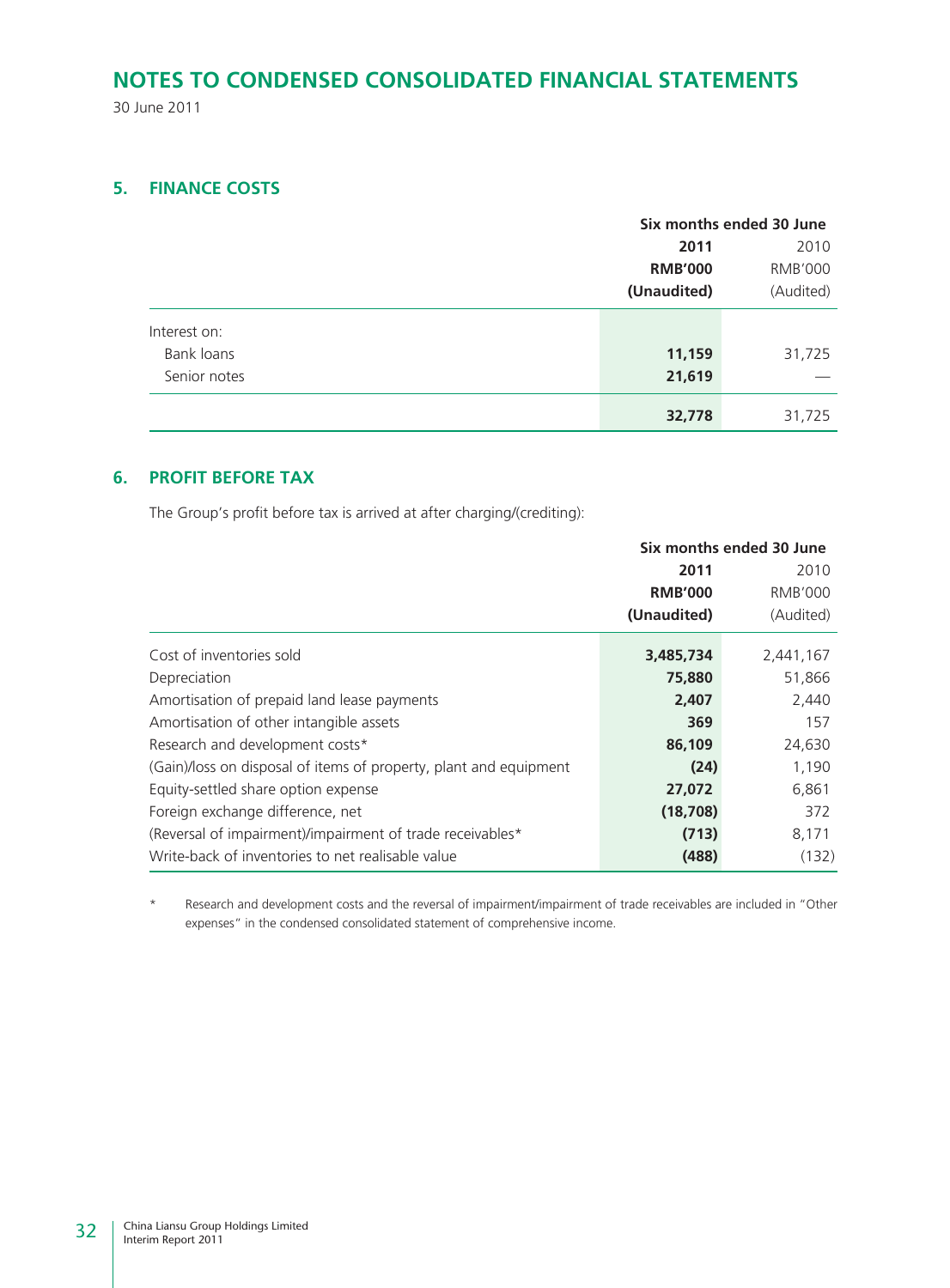30 June 2011

### **7. INCOME TAX EXPENSE**

|                                 | Six months ended 30 June |                |  |  |
|---------------------------------|--------------------------|----------------|--|--|
|                                 | 2011                     | 2010           |  |  |
|                                 | <b>RMB'000</b>           | <b>RMB'000</b> |  |  |
|                                 | (Unaudited)              | (Audited)      |  |  |
| Current - PRC                   |                          |                |  |  |
| Charge for the period           | 108,103                  | 93,895         |  |  |
| Overprovision in the prior year |                          | (5, 507)       |  |  |
| Deferred                        | 27,977                   | 27,307         |  |  |
| Total tax charge for the period | 136,080                  | 115,695        |  |  |

The Group is subject to income tax on an entity basis on profits arising in or derived from the jurisdictions in which members of the Group are domiciled and operate.

#### **Hong Kong profits tax**

No provision for Hong Kong profits tax has been made as the Group did not generate any assessable profits arising in Hong Kong during the period (six months ended 30 June 2010: Nil).

#### **PRC corporate income tax**

The Group's income tax provision in respect of its operations in Mainland China has been calculated at the applicable tax rates on the taxable profits for the six months ended 30 June 2011 and 2010, based on the existing legislation, interpretations and practices in respect thereof.

### **8. DIVIDENDS**

The Board does not recommend the payment of an interim dividend for the six months ended 30 June 2011 (six months ended 30 June 2010: Nil).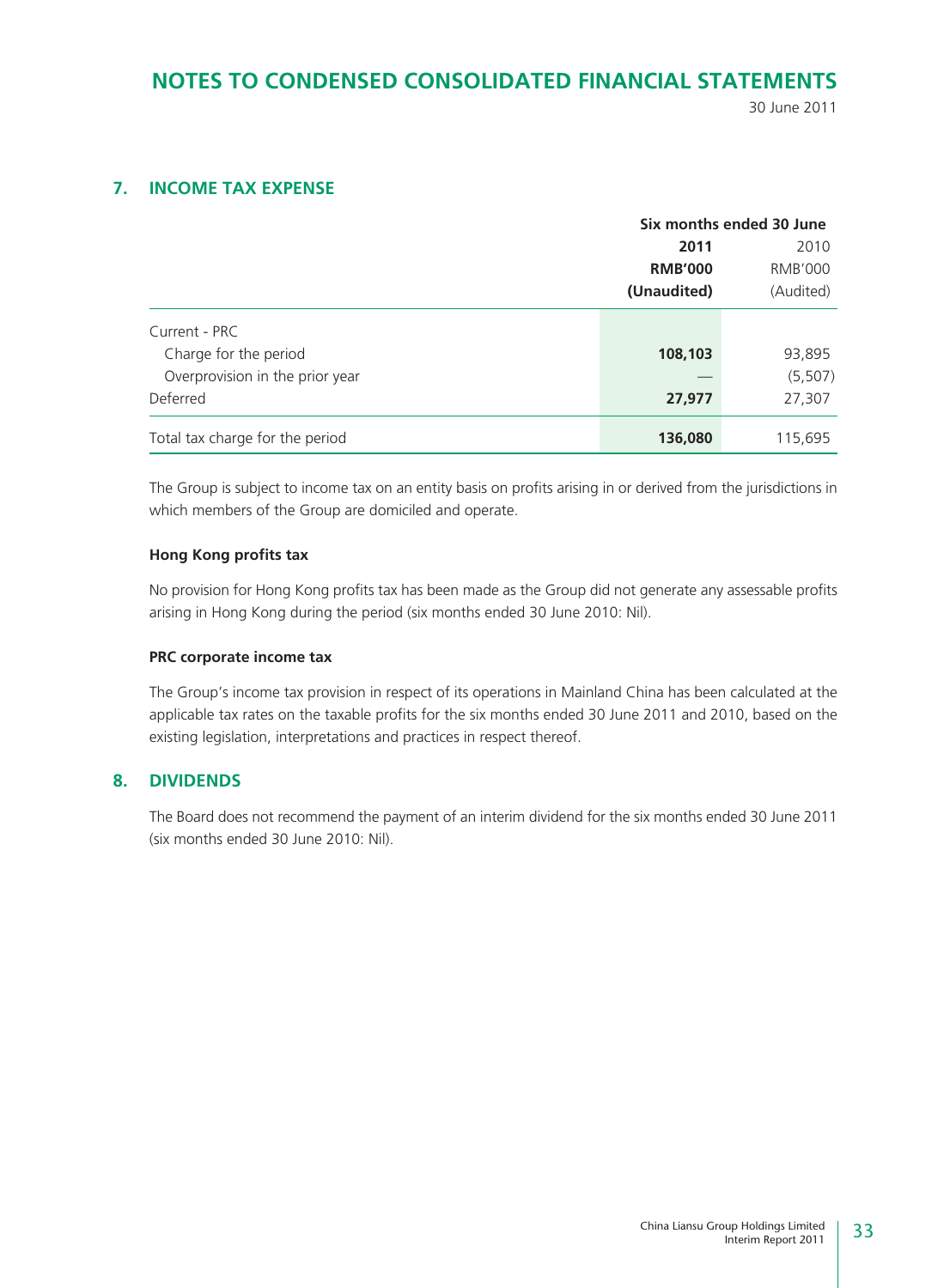30 June 2011

### **9. EARNINGS PER SHARE ATTRIBUTABLE TO OWNERS OF THE COMPANY**

The calculations of basic and diluted earnings per share are based on:

Effect of dilution - weighted average number of

|                                                      |                         | Six months ended 30 June |  |  |  |
|------------------------------------------------------|-------------------------|--------------------------|--|--|--|
|                                                      | 2011                    | 2010                     |  |  |  |
|                                                      | <b>RMB'000</b>          | <b>RMB'000</b>           |  |  |  |
|                                                      | (Unaudited)             | (Audited)                |  |  |  |
| <b>Earnings</b>                                      |                         |                          |  |  |  |
| Profit attributable to owners of the Company used in |                         |                          |  |  |  |
| the basic earnings per share calculation             | 535,752                 | 482,569                  |  |  |  |
|                                                      | <b>Number of Shares</b> |                          |  |  |  |
| <b>Shares</b>                                        |                         |                          |  |  |  |
| Weighted average number of ordinary shares of        |                         |                          |  |  |  |
| the Company in issue used in the basic earnings      |                         |                          |  |  |  |

The weighted average number of shares used to calculate the basic earnings per share for the six months ended 30 June 2011 includes 3,000,000,000 ordinary shares in issue as at 31 December 2010 and 86,426 shares derived from the weighted average of 3,191,450 ordinary shares issued upon the exercise of share options.

per share calculation **3,000,086,426** 2,279,005,525

ordinary shares: share options **84,385,327** 1,243,738

**3,084,471,753** 2,280,249,263

The weighted average number of shares used to calculate the basic earnings per share for the six months ended 30 June 2010 comprised the following:

- (i) 29,005,525 shares derived from the weighted average of 750,000,000 ordinary shares issued upon the listing of the Company's shares on the Stock Exchange on 23 June 2010; and
- (ii) the pro forma issued share capital of the Company as at 31 December 2009 of 2,250,000,000 ordinary shares.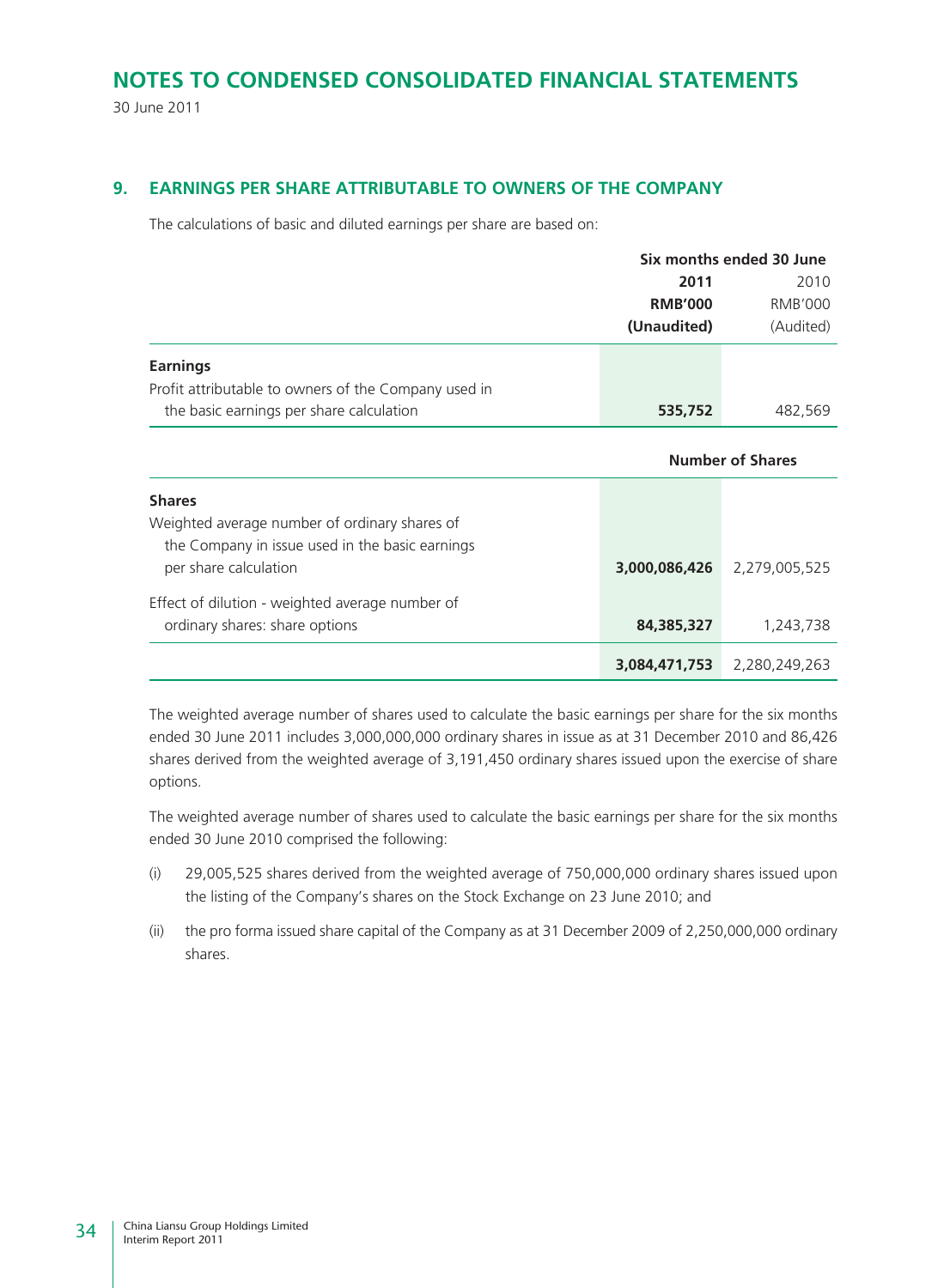30 June 2011

### **10. PROPERTY, PLANT AND EQUIPMENT**

During the six months ended 30 June 2011, the Group acquired property, plant and equipment with an aggregate cost of RMB359,829,000 (six months ended 30 June 2010: RMB186,971,000). During the period, property, plant and equipment with an aggregate carrying amount of RMB286,000 (six months ended 30 June 2010: RMB3,006,000) was disposed of by the Group.

### **11. TRADE AND BILLS RECEIVABLES**

|                                | As at          | As at          |
|--------------------------------|----------------|----------------|
|                                | 30 June        | 31 December    |
|                                | 2011           | 2010           |
|                                | <b>RMB'000</b> | <b>RMB'000</b> |
|                                | (Unaudited)    | (Audited)      |
| Trade receivables              | 897,159        | 675,099        |
| Bills receivable               | 870            | 10,847         |
| Less: Provision for impairment | (3,818)        | (4,531)        |
|                                | 894,211        | 681,415        |

The Group's major customers are independent distributors, civil contractors, property developers, utility companies and municipalities in Mainland China. Depending on the market condition, marketing tactics and relationships with customers, the Group's trading terms with its independent distributors may change from settlement on an advance receipt basis to giving a credit period of generally one month or more, if appropriate. The Group does not have a standardised and universal credit period granted to the non-distributor customers. The credit period of an individual non-distributor customer is considered on a case-by-case basis and is set out in the sales contracts, as appropriate. Sales to small, new, or short-term customers are normally expected to be settled on an advance receipt basis or shortly after the goods delivery. No credit term period is set by the Group for small, new and short-term customers.

Trade and bills receivables are unsecured and interest-free.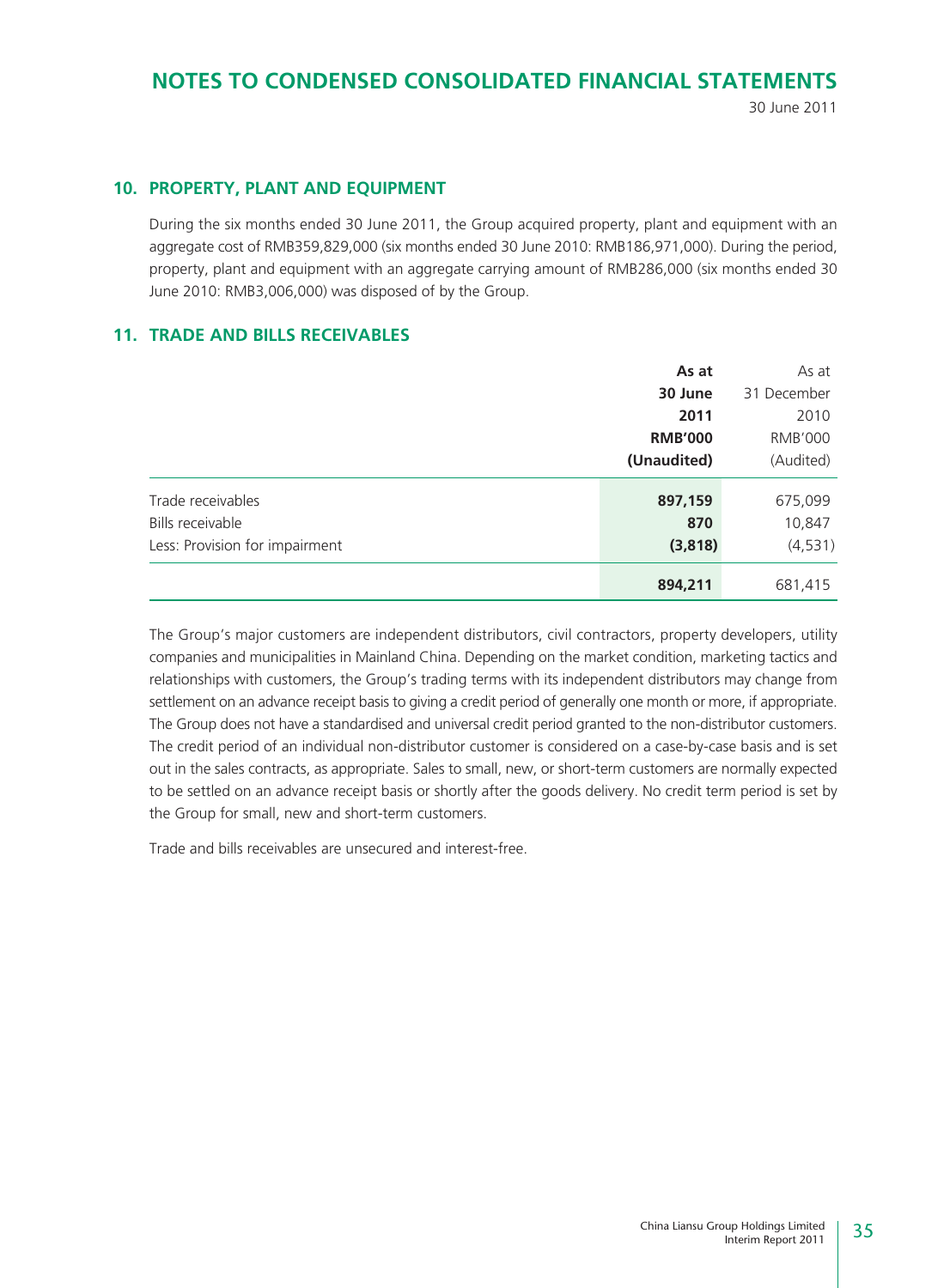30 June 2011

### **11. TRADE AND BILLS RECEIVABLES** (continued)

An aged analysis of the trade and bills receivables of the Group, based on the invoice date and net of provisions, is as follows:

|                 | As at          | As at          |
|-----------------|----------------|----------------|
|                 | 30 June        | 31 December    |
|                 | 2011           | 2010           |
|                 | <b>RMB'000</b> | <b>RMB'000</b> |
|                 | (Unaudited)    | (Audited)      |
| Within 3 months | 806,785        | 592,908        |
| 4 to 6 months   | 26,270         | 51,072         |
| 7 to 12 months  | 48,992         | 19,926         |
| 1 to 2 years    | 11,684         | 16,029         |
| 2 to 3 years    | 480            | 1,480          |
|                 | 894,211        | 681,415        |

### **12. PREPAYMENTS, DEPOSITS AND OTHER RECEIVABLES**

|                                                | As at          | As at          |
|------------------------------------------------|----------------|----------------|
|                                                | 30 June        | 31 December    |
|                                                | 2011           | 2010           |
|                                                | <b>RMB'000</b> | <b>RMB'000</b> |
|                                                | (Unaudited)    | (Audited)      |
| Prepayments                                    | 295,776        | 216,238        |
| Current portion of prepaid land lease payments | 5,102          | 5,049          |
| Value-added tax recoverable                    | 37,414         | 31,750         |
| Deposits                                       | 10,316         | 7,818          |
| Other receivables                              | 11,988         | 9,580          |
|                                                | 360,596        | 270,435        |

The deposits and other receivables balances are unsecured, interest-free and have no fixed terms of repayment.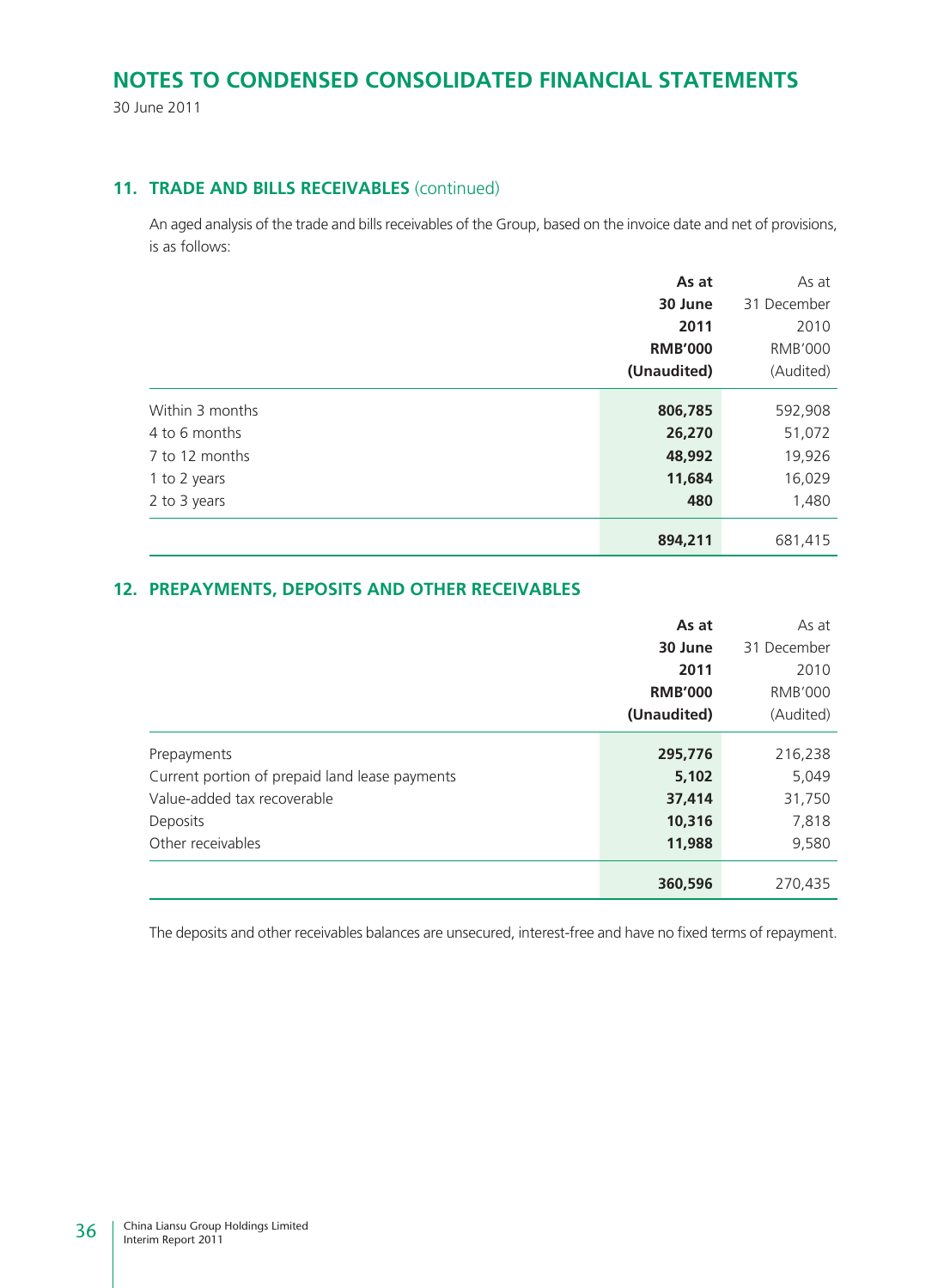30 June 2011

### **13. TRADE AND BILLS PAYABLES**

|                | As at          | As at          |
|----------------|----------------|----------------|
|                | 30 June        | 31 December    |
|                | 2011           | 2010           |
|                | <b>RMB'000</b> | <b>RMB'000</b> |
|                | (Unaudited)    | (Audited)      |
| Trade payables | 148,964        | 221,355        |
| Bills payable  | 54,901         | 21,405         |
|                | 203,865        | 242,760        |

The trade payables are interest-free. The average credit period for trade purchases is 30 to 90 days. An aged analysis of the trade and bills payables of the Group, based on the invoice date, is as follows:

**As at** As at **30 June** 31 December **2011** 2010 **RMB'000** RMB'000 **(Unaudited)** (Audited) Within 3 months **200,940** 240,190 4 to 6 months **825** 1,473 7 to 12 months **1,322** 596 1 to 2 years **591** 327 2 to 3 years **16** 11 Over 3 years **171** 163 **203,865** 242,760

### **14. OTHER PAYABLES AND ACCRUALS**

|                               | As at          | As at          |
|-------------------------------|----------------|----------------|
|                               | 30 June        | 31 December    |
|                               | 2011           | 2010           |
|                               | <b>RMB'000</b> | <b>RMB'000</b> |
|                               | (Unaudited)    | (Audited)      |
|                               |                |                |
| Advances from customers       | 282,093        | 254,376        |
| Accruals                      | 30,691         | 22,316         |
| Salaries and welfare payables | 30,971         | 25,511         |
| Other payables                | 178,664        | 137,555        |
|                               | 522,419        | 439,758        |

The above balances are interest-free and have no fixed terms of repayment.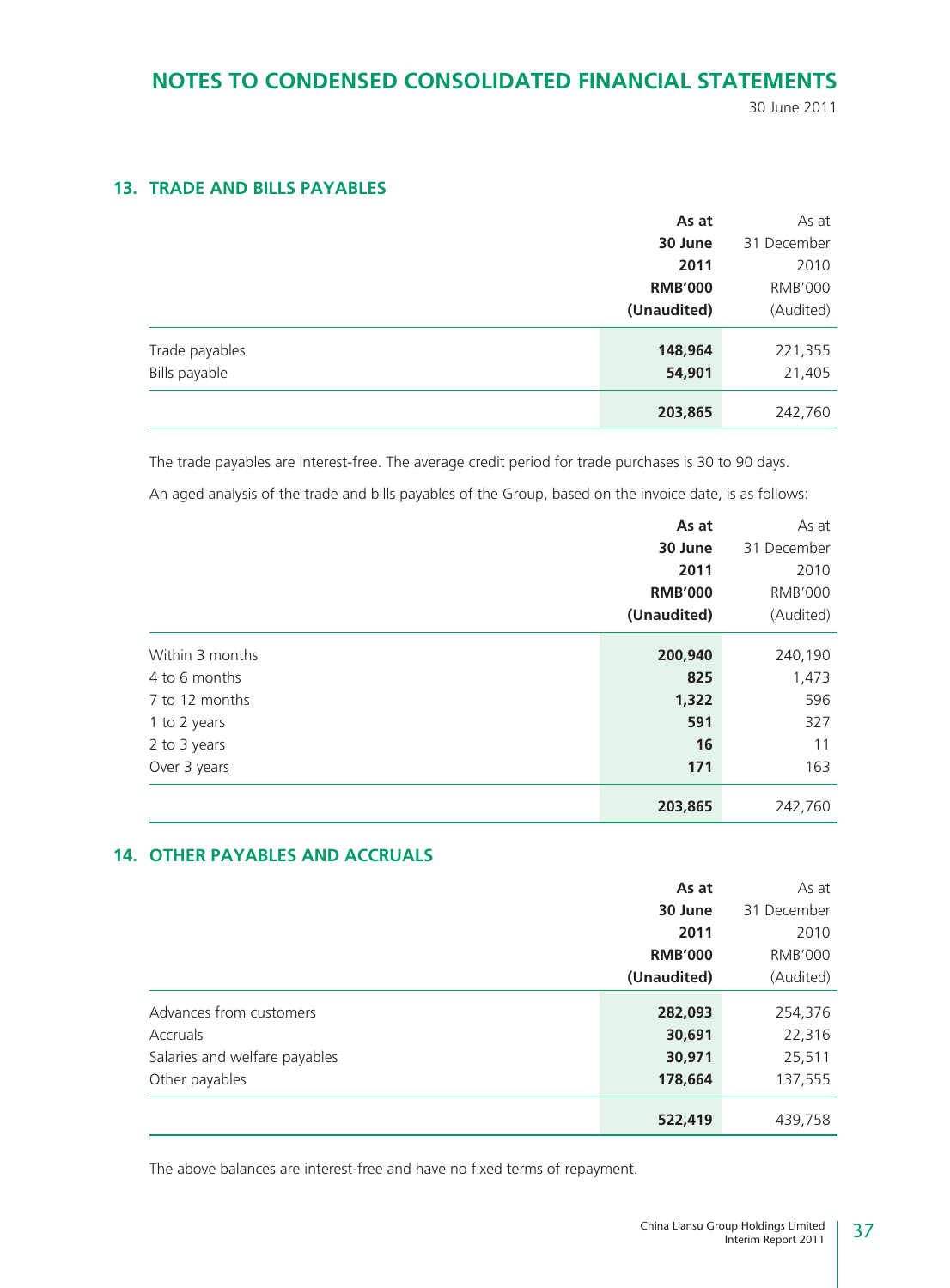30 June 2011

### **15. BANK LOANS AND OTHER BORROWINGS**

|                      |                  |                 | As at          |               |          | As at       |
|----------------------|------------------|-----------------|----------------|---------------|----------|-------------|
|                      | <b>Effective</b> |                 | 30 June        | Effective     |          | 31 December |
|                      | interest rate    | <b>Maturity</b> | 2011           | interest rate | Maturity | 2010        |
|                      | $(\% )$          |                 | <b>RMB'000</b> | (% )          |          | RMB'000     |
|                      |                  |                 | (Unaudited)    |               |          | (Audited)   |
| Current              |                  |                 |                |               |          |             |
| Secured bank loans   | 2.75-5.60        | 2011-2012       | 197,055        | 5.30-5.94     | 2011     | 178,000     |
| Unsecured bank loans | 3.45-5.40        | 2011            | 106,246        | 1.67-5.40     | 2011     | 452,326     |
|                      |                  |                 | 303,301        |               |          | 630,326     |
| Non-current          |                  |                 |                |               |          |             |
| Secured bank loans   | 5.40             | 2013            | 28,000         | 5.40          | 2012     | 104,000     |
| Unsecured bank loans |                  |                 |                | 5.40          | 2013     | 50,000      |
| Senior notes         | 8.63             | 2016            | 1,883,914      |               |          |             |
|                      |                  |                 | 1,911,914      |               |          | 154,000     |
|                      |                  |                 | 2,215,215      |               |          | 784,326     |

Notes:

- (a) As at 30 June 2011, the secured bank loans are secured by the pledge of:
	- (i) the Group's certain buildings with an aggregate carrying amount of RMB34,134,000 (31 December 2010: RMB354,074,000); and
	- (ii) the Group's certain machinery and equipment with an aggregate carrying amount of RMB87,663,000 (31 December 2010: RMB120,990,000).

As at 31 December 2010, certain secured bank loans of the Group were also secured by the prepaid land lease payments with an aggregate carrying amount of RMB23,144,000.

(b) On 13 May 2011, the Company issued senior notes with an aggregate principal amount of US\$300,000,000 (approximately RMB1,950,022,000 equivalent). The senior notes are listed on the Singapore Exchange Securities Trading Limited. The senior notes carry interest at 7.875% per annum, payable semi-annually in arrears on 13 May and 13 November, and will mature on 13 May 2016 unless redeemed earlier. The Company can at its option redeem all or a portion of the senior notes at any time prior to the maturity date in accordance with the purchase agreement.

The senior notes are guaranteed by certain of the Company's subsidiaries and secured by a first-priority fixed charge over the shares of those subsidiaries providing such guarantee.

As at 30 June 2011, the fair value of the senior notes based on the quoted market price was US\$291,000,000 (approximately RMB1,882,940,000 equivalent).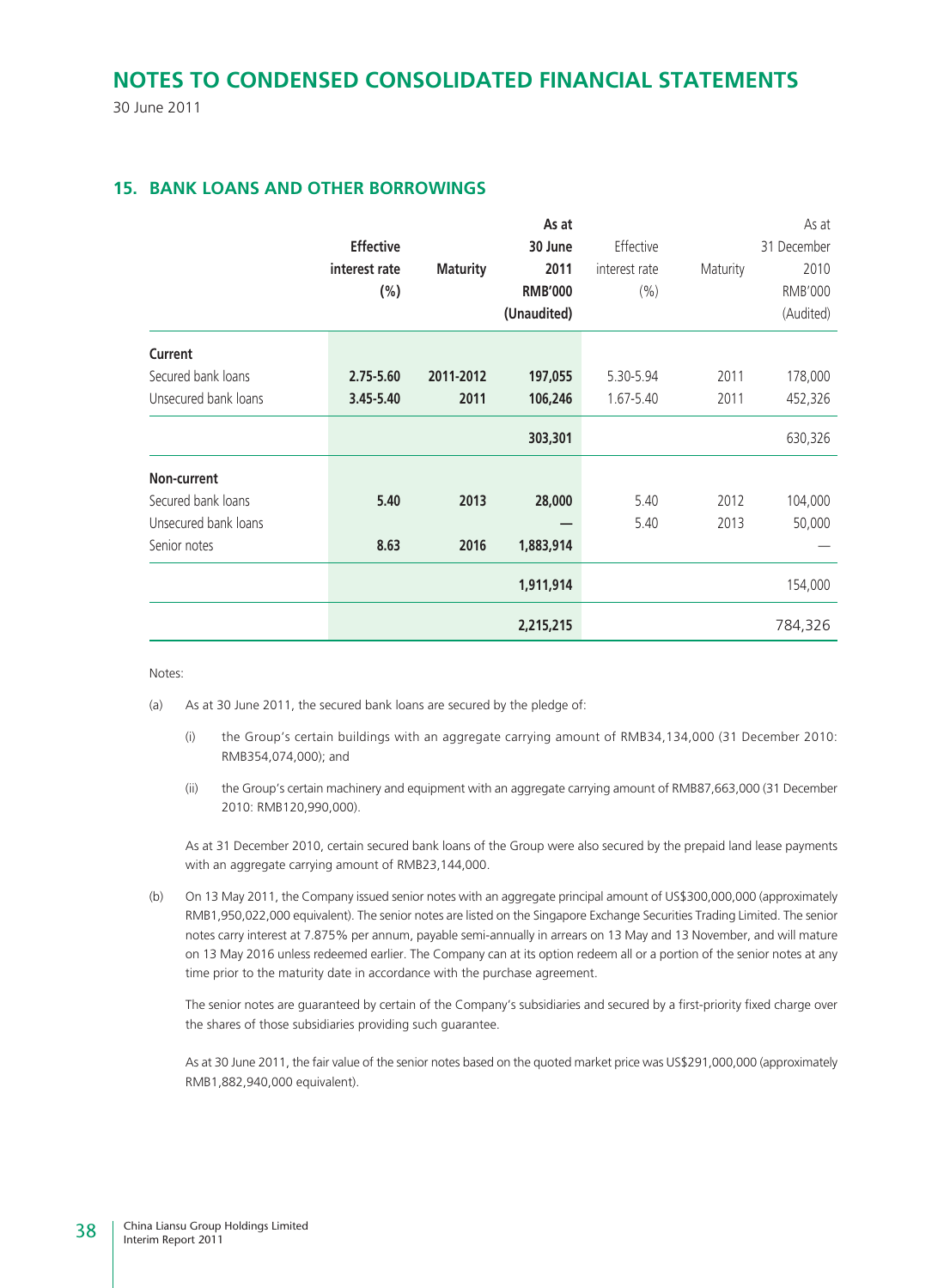30 June 2011

### **16. SHARE CAPITAL**

|                                             | As at             | As at             |
|---------------------------------------------|-------------------|-------------------|
|                                             | 30 June           | 31 December       |
|                                             | 2011              | 2010              |
|                                             | (Unaudited)       | (Audited)         |
| Authorised:                                 |                   |                   |
| 20,000,000,000 ordinary shares (31 December |                   |                   |
| 2010: 20,000,000,000 shares)                |                   |                   |
| of HK\$0.05 each                            | HK\$1,000,000,000 | HK\$1,000,000,000 |
| Issued and fully paid:                      |                   |                   |
| 3,003,191,450 ordinary shares (31 December  |                   |                   |
| 2010: 3,000,000,000 shares)                 |                   |                   |
| of HK\$0.05 each                            | HK\$150,160,000   | HK\$150,000,000   |
| Equivalent to                               | RMB131,430,000    | RMB131,297,000    |

Pursuant to the exercise of the share options at the exercise price of HK\$1.82 each granted by the Company, the Company issued a total of 3,191,450 ordinary shares of HK\$0.05 each for a total cash consideration, before expenses, of approximately HK\$5,808,000 (approximately RMB4,827,000 equivalent) during the period. The shares issued during the period rank pari passu in all respects with the then existing shares of the Company.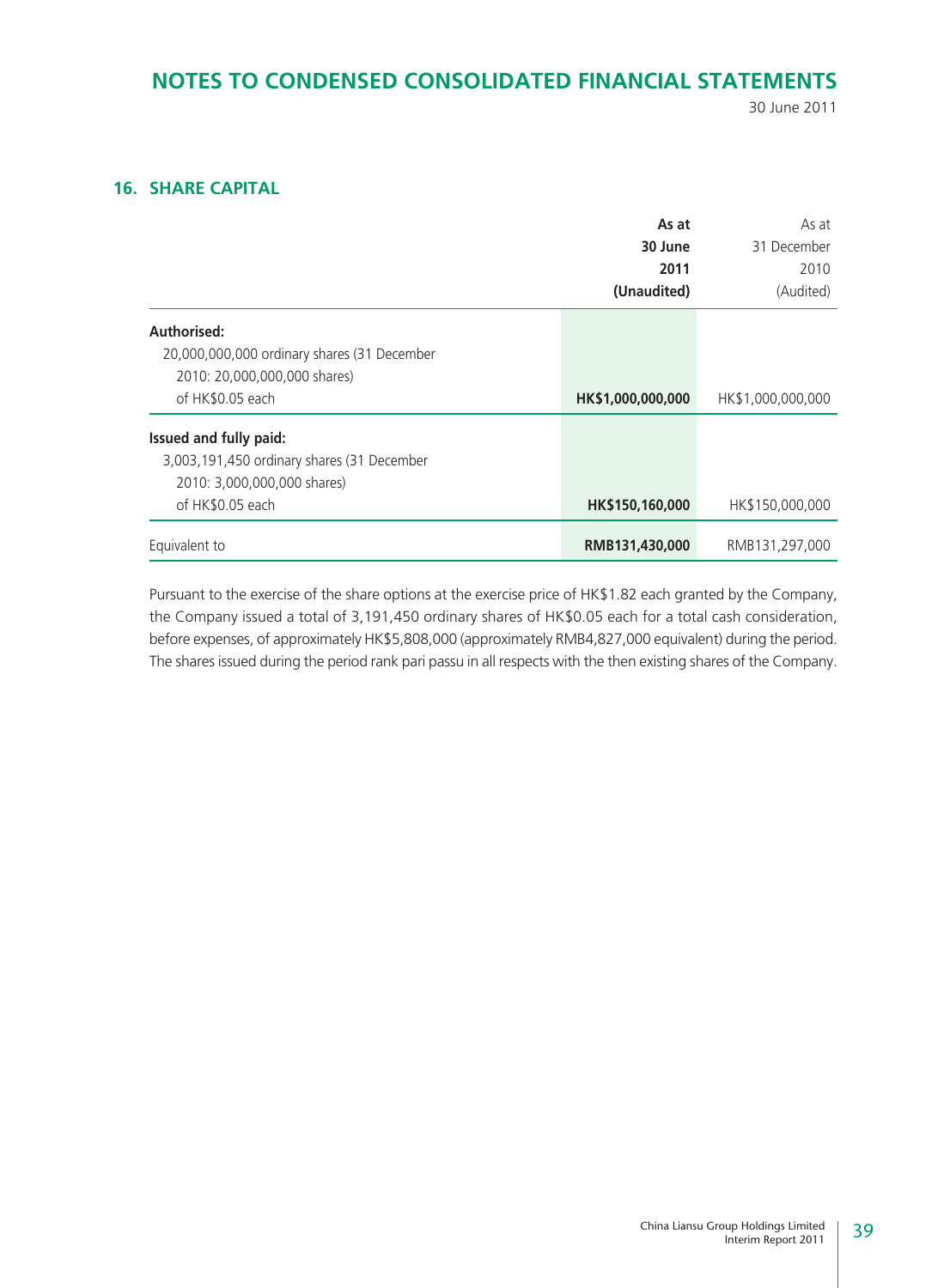30 June 2011

### **17. SHARE OPTION SCHEME**

On 14 May 2010, the Company adopted a share option scheme (the "Share Option Scheme") and a preinitial public offering share option scheme (the "Pre-IPO Share Option Scheme") for the purpose of providing incentives and rewards to eligible participants who contribute to the success of the Group's operations.

#### **Share Option Scheme**

No share options have been granted under the Share Option Scheme since its adoption.

#### **Pre-IPO Share Option Scheme**

The following share options granted under the Pre-IPO Share Option Scheme were outstanding during the period:

|                             | <b>Number</b> |
|-----------------------------|---------------|
|                             | of options    |
|                             | '000          |
| At 1 January 2011           | 114,801       |
| Exercised during the period | (3, 191)      |
| At 30 June 2011             | 111,610       |

The exercise prices and exercise periods of the share options outstanding at 30 June 2011 are as follows:

| <b>Exercise period</b>       | <b>Exercise price</b><br>HK\$ per share | Number of<br>options<br>'000' |
|------------------------------|-----------------------------------------|-------------------------------|
| 23 June 2011 to 22 June 2014 | 1.82                                    | 25,509                        |
| 23 June 2012 to 22 June 2014 | 1.82                                    | 40,180                        |
| 23 June 2013 to 22 June 2014 | 1.82                                    | 45.921                        |
|                              |                                         | 111,610                       |

The weighted average closing price of the Company's shares immediately before the dates on which the options were exercised was HK\$6.39.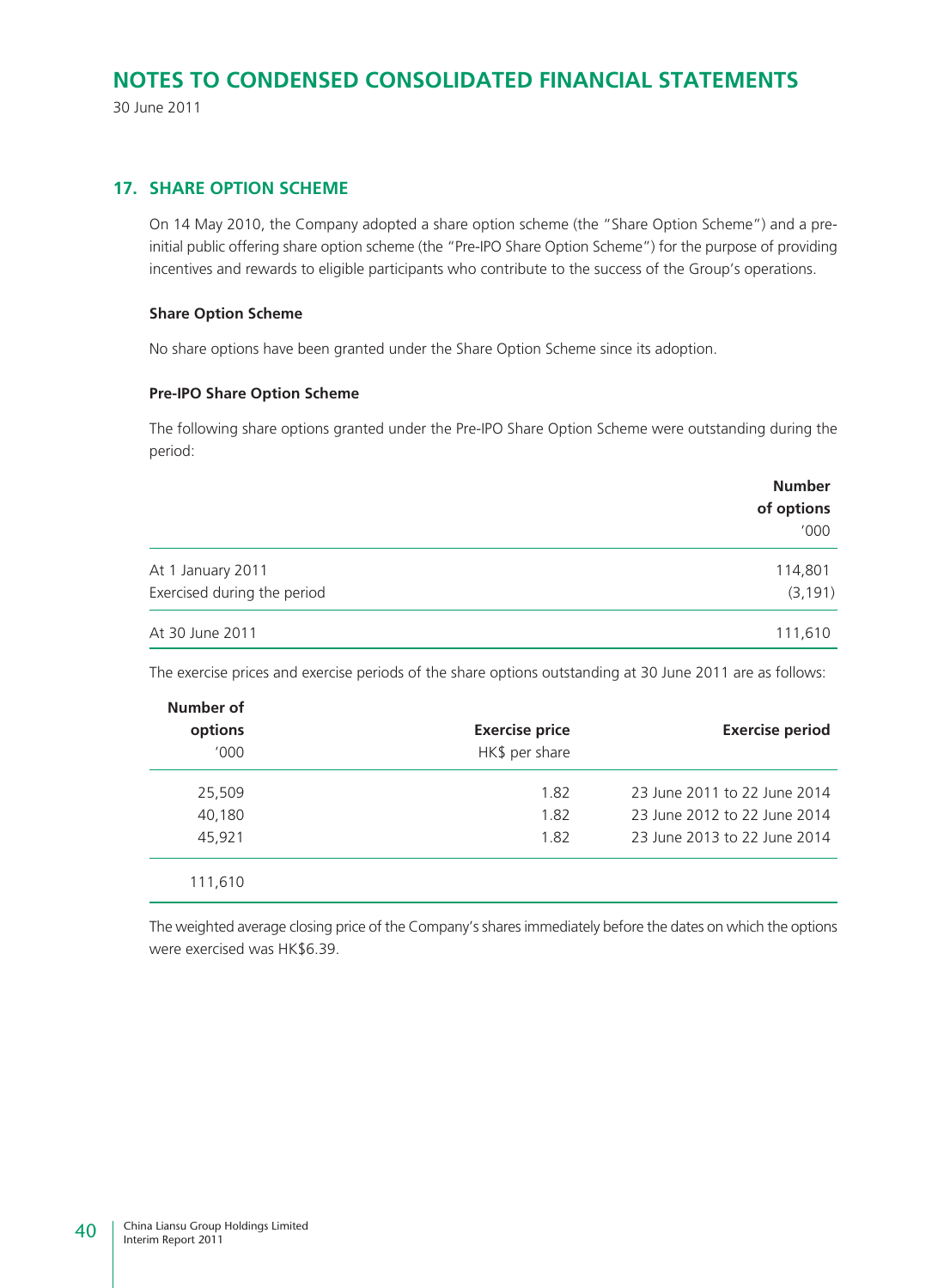30 June 2011

### **18. CONTINGENT LIABILITIES**

As at 30 June 2011, the Group did not have any significant contingent liabilities (31 December 2010: Nil).

### **19. PLEDGE OF ASSETS**

Details of the Group's bank loans and other borrowings which are secured by the Group's assets are included in note 15 to these unaudited condensed consolidated financial statements.

### **20. COMMITMENTS**

The Group's capital expenditure in respect of the acquisition of land, property, plant and equipment is as follows:

|                                  | As at          | As at          |
|----------------------------------|----------------|----------------|
|                                  | 30 June        | 31 December    |
|                                  | 2011           | 2010           |
|                                  | <b>RMB'000</b> | <b>RMB'000</b> |
|                                  | (Unaudited)    | (Audited)      |
| Contracted, but not provided for | 338,948        | 138,459        |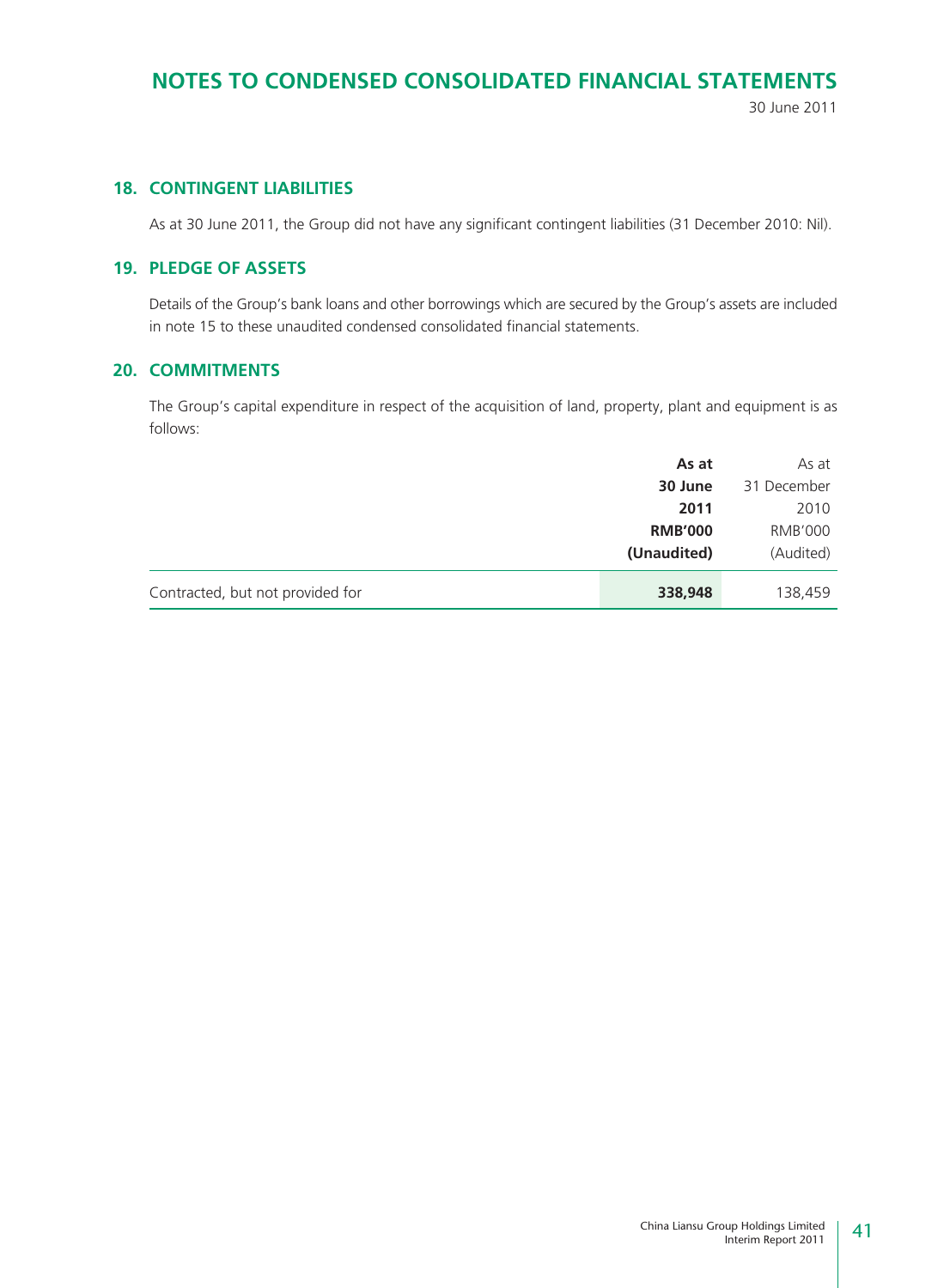30 June 2011

### **21. RELATED PARTY TRANSACTIONS**

The Group had the following material transactions with related parties for the period:

#### **(a) Related party transactions**

|                                    | Six months ended 30 June |                |                |  |
|------------------------------------|--------------------------|----------------|----------------|--|
|                                    | <b>Notes</b>             | 2011           | 2010           |  |
|                                    |                          | <b>RMB'000</b> | <b>RMB'000</b> |  |
|                                    |                          | (Unaudited)    | (Audited)      |  |
| Companies under the common         |                          |                |                |  |
| control of a director:             |                          |                |                |  |
| Sales of goods                     | (i)                      |                | 735            |  |
| Sales of raw materials             | (ii)                     |                | 466            |  |
| Provision of utilities             | (iii)                    | 2,019          | 2,019          |  |
| Rental income                      | (iv)                     | 427            | 427            |  |
| Purchases of materials             | (v)                      | 2,570          | 2,718          |  |
| Purchases of equipment             | (vi)                     | 30,715         | 34,574         |  |
| Licensing trademarks               | (vii)                    | 333            | 425            |  |
| Licensing patents                  | (vii)                    | 22             | 22             |  |
| Agency services from companies     |                          |                |                |  |
| under the control of a director    | (viii)                   | 814            | 216            |  |
| Rental expenses paid to a director | (ix)                     | 1,706          | 1,710          |  |

Notes:

- (i) The sales of goods to related companies were conducted in accordance with terms agreed between the Group and its related companies, determined with reference to similar transactions with third party customers.
- (ii) Raw materials were sold to related companies at cost plus mark-up.
- (iii) Utilities were provided to related companies at cost.
- (iv) Rental income was based on mutually agreed terms.
- (v) Purchases of materials from related companies were made based on mutually agreed terms.
- (vi) Purchases of equipment from related companies were made with reference to the prices and conditions offered by the related companies to their third party customers.
- (vii) Licensing trademarks and patents to related companies were conducted based on mutually agreed terms.
- (viii) Agency services were provided by related companies based on mutually agreed terms.
- (ix) Properties including office premises, cafeteria, workshops and warehouses were leased to the Group based on mutually agreed terms commencing on 1 January 2010.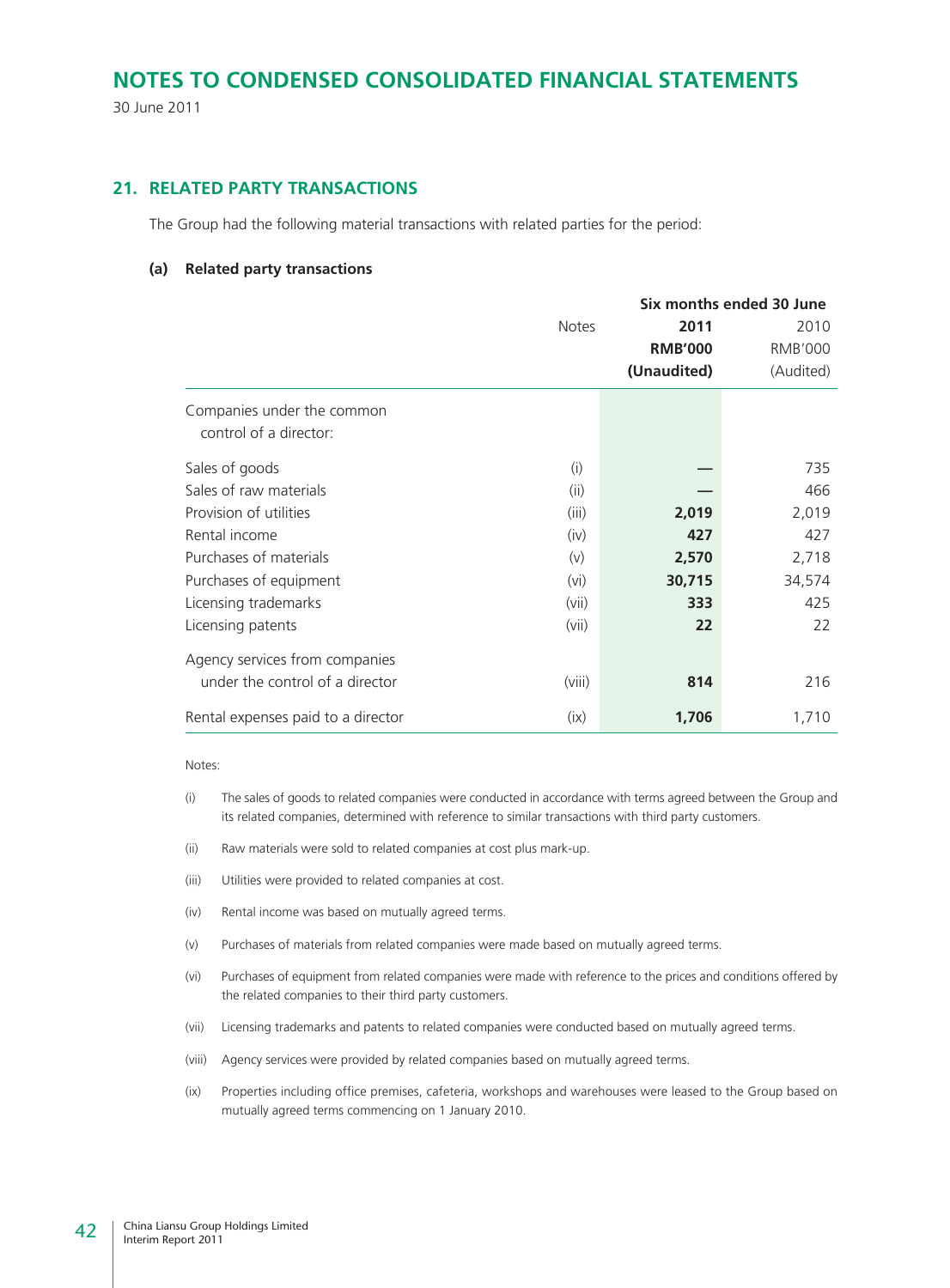30 June 2011

### 21. RELATED PARTY TRANSACTIONS (continued)

### **(b) Compensation of key management personnel of the Group**

|                                                     | Six months ended 30 June |                |  |
|-----------------------------------------------------|--------------------------|----------------|--|
|                                                     | 2011<br>2010             |                |  |
|                                                     | <b>RMB'000</b>           | <b>RMB'000</b> |  |
|                                                     | (Unaudited)              | (Audited)      |  |
| Short-term employees benefits                       | 2,752                    | 2,276          |  |
| Post-employment benefits                            | 67                       | 83             |  |
| Equity-settled share option expense                 | 5,065                    | 1,284          |  |
| Total compensation paid to key management personnel | 7,884                    | 3,643          |  |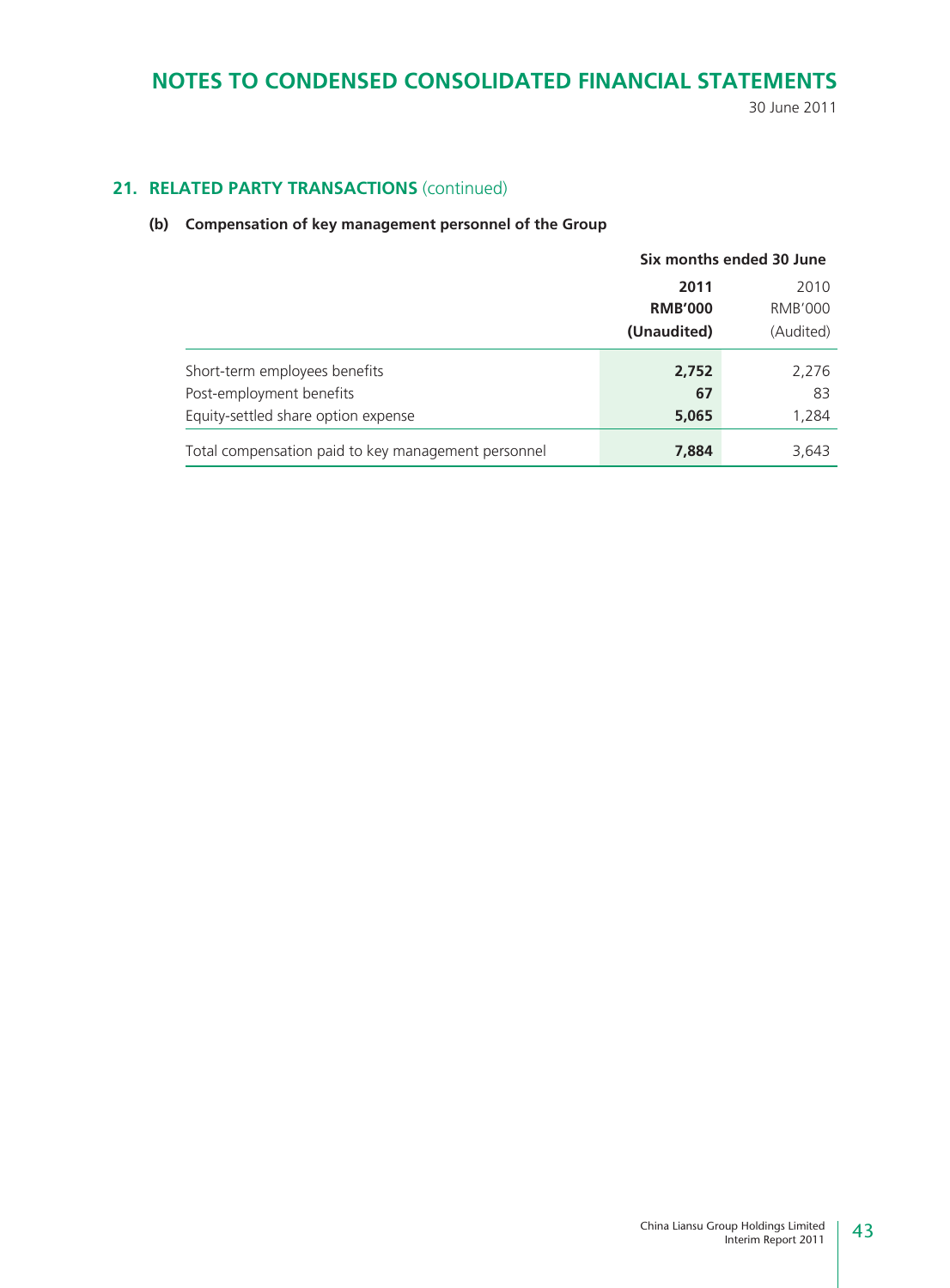### **GLOSSARY**

| "Board"                     | The Board of Directors of the Company                                     |
|-----------------------------|---------------------------------------------------------------------------|
| "CIT"                       | Corporate income tax                                                      |
| "Code"                      | The Code on Corporate Governance Practices                                |
| "Company" or "China Liansu" | China Liansu Group Holdings Limited (中國聯塑集團控股有限公司)                        |
| "CPVC"                      | Chlorinated PVC                                                           |
| "Group"                     | The Company and its subsidiaries                                          |
| "Listing Rules"             | The Rules Governing the Listing of Securities on The Stock Exchange       |
| "Model Code"                | The Model Code for Securities Transactions by Directors of Listed Issuers |
| "New Fortune"               | New Fortune Star Limited                                                  |
| $''$ PB $''$                | Polybutylene                                                              |
| "PE"                        | Polyethylene                                                              |
| "Period"                    | Six months ended 30 June 2011                                             |
| "PE-RT"                     | PE of raised temperature resistance                                       |
| $"PP-R"$                    | Polypropylene random                                                      |
| "PRC"                       | The People's Republic of China                                            |
| "Prospectus"                | The Company's prospectus dated 9 June 2010                                |
| "PVC"                       | Polyvinyl chloride                                                        |
| "PVC-M"                     | Modified high-resistance PVC                                              |
| "PVC-U"                     | Unplasticised PVC                                                         |
| "SFO"                       | Securities and Futures Ordinance                                          |
| "State Council"             | The State Council of the PRC                                              |
| "Stock Exchange"            | The Stock Exchange of Hong Kong Limited                                   |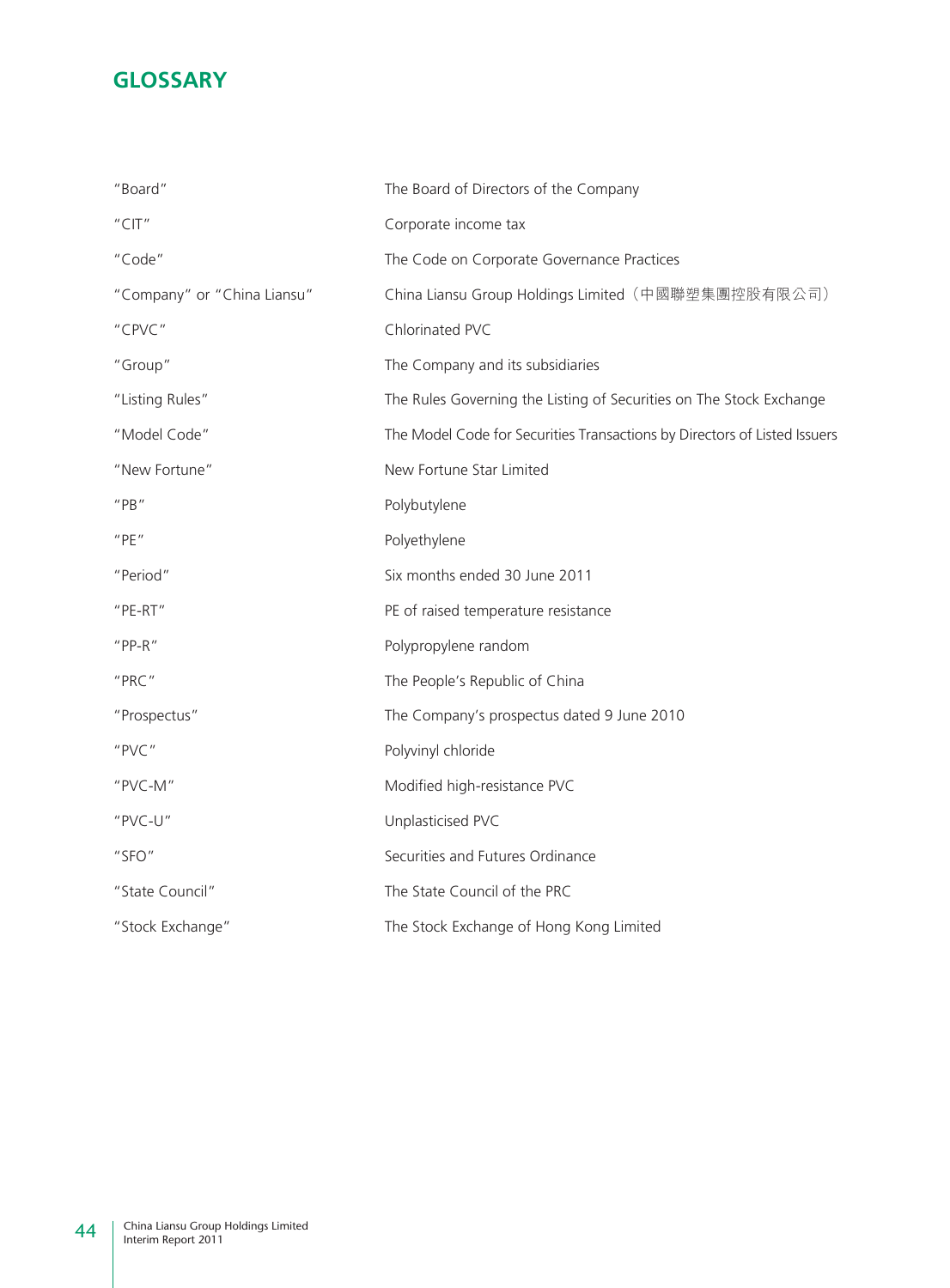### **CORPORATE INFORMATION**

### **Board of Directors**

**Executive Directors** Mr. Wong Luen Hei *(Chairman)* Mr. Zuo Manlun *(Chief Executive)* Ms. Zuo Xiaoping Mr. Lai Zhiqiang Mr. Kong Zhaocong Mr. Chen Guonan Dr. Lin Shaoquan Mr. Huang Guirong Mr. Luo Jianfeng

**Non-Executive Director** Mr. Lin Dewei

### **Independent Non-Executive Directors**

Dr. Bai Chongen Mr. Fung Pui Cheung Mr. Wong Kwok Ho Jonathan

### **Audit Committee**

Mr. Fung Pui Cheung *(Chairman)* Mr. Wong Kwok Ho Jonathan Mr. Lin Dewei

#### **Remuneration Committee**

Mr. Wong Luen Hei *(Chairman)* Mr. Zuo Manlun Dr. Bai Chongen Mr. Fung Pui Cheung Mr. Wong Kwok Ho Jonathan

### **Nomination Committee**

Mr. Wong Luen Hei *(Chairman)* Mr. Zuo Manlun Dr. Bai Chongen Mr. Fung Pui Cheung Mr. Wong Kwok Ho Jonathan

#### **Joint Company Secretaries**

Mr. Kwan Chi Wai Samuel Mr. Yuan Shuixian

### **Authorised Representatives**

Mr. Zuo Manlun Mr. Kwan Chi Wai Samuel

### **Registered Office**

PO Box 309, Ugland House Grand Cayman, KY1-1104 Cayman Islands

### **Headquarters and Principal Place of Business in China**

Liansu Industrial Estate Longjiang Town Shunde District Foshan City Guangdong Province PRC

#### **Principal Place of Business in Hong Kong**

Unit 3, 12th Floor, Tower 2 South Seas Centre No.75 Mody Road Tsim Sha Tsui East Kowloon, Hong Kong

### **Listing Information**

Listing: The Stock Exchange of Hong Kong Limited Stock code: 2128

#### **Key Date**

Interim result announcement 19 August 2011

### **Share Information**

Board lot size: 1,000 shares

Share issued as at 30 June 2011: 3,003,191,450 shares

Market Capitalisation as at 30 June 2011: HK\$19,070 million